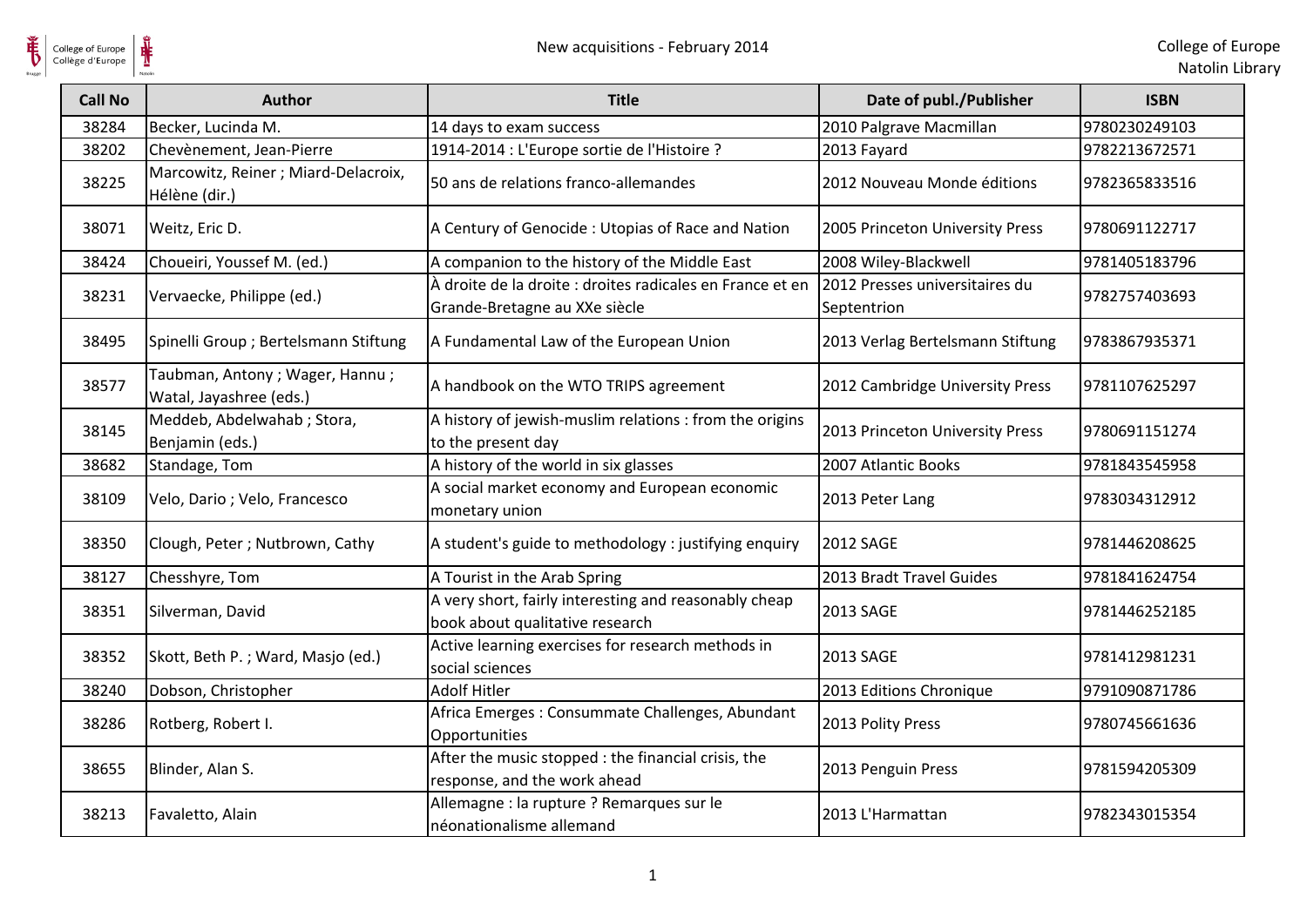| College of Europe<br>Collège d'Europe | ⋕<br>New acquisitions - February 2014                   |                                                                                                 |                                                           | College of Eur<br>Natolin Lib |
|---------------------------------------|---------------------------------------------------------|-------------------------------------------------------------------------------------------------|-----------------------------------------------------------|-------------------------------|
| <b>Call No</b>                        | <b>Author</b>                                           | <b>Title</b>                                                                                    | Date of publ./Publisher                                   | <b>ISBN</b>                   |
| 38459                                 | Hugot, Catherine et al.                                 | Alter Ego + 2 : méthode de français A2                                                          | 2012 Hachette                                             | 9782011558121                 |
| 38457                                 | Hugot, Catherine et al.                                 | Alter Ego + 2 : méthode de français A2                                                          | 2012 Hachette                                             | 9782011558121                 |
| 38456                                 | Hugot, Catherine et al.                                 | Alter Ego + 2 : méthode de français A2                                                          | 2012 Hachette                                             | 9782011558121                 |
| 38460                                 | Hugot, Catherine et al.                                 | Alter Ego + 2 : méthode de français A2                                                          | 2012 Hachette                                             | 9782011558121                 |
| 38458                                 | Hugot, Catherine et al.                                 | Alter Ego + 2 : méthode de français A2                                                          | 2012 Hachette                                             | 9782011558121                 |
| 38463                                 | Berthet, Annie et al.                                   | Alter Ego + 2 : méthode de français A2 : cahier<br>d'activités                                  | 2012 Hachette                                             | 9782011558138                 |
| 38465                                 | Berthet, Annie et al.                                   | Alter Ego + 2 : méthode de français A2 : cahier<br>d'activités                                  | 2012 Hachette                                             | 9782011558138                 |
| 38461                                 | Berthet, Annie et al.                                   | Alter Ego + 2 : méthode de français A2 : cahier<br>d'activités                                  | 2012 Hachette                                             | 9782011558138                 |
| 38464                                 | Berthet, Annie et al.                                   | Alter Ego + 2 : méthode de français A2 : cahier<br>d'activités                                  | 2012 Hachette                                             | 9782011558138                 |
| 38462                                 | Berthet, Annie et al.                                   | Alter Ego + 2 : méthode de français A2 : cahier<br>d'activités                                  | 2012 Hachette                                             | 9782011558138                 |
| 38504                                 | Shorto, Russell                                         | Amsterdam : historia najbardziej liberalnego miasta na<br>świecie                               | 2013 Wydawnictwo Magnum                                   | 9788363986452                 |
| 38652                                 | Atkinson, Rick                                          | An Army at Dawn: The War in North Africa, 1942-1943   2004 Abacus                               |                                                           | 9780349116365                 |
| 38679                                 | Standage, Tom                                           | An Edible History of Humanity                                                                   | 2010 Atlantic Books                                       | 9781843546351                 |
| 38531                                 | Flick, Uwe                                              | An introduction to qualitative research                                                         | 2014 Sage                                                 | 9781446267790                 |
| 38407                                 | Sakr, Rita                                              | 'Anticipating' the 2011 Arab uprisings : revolutionary<br>literatures and political geographies | 2013 Palgrave                                             | 9781137294722                 |
| 38234                                 | Galli, Francesca; Weyembergh, Anne<br>(ed.)             | Approximation of substantive criminal law in the EU :<br>The way forward                        | 2013 Edition de Université de<br><b>Bruxelles</b>         | 9782800415444                 |
| 38342                                 | Said Aly, Abdel Monem; Feldman, Shai<br>Shikaki, Khalil | Arabs and Israelis: Conflict and Peacemaking in the<br><b>Middle East</b>                       | 2013 Palgrave Macmillan                                   | 9781137290823                 |
| 38174                                 | Unger, Gérard                                           | Aristide Briand                                                                                 | 2005 Fayard                                               | 9782213623399                 |
| 38505                                 | Łuszczuk, Michał (red.)                                 | Arktyka na początku XXI wieku: między współpracą a<br>rywalizacją                               | 2013 Wydawnictwo Uniwersytetu<br>Marii Curie-Skłodowskiej | 9788377843116                 |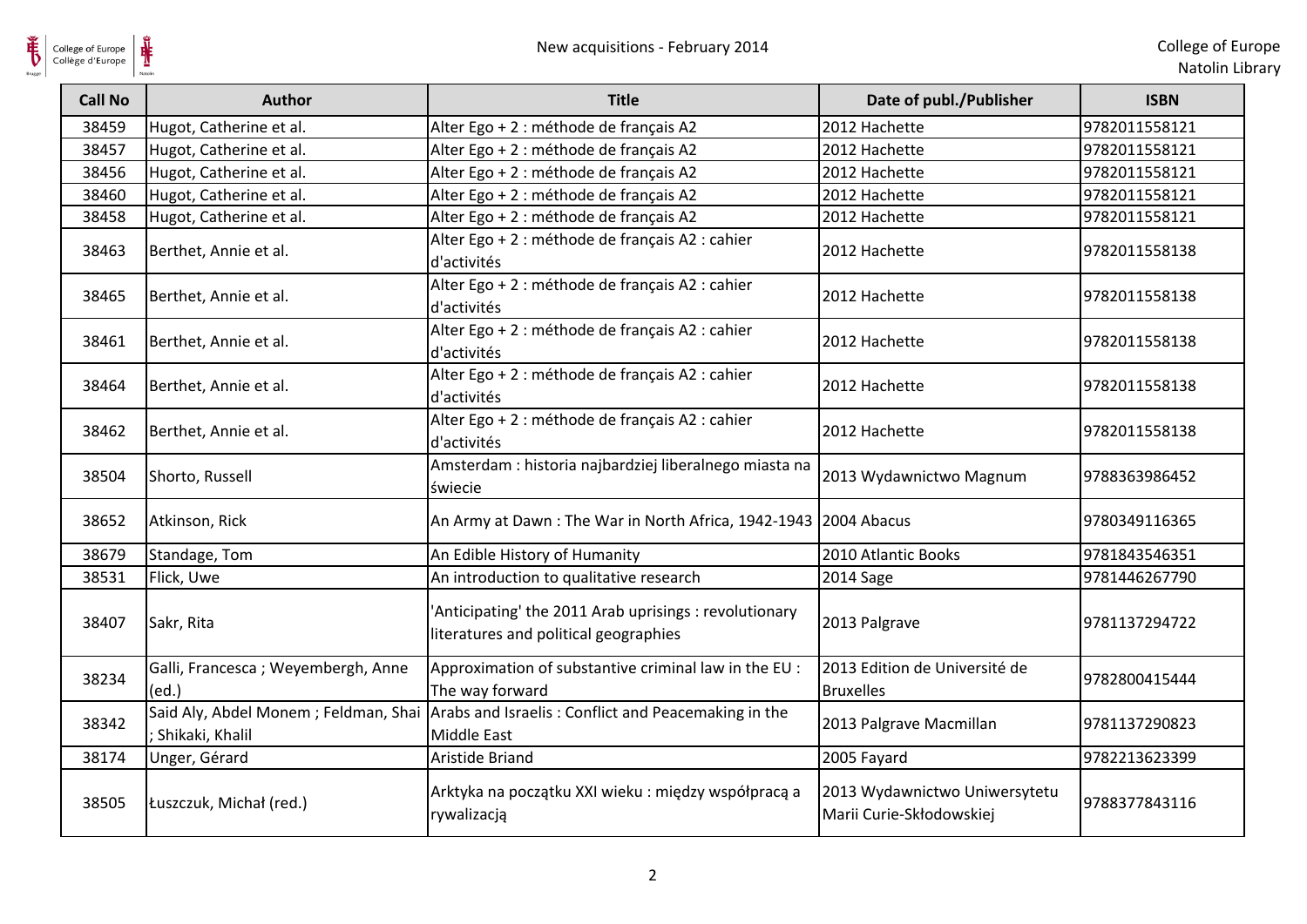

| College of Europe<br>Collège d'Europe |                                                | New acquisitions - February 2014                                                                   |                                                           | College of Eur<br>Natolin Lib |
|---------------------------------------|------------------------------------------------|----------------------------------------------------------------------------------------------------|-----------------------------------------------------------|-------------------------------|
| <b>Call No</b>                        | <b>Author</b>                                  | <b>Title</b>                                                                                       | Date of publ./Publisher                                   | <b>ISBN</b>                   |
| 38410                                 | Cronin, Stephanie                              | Armies and state-building in the modern Middle East:<br>politics, nationalism and military reform  | 2014 I.B.Tauris & Co                                      | 9781780767406                 |
| 38099                                 | Sumsky, Victor; Hong, Mark; Lugg,<br>Amy (ed.) | ASEAN-Rusia: foundations and future prospects                                                      | 2012 Institute of Southeast Asian<br><b>Studies</b>       | 9789814379571                 |
| 38490                                 | Bersick, Sebastian et al. (ed.)                | Asia in the eyes of Europe : images of a rising giant                                              | 2012 Nomos                                                | 9783832975784                 |
| 38665                                 | Hanioglu, M. Sükrü                             | Atatürk: An Intellectual Biography                                                                 | 2013 Princeton University Press                           | 9780691157948                 |
| 38219                                 | Foucher, Michel (dir.)                         | Atlas de l'influence française au XXIe siècle                                                      | 2013 Robert Laffont                                       | 9782221138359                 |
| 38644                                 | Allen, Kieran; O'Boyle, Brian                  | Austerity Ireland : The Failure of Irish Capitalism                                                | 2013 Pluto Press                                          | 9780745334011                 |
| 38587                                 | Lipa, Michał                                   | Autorytaryzm na arabskim Bliskim Wschodzie: Egipt w<br>latach 1981-2010                            | 2013 Wydawnictwo Naukowe Askon 9788374520683              |                               |
| 38191                                 | Peres, Shimon: Attali, Jacques                 | Avec nous, après nous                                                                              | 2013 Baker Street: Fayard                                 | 9782917559284                 |
| 38631                                 | Goldacre, Ben                                  | Bad Pharma: How Medicine is Broken, and How We<br>Can Fix it                                       | 2013 HarperCollins Publishers                             | 9780007498086                 |
| 38506                                 | Mierzecka-Szczepańska, Anna                    | Badania zachowań informacyjnych                                                                    | 2013 Wydawnictwo SBP                                      | 9788364203046                 |
| 38274                                 | Brown, Nathan J.; Hamzawy, Amr                 | Between religion and politics                                                                      | 2010 Carnegie Endowment for<br><b>International Peace</b> | 9780870032554                 |
| 38275                                 | Ottaway, Marina; Choucair-Vizoso,<br>Julia     | Beyond the façade : political reform in the Arab world                                             | 2008 Carnegie Endowment for<br><b>International Peace</b> | 9780870032394                 |
| 38507                                 | Tokarska, Anna (red.)                          | Bibliotekarstwo                                                                                    | 2013 Wydawnictwo SBP                                      | 9788361464952                 |
| 38633                                 | Brisku, Adrian                                 | Bittersweet Europe: Albanian and Georgian<br>discourses on Europe, 1878-2008                       | 2013 Berghahn Books                                       | 9780857459848                 |
| 38439                                 | Yosmaoğlu, İpek                                | Blood ties : religion, violence, and the politics of<br>nationhood in Ottoman Macedonia, 1878-1908 | 2014 Cornell University Press                             | 9780801479243                 |
| 38491                                 | Kristensen, Gustav                             | Born into a dream : EuroFaculty and the Council of the<br><b>Baltic Sea States</b>                 | 2010 BWV, Berliner Wissenschafts-<br>Verlag               | 9783830517696                 |
| 38432                                 | Chorafas, Dimitris N.                          | Breaking up the euro: the end of a common currency                                                 | 2013 Palgrave Macmillan                                   | 9781137333261                 |
| 38673                                 | Soueif, Ahdaf                                  | Cairo: Memoir of a City Transformed                                                                | 2014 Bloomsbury                                           | 9781408830505                 |
| 38634                                 | Amin, Samir                                    | Capitalism in the Age of Globalization: The<br>Management of Contemporary Society                  | 2014 Zed Books Ltd                                        | 9781780325613                 |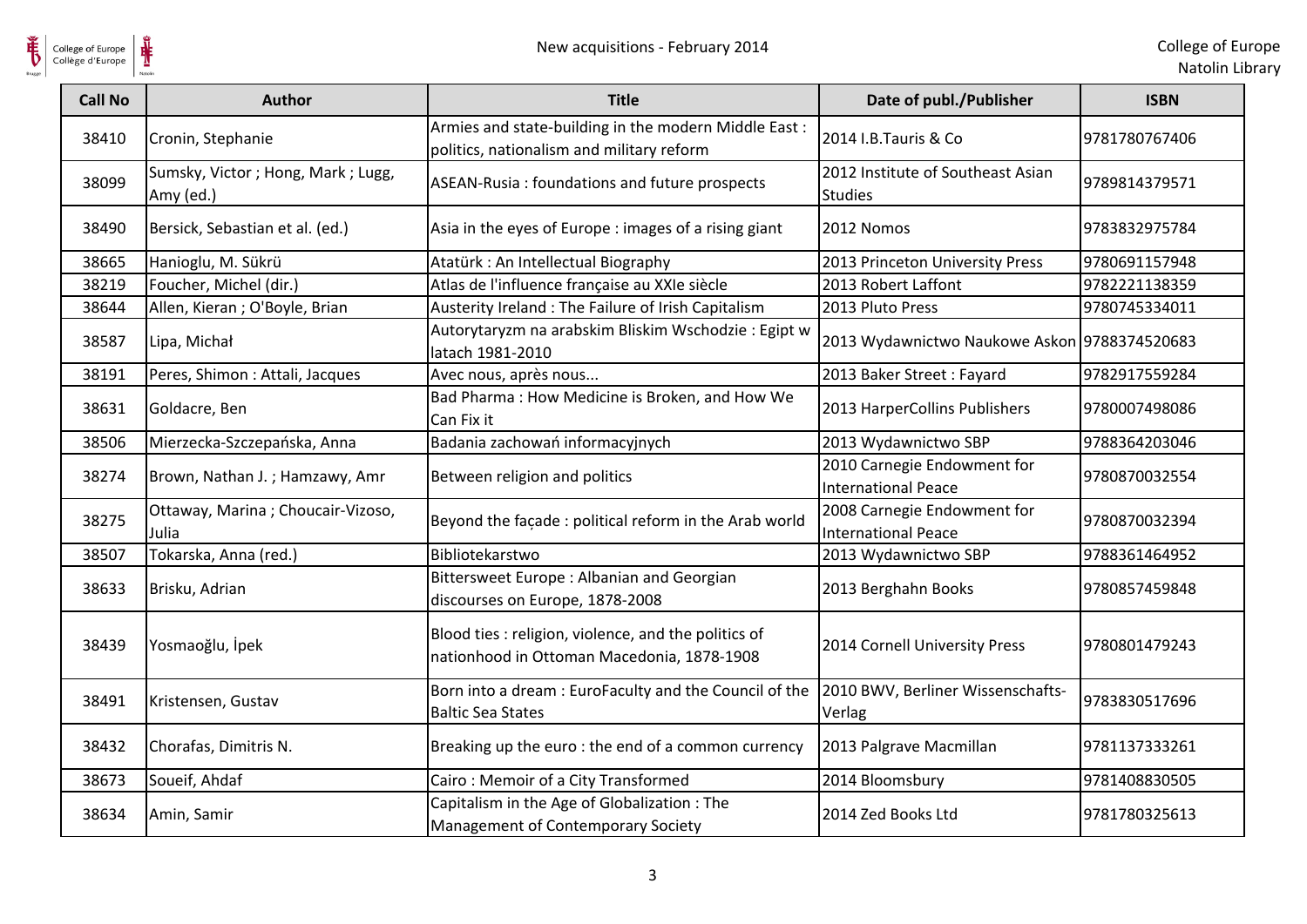**HE** 

| <b>Call No</b> | <b>Author</b>                                                | <b>Title</b>                                                                                                                                                                                | Date of publ./Publisher                             | <b>ISBN</b>   |
|----------------|--------------------------------------------------------------|---------------------------------------------------------------------------------------------------------------------------------------------------------------------------------------------|-----------------------------------------------------|---------------|
| 38354          | Yin, Robert K.                                               | Case study research : design and methods                                                                                                                                                    | <b>2014 SAGE</b>                                    | 9781452242569 |
| 38355          | Salmons, Janet (ed.)                                         | Cases in online interview research                                                                                                                                                          | 2012 SAGE                                           | 9781412991803 |
| 38348          | Guerra, Simona                                               | Central and Eastern European Attitudes in the Face of<br>Union                                                                                                                              | 2013 Palgrave Macmillan                             | 9780230279865 |
| 38441          | Berend, Nora; Urbańczyk, Przemysław<br>Wiszewski, Przemysław | Central Europe in the high Middle Ages: Bohemia,<br>Hungary and Poland c.900- c.1300                                                                                                        | 2013 Cambridge University Press                     | 9780521786959 |
| 38492          | Bertelsmann Stiftung (ed.)                                   | Change Ahead? : Sustainable Governance in the BRICS                                                                                                                                         | 2013 Verlag Bertelsmann Stiftung                    | 9783867934350 |
| 38238          | Larebière, Bruno                                             | Charles de Gaulle                                                                                                                                                                           | 2013 Chronique Editions                             | 9791090871755 |
| 38431          | Akhmadov, Ilyas, ; Daniloff, Nicholas                        | Chechnya's secret wartime diplomacy : Aslan<br>Maskhadov and the quest for a peaceful resolution                                                                                            | 2013 Palgrave Macmillan                             | 9781137338785 |
| 38048          | Jarosiewicz, Aleksandra et al.                               | Chiny a Azja Centralna : Dorobek dwudziestolecia                                                                                                                                            | 2013 Ośrodek Studiów Wschodnich<br>im. Marka Karpia | 9788362936304 |
| 38241          | Chauprade, Aymeric                                           | Chronique du choc des civilisations                                                                                                                                                         | 2013 Editions Chronique                             | 9791090871793 |
| 38120          | White, Philip                                                | Churchill's Cold War : How the Iron Curtain Speech<br>Shaped the Post War World                                                                                                             | 2013 Duckworth Overlook                             | 9780715645772 |
| 38635          | Dwyer, Philip G.                                             | Citizen Emperor: Napoleon in Power 1799-1815                                                                                                                                                | 2013 Bloomsbury                                     | 9780747578086 |
| 38637          | Krause, Sharon R.                                            | Civil Passions: Moral Sentiment and Democratic<br>Deliberation                                                                                                                              | 2013 Princeton University Press                     | 9780691162249 |
| 38356          | Denzin, Normal K.; Lincoln, Yvonna S.                        | Collecting and interpreting qualitative materials                                                                                                                                           | 2013 SAGE                                           | 9781452258041 |
| 38188          | Gueguen, Daniel                                              | Comitologie : Le pouvoir européen confisqué                                                                                                                                                 | 2013 E.T.I. European Training<br>Institute          | 9782930586007 |
| 38187          | Guéguen, Daniel                                              | Comitology: Hijacking European Power?                                                                                                                                                       | 2013 E.T.I. European Training<br>Institute          | 9782930586014 |
| 38494          | Gashi, Haxhi                                                 | Comparative Analysis of the Transformation of<br>State/Social Property: Privatization and Restitution in<br>the Post-Communist Countries - Kosovo as a sui<br>generis Case of Privatization | 2013 Nomos                                          | 9783848707263 |
| 38716          | Caramani, Daniele (ed.)                                      | Comparative politics                                                                                                                                                                        | 2014 Oxford University Press                        | 9780199665990 |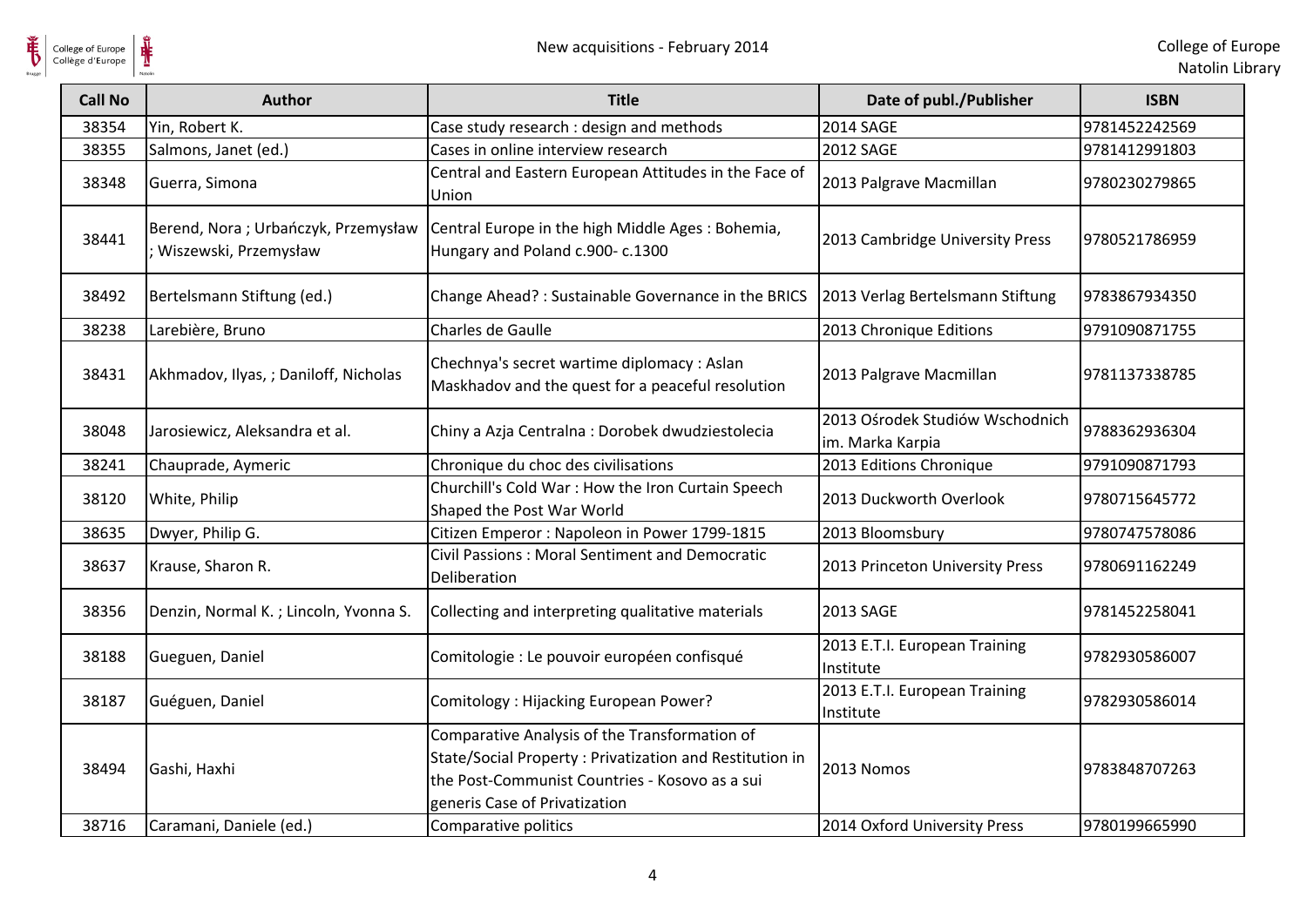

College of Europe

| <b>Call No</b> | <b>Author</b>                                                                | <b>Title</b>                                                                                                                        | Date of publ./Publisher                           | <b>ISBN</b>   |
|----------------|------------------------------------------------------------------------------|-------------------------------------------------------------------------------------------------------------------------------------|---------------------------------------------------|---------------|
| 38357          | Bloomberg, Linda Dale; Volpe, Marie                                          | Completing your qualitative dissertation : a road map<br>from beginning to end                                                      | <b>2012 SAGE</b>                                  | 9781452202709 |
| 38358          | Fink, Arlene                                                                 | Conducting research literature reviews : from the<br>internet to paper                                                              | <b>2014 SAGE</b>                                  | 9781452259499 |
| 38310          | De Visser, Maartje                                                           | Constitutional Review in Europe : A Comparative<br>Analysis                                                                         | 2014 Hart Publishing                              | 9781849463850 |
| 38412          | Alvesson, Mats; Sandberg, Jörgen                                             | Constructing research questions : doing interesting<br>research                                                                     | 2013 Sage Publications                            | 9781446255933 |
| 38472          | Magnussen, Anne ; et al. (ed.)                                               | <b>Contested Places</b>                                                                                                             | 2013 University Press of Southern<br>Denmark      | 9788776747480 |
| 38646          | Dzarasov, Ruslan                                                             | Conundrum of Russian Capitalism: The Post-Soviet<br>Economy in the World System                                                     | 2014 Pluto Press                                  | 9780745332789 |
| 38649          | Cronin, David                                                                | Corporate Europe : How Big Business Sets Policies on<br>Food, Climate and War                                                       | 2013 Pluto Press                                  | 9780745333328 |
| 38758          | Stepan, Alfred C.; Linz, Juan J.; Yadav,<br>Yogendra                         | Crafting State-Nations : India and other multinational<br>democracies                                                               | 2011 Johns Hopkins University Press 9780801897245 |               |
| 38167          | Fleury, Jean                                                                 | Crise libyenne : la nouvelle donne géopolitique                                                                                     | 2012 Jean Picollec                                | 9782864772637 |
| 38287          | Cottrell, Stella                                                             | <b>Critical Thinking Skills: Developing Effective Analysis</b><br>and Argument                                                      | 2011 Palgrave Macmillan                           | 9780230285293 |
| 38226          | Eisenhower, Dwight D.                                                        | Croisade en Europe : Mémoires sur la Deuxième<br><b>Guerre Mondiale</b>                                                             | 2013 Nouveau Monde                                | 9782365833769 |
| 38650          | Laskos, Christos; Tsakalotos, Euclid                                         | Crucible of resistance : Greece, the Eurozone and the<br>world economic crisis                                                      | 2013 Pluto Press                                  | 9780745333809 |
| 38508          | Kruszona, Michał                                                             | Czarnomorze : Wzdłuż wybrzeża, w poprzek gór                                                                                        | 2012 Zysk i s-ka                                  | 9788377850114 |
| 38199          | Védrine, Hubert                                                              | Dans la mêlée mondiale 2009-2012                                                                                                    | 2012 Fayard                                       | 9782213668642 |
| 38657          | Buchan, James                                                                | Days of God: The Revolution in Iran and Its<br>Consequences                                                                         | 2013 John Murray                                  | 9781848540675 |
| 38270          | Ellul, Jacques                                                               | De la révolution aux révoltes                                                                                                       | 2011 La Table Ronde                               | 9782710367369 |
| 38236          | Kronenberger, Vincent; D'Alessio,<br>Maria Teresa ; Placco, Valerio (coord.) | De Rome à Lisbonne : les juridictions de l'Union<br>européenne à la croisée des chemins. Mélanges en<br>l'honneur de Paolo Mengozzi | 2013 Bruylant                                     | 9782802740537 |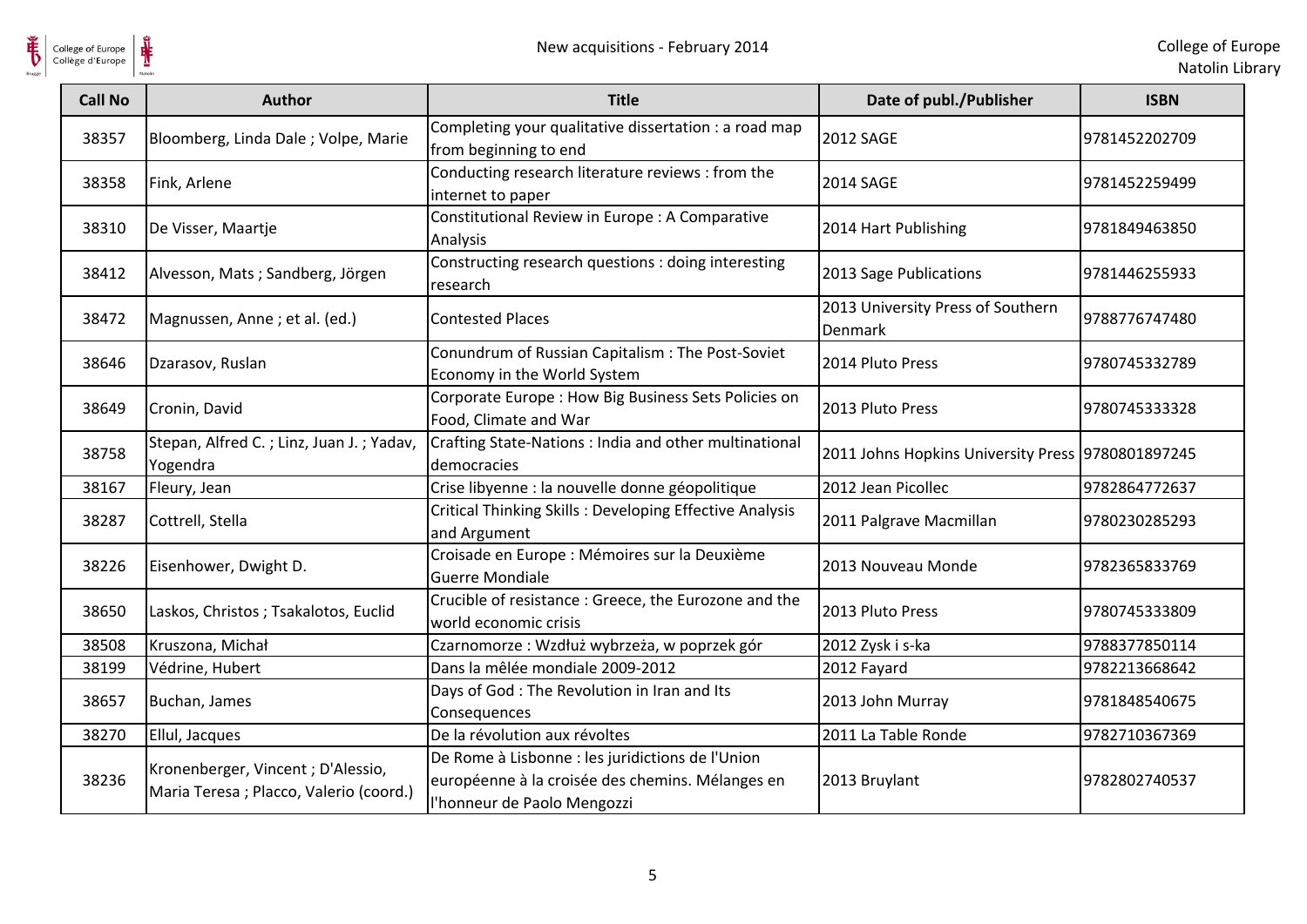

| <b>Call No</b> | <b>Author</b>                                                 | <b>Title</b>                                                                                                        | Date of publ./Publisher                     | <b>ISBN</b>   |
|----------------|---------------------------------------------------------------|---------------------------------------------------------------------------------------------------------------------|---------------------------------------------|---------------|
| 38050          | Radeljic, Branislav (ed.)                                     | Debating European identity : bright ideas, dim<br>prospects                                                         | 2014 Peter Lang                             | 9783034309646 |
| 38433          | Saikal, Amin; Acharya, Amitav (eds.)                          | Democracy and Reform in the Middle East and Asia:<br>Social Protest and Authoritarian Rule After the Arab<br>Spring | 2014 I.B.Tauris                             | 9781780768069 |
| 38509          | Krastev, Ivan                                                 | Demokracja nieufnych : Eseje polityczne                                                                             | 2013 Wydawnictwo Krytyki<br>Politycznej     | 9788363855581 |
| 38615          | Machelski, Zbigniew (red.)                                    | Demokracja polska na początku drugiej dekady XXI<br>wieku                                                           | 2013 Wydawnictwo Uniwersytetu<br>Opolskiego | 9788373955769 |
| 38591          | Issing, Otmar                                                 | Der Euro: Geburt, Erfolg, Zukunft                                                                                   | 2008 Franz Vahlen                           | 9783800634965 |
| 38098          | Dargin, Justin                                                | Desert Dreams: The Quest for Arab Integration from<br>the Arab Revolt to the Gulf Cooperation Council               | 2011 Republic of Letters                    | 9789089790798 |
| 38359          | Maggetti, Martino; Radaelli, Claudio<br>M.; Gilardi, Fabrizio | Designing research in the social sciences                                                                           | 2013 SAGE                                   | 9781849205016 |
| 38224          | Ohana, Steve                                                  | Désobéir pour sauver l'Europe                                                                                       | 2013 Max Milo                               | 9782315004836 |
| 38360          | Punch, Keith                                                  | Developing effective research proposals                                                                             | 2006 SAGE                                   | 9781412921268 |
| 38361          | Denicolo, Pam ; Becker, Lucinda M.                            | Developing Research Proposals                                                                                       | 2012 SAGE                                   | 9780857028662 |
| 38429          | Kernerman, Ilan J. (ed.)                                      | Dictionnaire russe-français, français-russe                                                                         | 2013 Assimil France                         | 9782700506020 |
| 38208          | Benda, Julien                                                 | Discours à la nation européenne                                                                                     | 1992 Gallimard                              | 2070327426    |
| 38362          | Keller, Reiner                                                | Doing discourse research : an introduction for social<br>scientists                                                 | <b>2012 SAGE</b>                            | 9781446249710 |
| 38363          | Layder, Derek                                                 | Doing excellent small-scale research                                                                                | 2013 SAGE                                   | 9781849201834 |
| 38364          | Kvale, Steinar                                                | Doing interviews                                                                                                    | <b>2007 SAGE</b>                            | 9780761949770 |
| 38365          | Silverman, David                                              | Doing qualitative research                                                                                          | 2013 SAGE                                   | 9781446260159 |
| 38366          | Gray, David E.                                                | Doing research in the real world                                                                                    | <b>2014 SAGE</b>                            | 9781446260197 |
| 38367          | Jesson, Jill; Matheson, Lydia; Lacey,<br>Fiona M.             | Doing your literature review : traditional and<br>systematic techniques                                             | 2011 SAGE                                   | 9781848601543 |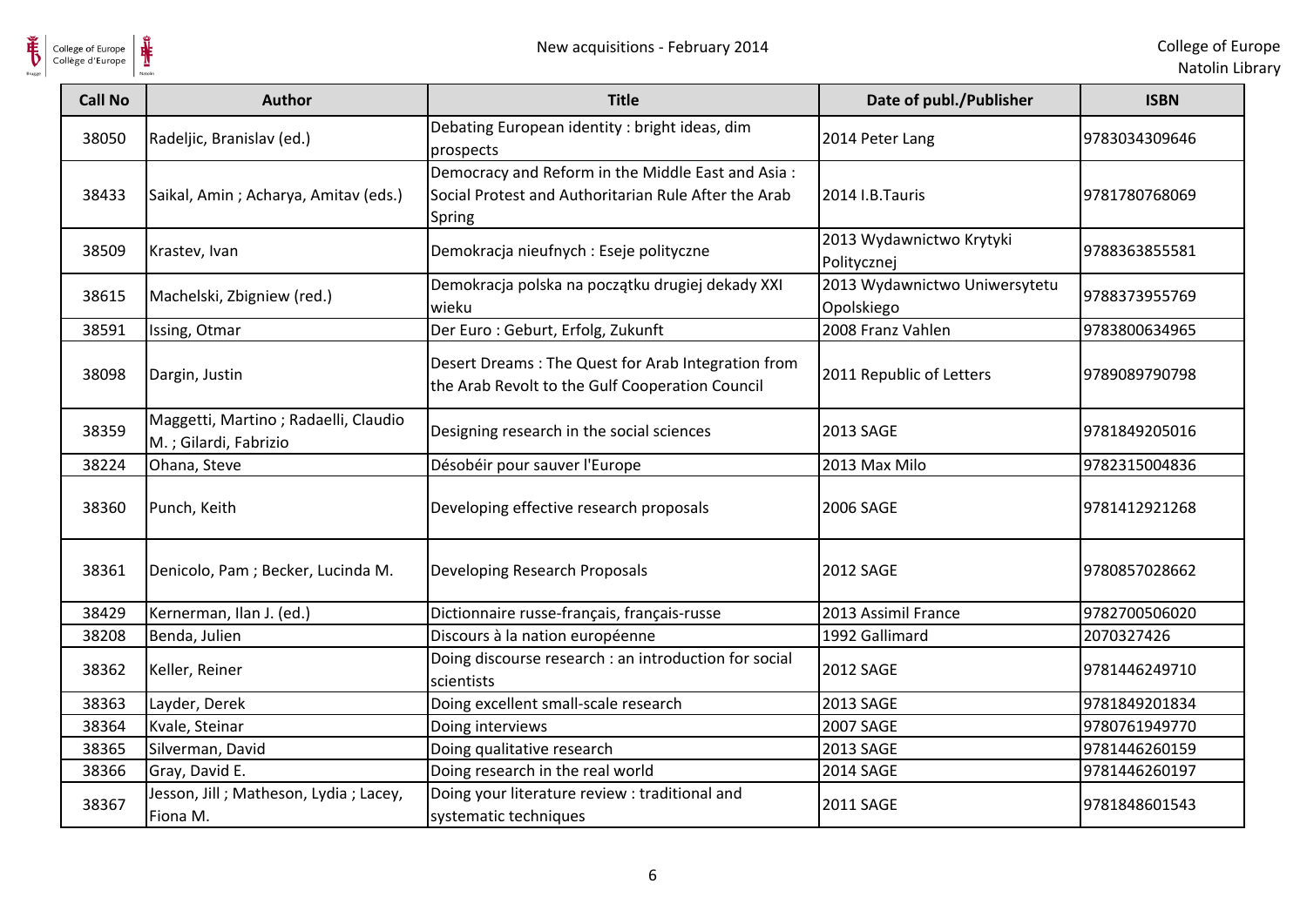

| <b>Call No</b> | <b>Author</b>                                              | <b>Title</b>                                                                                                                                                                                                               | Date of publ./Publisher                                                      | <b>ISBN</b>   |
|----------------|------------------------------------------------------------|----------------------------------------------------------------------------------------------------------------------------------------------------------------------------------------------------------------------------|------------------------------------------------------------------------------|---------------|
| 38309          | Insdorf, Annette                                           | Double lives, second chances : the cinema of Krzysztof<br>Kieślowski                                                                                                                                                       | 2013 Northwestern University Press 9780810129481                             |               |
| 38573          | Joel, Tony                                                 | Dresden Firebombing: Memory and the Politics of<br><b>Commemorating Destruction</b>                                                                                                                                        | 2013 I.B. Tauris                                                             | 9781780763583 |
| 38623          | Franzke, Jochen; Koszel, Bogdan;<br>Sakson, Andrzej (red.) | Drogi wyjścia z kryzysu Unii Europejskiej : perspektywa<br>polska i niemiecka = Wege aus der Krise : polnische<br>und deutsche Standpunkte zur Europäischen Union:<br>praca zbiorowa                                       | 2013 Wydawnictwo Naukowe<br><b>WNPID UAM</b>                                 | 9788362907311 |
| 38266          | Ghevontian, Richard                                        | Droit de l'Union européenne                                                                                                                                                                                                | 2013 Sirey                                                                   | 9782247128723 |
| 38221          | Berramdane, Abdelkhaleq; Rossetto,<br>Jean                 | Droit de l'Union européenne : Institutions et ordre<br>juridique                                                                                                                                                           | 2013 LGDJ-Lextenso édition                                                   | 9782275041070 |
| 38483          | Paluszak, Grzegorz; Sapała,<br>Magdalena (red.)            | Dylematy budżetu i wieloletnich ram finansowych Unii<br>Europejskiej                                                                                                                                                       | 2013 Wydawnictwo Uniwersytetu<br>Ekonomicznego                               | 9788374177801 |
| 38510          | Braudel, Fernand                                           | Dynamika kapitalizmu                                                                                                                                                                                                       | 2013 Wydawnictwo Aletheia                                                    | 9788362858484 |
| 38511          | Sibora, Janusz                                             | Dyplomacja polska po I wojnie światowej                                                                                                                                                                                    | <b>2013 PISM</b>                                                             | 9788362453665 |
| 38484          | Safjański, Tomasz                                          | Działania operacyjne Europolu                                                                                                                                                                                              | 2013 Wydział Wydawnictw i<br>Poligrafii Wyższe Szkoły Policji w<br>Szczytnie | 9788374623834 |
| 38502          | Górecki, Dariusz (red.)                                    | Dziedzictwo pogranicza: Realizacja praw mniejszości<br>polskiej na Litwie, Białorusi, Ukrainie i w Czechach oraz 2013 Wydawnictwo Uniwersytetu<br>mniejszości białoruskiej, litewskiej, ukraińskiej i<br>czeskiej w Polsce | Łódzkiego                                                                    | 9788379690008 |
| 38618          | Muhina, Elena Vladimirovna                                 | Dziennik czasu blokady                                                                                                                                                                                                     | 2014 Świat Książki                                                           | 9788379432721 |
| 38667          | Tignor, Robert L.                                          | Egypt : a short history                                                                                                                                                                                                    | 2011 Princeton University Press                                              | 9780691153070 |
| 38140          | Rutherford, Bruce K.                                       | Egypt after Mubarak: Liberalism, Islam, and<br>Democracy in the Arab World                                                                                                                                                 | 2008 Princeton University Press                                              | 9780691136653 |
| 38477          | Arendt, Hannah                                             | Eichmann w Jerozolimie : rzecz o banalności zła                                                                                                                                                                            | 2010 "Znak"                                                                  | 9788324014460 |
| 38616          | Jurek, Łukasz                                              | Ekonomia starzejącego się społeczeństwa                                                                                                                                                                                    | 2012 Wydawnictwo Difin                                                       | 9788376417066 |
| 38408          | Blaydes, Lisa                                              | Elections and Distributive Politics in Mubarak's Egypt                                                                                                                                                                     | 2014 Cambridge University Press                                              | 9781107617018 |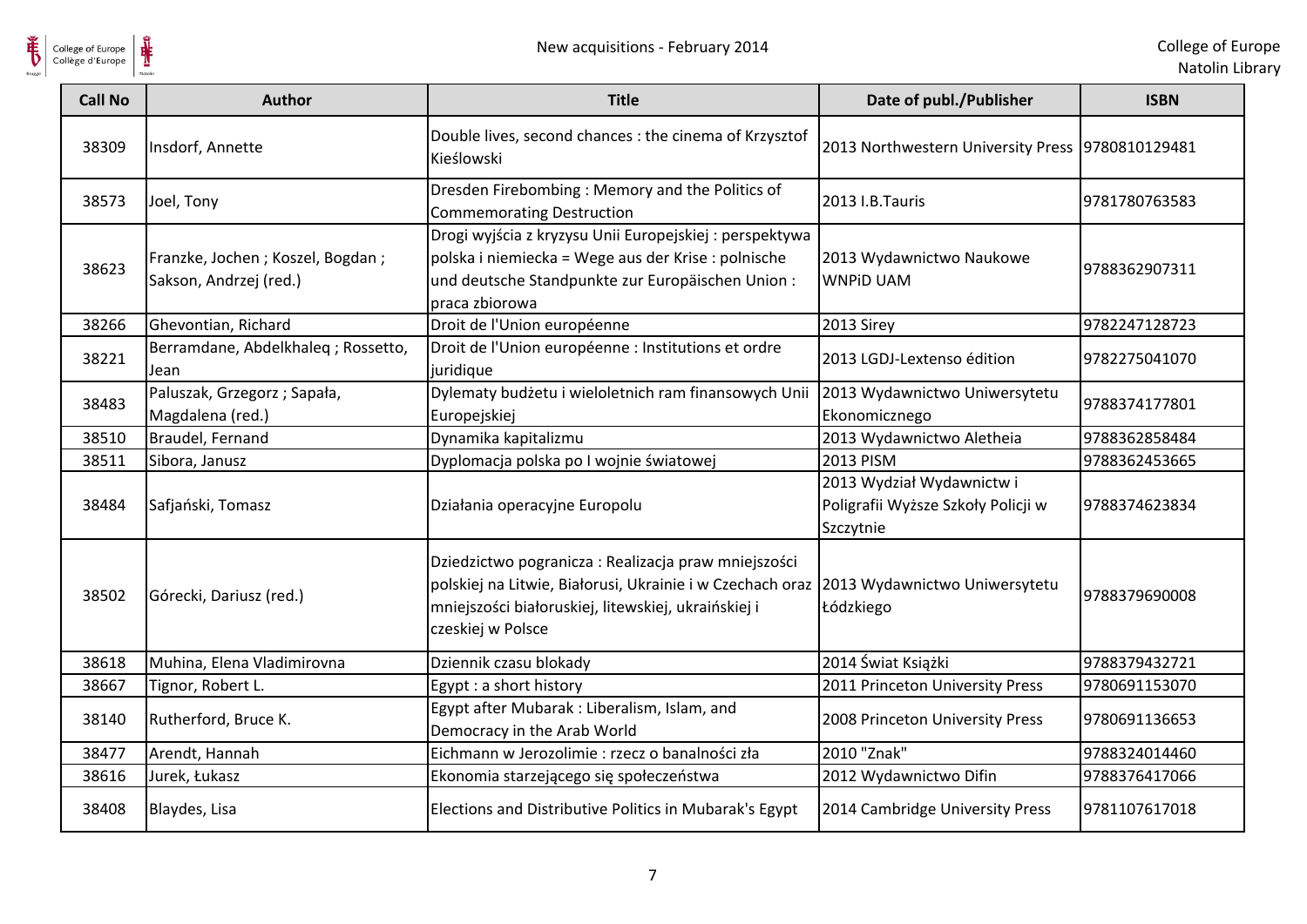

| <b>Call No</b> | <b>Author</b>                                                                         | <b>Title</b>                                                             | Date of publ./Publisher                       | <b>ISBN</b>   |
|----------------|---------------------------------------------------------------------------------------|--------------------------------------------------------------------------|-----------------------------------------------|---------------|
| 38680          | Burbank, Jane; Cooper, Frederick                                                      | Empires in World History: Power and the Politics of<br><b>Difference</b> | 2010 Princeton University Press               | 9780691152363 |
| 38474          | Jan Paweł II                                                                          | Encykliki Ojca Świętego Jana Pawła II                                    | 2009 Znak                                     | 9788324003495 |
| 37984          | Lucarelli, Bill                                                                       | Endgame for the Euro: A Critical History                                 | 2013 Palgrave Macmillan                       | 9781137371898 |
| 38230          | Defrance, Corine ; Pfeil, Ulrich                                                      | Entre guerre froide et integration européenne :                          | 2012 Presses Universitaires du                | 9782757403440 |
|                |                                                                                       | reconstruction et rapprochement 1945-1963                                | Septentrion                                   |               |
| 38229          | Miard-Delacroix, Hélène ; Garner,<br>Guillaume ; Hirschhausen, Béatrice von Allemagne | Espaces de pouvoir, espaces d'autonomie en                               | 2010 Presses universitaires du<br>septentrion | 9782757401699 |
| 38708          | Sloman, John; Garratt, Dean                                                           | <b>Essentials of economics</b>                                           | 2013 Pearson                                  | 9780273783794 |
| 38719          | Jones, Alison; Sufrin, Brenda                                                         | EU competition law text, cases, and materials                            | 2014 Oxford University Press                  | 9780199660322 |
| 38718          | Jones, Alison ; Sufrin, Brenda                                                        | EU competition law text, cases, and materials                            | 2014 Oxford University Press                  | 9780199660322 |
| 38720          | Jones, Alison ; Sufrin, Brenda                                                        | EU competition law text, cases, and materials                            | 2014 Oxford University Press                  | 9780199660322 |
| 38717          | Jones, Alison ; Sufrin, Brenda                                                        | EU competition law text, cases, and materials                            | 2014 Oxford University Press                  | 9780199660322 |
| 38721          | Ortiz Blanco, Luis (ed.)                                                              | EU competition procedure                                                 | 2013 Oxford University Press                  | 9780199641833 |
| 38470          | Benöhr, Iris                                                                          | EU Consumer Law and Human Rights                                         | 2013 Oxford University Press                  | 9780199651979 |
| 38469          | Sadeleer, Nicolas de                                                                  | EU Environmental Law and the Internal Market                             | 2014 Oxford University Press                  | 9780199675432 |
| 38512          | Felczak, Wacław                                                                       | Europa Centralis                                                         | 2013 Avalon                                   | 9788377301012 |
| 38178          | Goulard, Sylvie                                                                       | Europe : amour ou chambre à part ?                                       | 2013 Flammarion                               | 9782081311695 |
| 38674          | Tolan, John Victor; Veinstein, Gilles;<br>Laurens, Henry                              | Europe and the Islamic world : a history                                 | 2013 Princeton University Press               | 9780691147055 |
| 38186          | Rodrigues, Maria João                                                                 | Europe is still possible : Political adventures in the 21st<br>century   | 2013 Xlibris LLC                              | 9781483665405 |
| 38473          | Everson, Michelle ; Monda, Cosimo ;                                                   | European Agencies in between Institutions and                            | 2014 Kluwer                                   | 9789041128430 |
|                | Vos, Ellen (eds.)                                                                     | <b>Member States</b>                                                     |                                               |               |
|                |                                                                                       | European Gambling Law: The Case of the European                          |                                               |               |
| 38034          | Planzer, Simon                                                                        | High Courts through the Prism of Empirical Evidence                      | 2013 Difo-Druck                               |               |
|                |                                                                                       | on Gambling Addiction                                                    |                                               |               |
| 38137          | Troitino, David Ramiro                                                                | European Integration: Building Europe                                    | 2013 Nova Science Publishers                  | 9781624179426 |
| 38522          | Pizzorusso, Alessandro                                                                | Europejskie dziedzictwo konstytucyjne                                    | 2013 Wydawnictwo Sejmowe                      | 9788376662756 |
| 38485          | Maj, Ewa et al. (red.)                                                                | Europejskie inspiracje myśli politycznej w Polsce od                     | 2013 Wydawnictwo UMCS                         | 9788377844465 |
|                |                                                                                       | XIX do XXI wieku                                                         |                                               |               |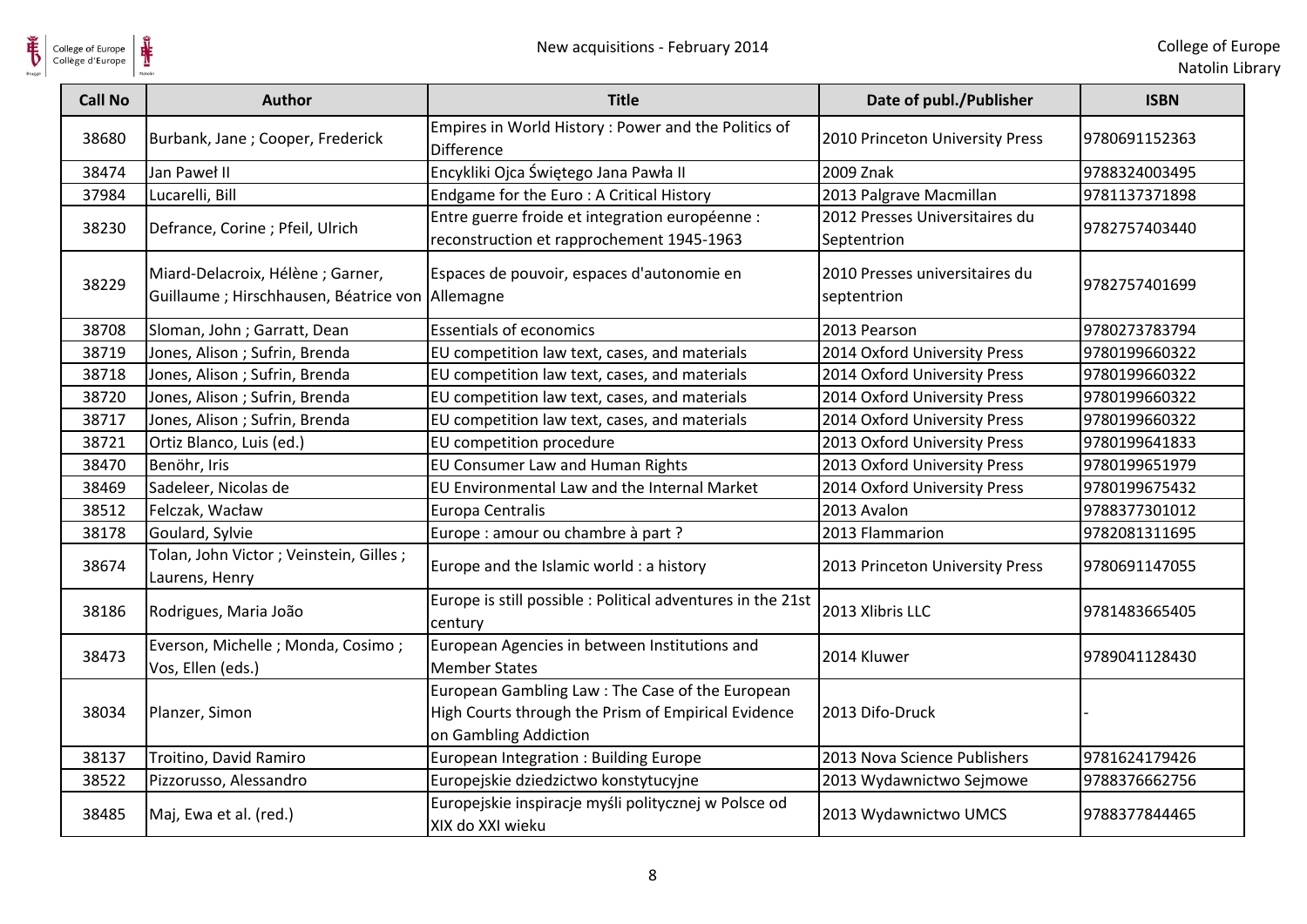

| <b>Call No</b> | <b>Author</b>                            | <b>Title</b>                                                                                                                             | Date of publ./Publisher                          | <b>ISBN</b>   |
|----------------|------------------------------------------|------------------------------------------------------------------------------------------------------------------------------------------|--------------------------------------------------|---------------|
| 38486          | Pisuliński, Jerzy (wybór)                | Europejskie prawo cywilne                                                                                                                | 2013 Lex a Wolters Kluwer business 9788326442780 |               |
| 38658          | Marsh, David                             | Europe's deadlock : how the euro crisis could be<br>solved - and why it won't happen                                                     | 2013 Yale University Press                       | 9780300201208 |
| 38503          | Tyrawa, Dominik (red.)                   | Ewolucja prawa polskiego w dobie globalizacji                                                                                            | 2013 Wydawnictwo KUL                             | 9788377026489 |
| 38487          | Popiuk-Rysińska, Irena                   | Ewolucja systemu zbiorowego bezpieczeństwa<br>Narodów Zjednoczonych po Zimnej Wojnie                                                     | 2013 Dom Wydawniczy Elipsa                       | 9788371519796 |
| 38659          | Furedi, Frank                            | First World War: Still No End in Sight                                                                                                   | 2014 Continuum Publishing<br>Corporation         | 9781441125101 |
| 38368          |                                          | Krueger, Richard A.; Casey, Mary Anne   Focus groups : a practical guide for applied research                                            | 2009 SAGE                                        | 9781412969475 |
| 38692          | Evans, Martin; Godin, Emmanuel           | France since 1815 : modern history for modern<br>languages                                                                               | 2014 Routledge                                   | 9781444177909 |
| 38660          | Nord, Philip                             | France's New Deal: From the Thirties to the Postwar<br>Era                                                                               | 2012 Princeton University Press                  | 9780691156118 |
| 38239          | Chevalier, Guillaume                     | François Mitterrand                                                                                                                      | 2013 Editions Chronique                          | 9791090871762 |
| 38065          | Chafer, Tony; Keese, Alexander (ed.)     | Francophone Africa at Fifty                                                                                                              | 2013 Manchester University Press                 | 9780719089305 |
| 38138          | O'Connor, Rory                           | Friends, followers, and the future : how social media<br>are changing politics, threatening big brands, and<br>killing traditional media | 2012 City Lights Books                           | 9780872865563 |
| 38134          | Applebaum, Anne; Crittenden,<br>Danielle | From a Polish country house kitchen: 90 recipes for<br>the ultimate comfort food                                                         | 2012 Chronicle Books                             | 9781452110554 |
| 38693          | Andreescu, Florentina                    | From communism to capitalism : nation and state in<br>Romanian cultural production                                                       | 2013 Palgrave Macmillan                          | 9781137276919 |
| 38493          | Bertelsmann Stiftung (ed.)               | From Cooperation to Partnership: Moving Beyond the<br>Russia-EU Deadlock                                                                 | 2013 Verlag Bertelsmann Stiftung                 | 9783867935463 |
| 38516          | Škrabec, Simona                          | Geografia wyobrażona: koncepcja Europy Środkowej<br>w XX wieku                                                                           | 2013 Międzynarodowe Centrum<br>Kultury           | 9788363463120 |
| 38694          | Simon, Luis                              | Geopolitical change, grand strategy and European<br>security : the EU-Nato conundrum in Perspective                                      | 2013 Palgrave Macmillan                          | 9781137029126 |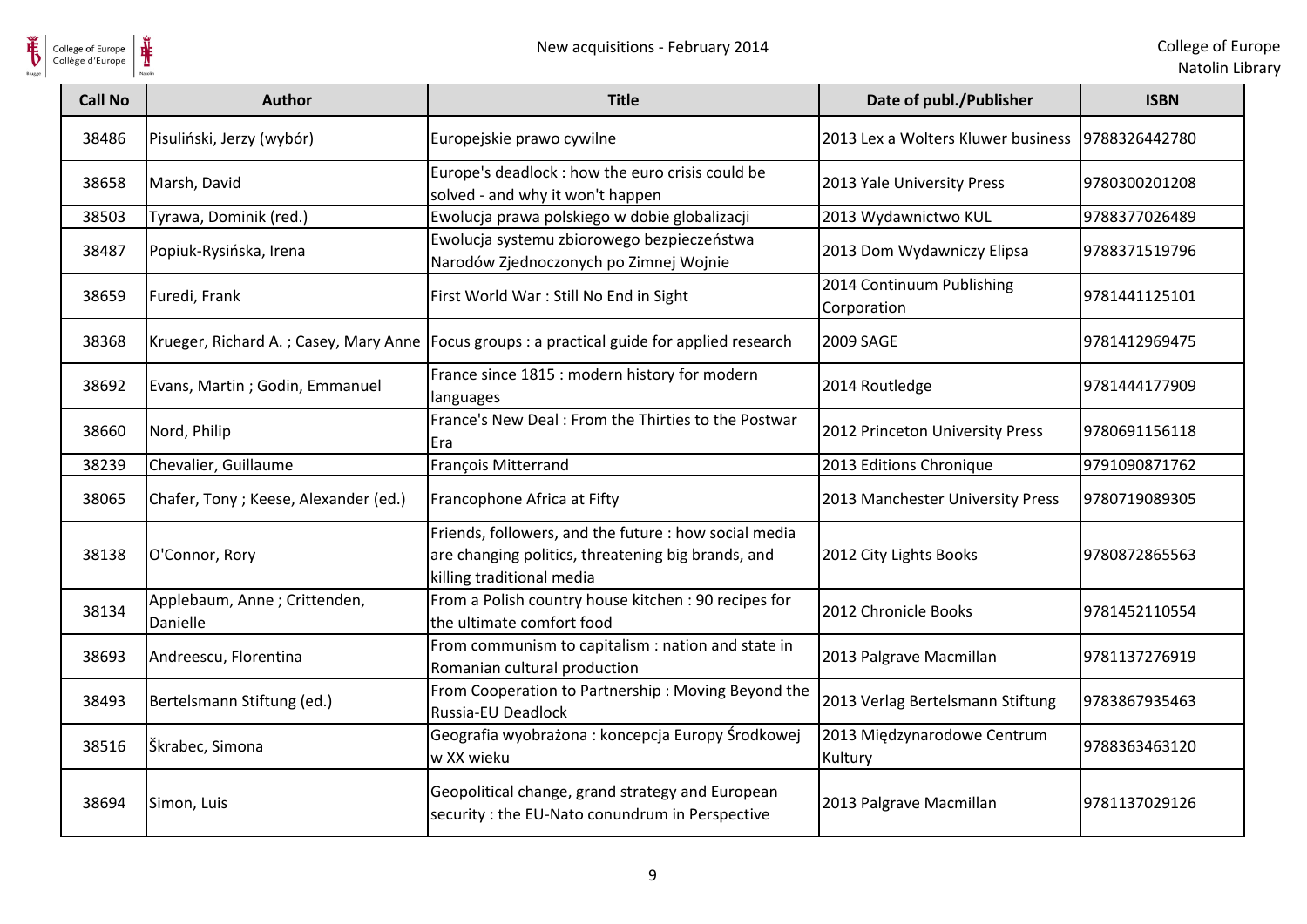

| <b>Call No</b> | <b>Author</b>                                                | <b>Title</b>                                                                              | Date of publ./Publisher                            | <b>ISBN</b>   |
|----------------|--------------------------------------------------------------|-------------------------------------------------------------------------------------------|----------------------------------------------------|---------------|
| 38276          | Ottaway, Marina; Hamzawy, Amr                                | Getting to pluralism : political actors in the Arab world                                 | 2009 Carnegie Endowment for<br>International Peace | 9780870032448 |
| 38467          | Sampedro, Ricardo; Hillyard Susan                            | <b>Global Issues</b>                                                                      | 2004 Cambridge University Press                    | 9780194371810 |
| 38122          | Lawson, Fred Haley                                           | Global security watch - Syria                                                             | 2013 Praeger                                       | 9780313359576 |
| 38097          | Zoubir, Yahia H.; Dris-Aït-<br>Hamadouche, Louisa            | Global security watch - the Maghreb : Algeria, Libya,<br>Morocco, and Tunisia             | 2013 Praeger Publishing                            | 9780313393778 |
| 38681          | Eriksen, Thomas Hylland                                      | Globalization : the key concepts                                                          | 2014 Bloomsbury Academic                           | 9780857857422 |
| 38204          | Berggruen, Nicolas; Gardels, Nathan                          | Gouverner au XXIe siècle : La voie du milieu entre l'Est<br>et l'Ouest                    | 2013 Fayard                                        | 9782213677675 |
| 38420          | Franzius, Claudio; Mayer, Franz C.;<br>Neyer, Jürgen (Hrsg.) | Grenzen der europäischen Integration :<br>Herausforderung für Recht und Politik           | 2014 Nomos                                         | 9783848706341 |
| 38141          | Roy, Sara                                                    | Hamas and Civil Society in Gaza: Engaging the Islamist<br><b>Social Sector</b>            | 2014 Princeton University Press                    | 9780691159676 |
| 38663          | Goldoni, Marco; Mccorkindale,<br>Christopher (eds.)          | Hannah Arendt and the Law                                                                 | <b>2012 Hart</b>                                   | 9781849464970 |
| 38190          | Dumoulin, André                                              | Histoire de la dissuasion nucléaire                                                       | 2012 Editions Argos                                | 9782366140040 |
| 38214          | Bloudanis, Nicolas                                           | Histoire de la Grèce moderne 1828-2012 : Mythes et<br>réalités                            | 2013 L'Harmattan                                   | 9782343015903 |
| 38218          | Attali, Jacques                                              | Histoire de la modernité - Comment l'humanité pense<br>son avenir                         | 2013 Robert Laffont                                | 9782221116890 |
| 38177          | Werth, Nicolas                                               | Histoire de l'Union soviétique de Lénine à Staline<br>$(1917-1953)$                       | 2013 Presses universitaires de<br>France           | 9782130620105 |
| 38173          | Vidal, Georges                                               | Histoire des communismes au XXe siècle                                                    | 2013 Ellipses Marketing                            | 9782729881498 |
| 38262          | Duby, Georges (dir.)                                         | Histoire du monde médiéval                                                                | 2013 Larousse                                      | 9782035889706 |
| 38267          | Lormier, Dominique                                           | Histoire générale de la Résistance française                                              | 2012 Lucien Souny                                  | 9782848863832 |
| 38676          | Krämer, Gudrun                                               | History of Palestine: From the Ottoman Conquest to<br>the Founding of the State of Israel | 2011 Princeton University Press                    | 9780691150079 |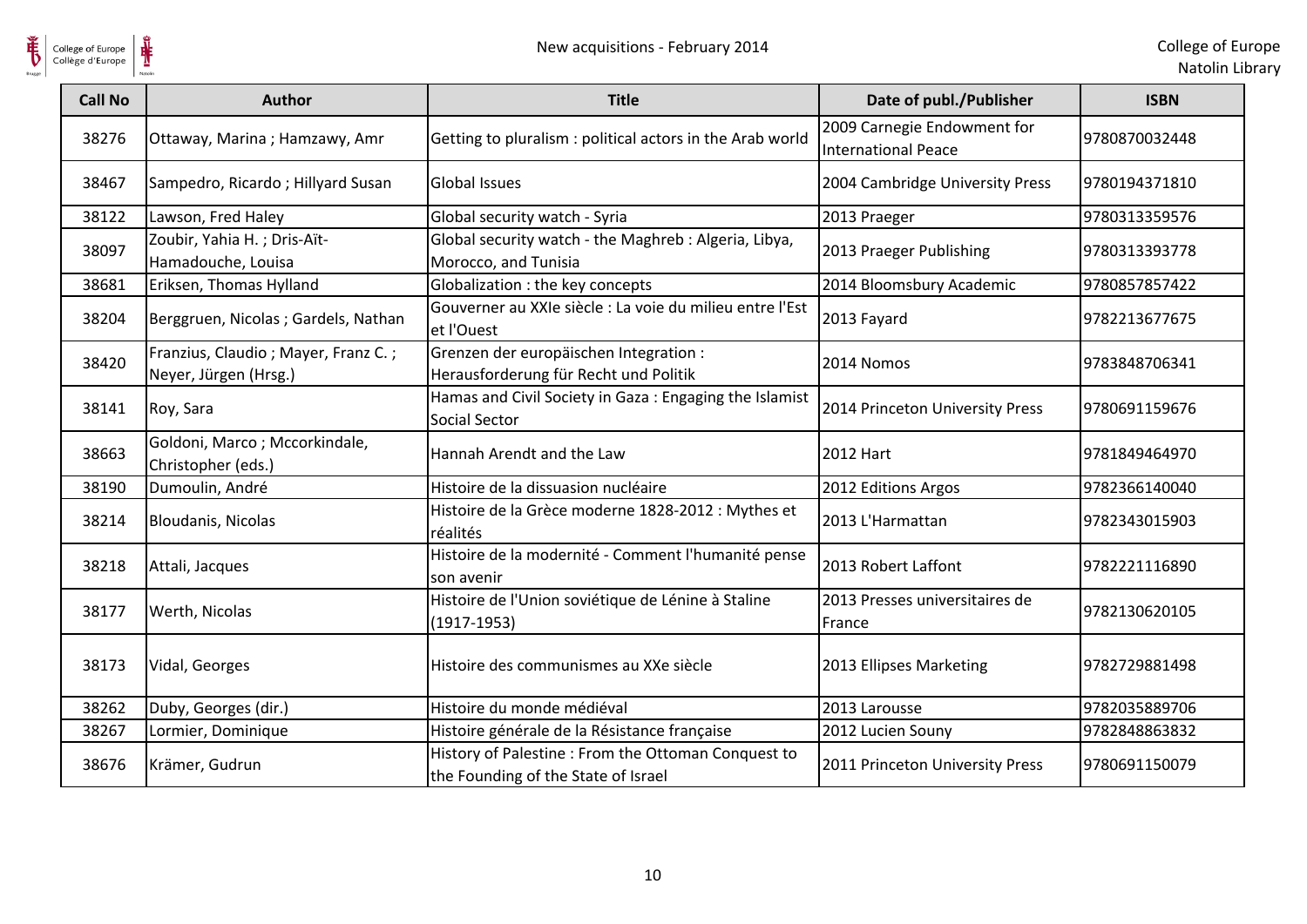

| <b>Call No</b> | <b>Author</b>                                                     | <b>Title</b>                                                                                                                                                                           | Date of publ./Publisher                                         | <b>ISBN</b>   |
|----------------|-------------------------------------------------------------------|----------------------------------------------------------------------------------------------------------------------------------------------------------------------------------------|-----------------------------------------------------------------|---------------|
| 38116          | Noack, Christian ; Janssen, Lindsay ;<br>Comerford, Vincent (ed.) | Holodomor and Gorta Mór : histories, memories and<br>representations of famine in Ukraine and Ireland                                                                                  | 2012 Anthem Press                                               | 9780857285577 |
| 38677          | Heydarian, Richard Javad                                          | How Capitalism Failed the Arab World: The Economic<br>Roots and Precarious Future of the Middle East<br><b>Uprisings</b>                                                               | 2014 Zed Books Ltd                                              | 9781780329574 |
| 38041          | Grant, Charles [et al.]                                           | How to build a modern European Union                                                                                                                                                   | 2013 Centre for European Reform                                 | 9781907617119 |
| 38709          | McMillan, Kathleen; Weyers,<br>Jonathan D. B.                     | How to Cite, Reference & Avoid Plagiarism at<br>University                                                                                                                             | 2013 Pearson                                                    | 9780273773337 |
| 38435          | Wentz, Elizabeth A.                                               | How to design, write, and present a successful<br>dissertation proposal                                                                                                                | 2014 SAGE                                                       | 9781452257884 |
| 38369          | Machin, David; Mayr, Andrea                                       | How to do critical discourse analysis : a multimodal<br>introduction                                                                                                                   | <b>2012 SAGE</b>                                                | 9780857028921 |
| 38436          | Stokes, Jane C.                                                   | How to do media & cultural studies                                                                                                                                                     | 2003 SAGE                                                       | 9780761973294 |
| 38370          | Thomas, Gary                                                      | How to do your case study : a guide for students and<br>researchers                                                                                                                    | <b>2011 SAGE</b>                                                | 9780857025630 |
| 38289          | Godfrey, Jeanne                                                   | How to use your reading in your essays                                                                                                                                                 | 2013 Palgrave Macmillan                                         | 9781137294685 |
| 38371          | Bui, Yvonne N.                                                    | How to write a master's thesis                                                                                                                                                         | <b>2014 SAGE</b>                                                | 9781452203515 |
| 38290          | Greetham, Bryan                                                   | How to write better essays                                                                                                                                                             | 2013 Palgrave Macmillan                                         | 9781137293282 |
| 38443          | Grabowski, Jan                                                    | Hunt for the Jews : betrayal and murder in German-<br>occupied Poland                                                                                                                  | 2013 Indiana University Press                                   | 9780253010742 |
| 38513          | Hastings, Max                                                     | rozpętało się piekło: świat na wojnie 1939-1945                                                                                                                                        | 2013 Wydawnictwo Literackie                                     | 9788308052273 |
| 38562          | Kiwan, Nadia                                                      | Identities, Discourses and Experiences : Young People<br>of North African Origin in France                                                                                             | 2013 Manchester University Press                                | 9780719091193 |
| 38501          | Menkes, Marcin                                                    | Immunitet jurysdykcyjny i egzekucyjny państwa:<br>[komentarz do Konwencji NZ o immunitecie<br>jurysdykcyjnym państw i ich mienia oraz Europejskiej<br>konwencji o immunitecie państwa] | 2013 Szkoła Główna Handlowa w<br>Warszawie - Oficyna Wydawnicza | 9788373788619 |
| 38447          | Veidlinger, Jeffrey                                               | In the shadow of the shtetl: small-town Jewish life in<br>Soviet Ukraine                                                                                                               | 2013 Indiana University Press                                   | 9780253011510 |
| 38217          | Hessel, Stéphane                                                  | Indignez-vous!                                                                                                                                                                         | 2011 Indigène ed.                                               | 9791090354203 |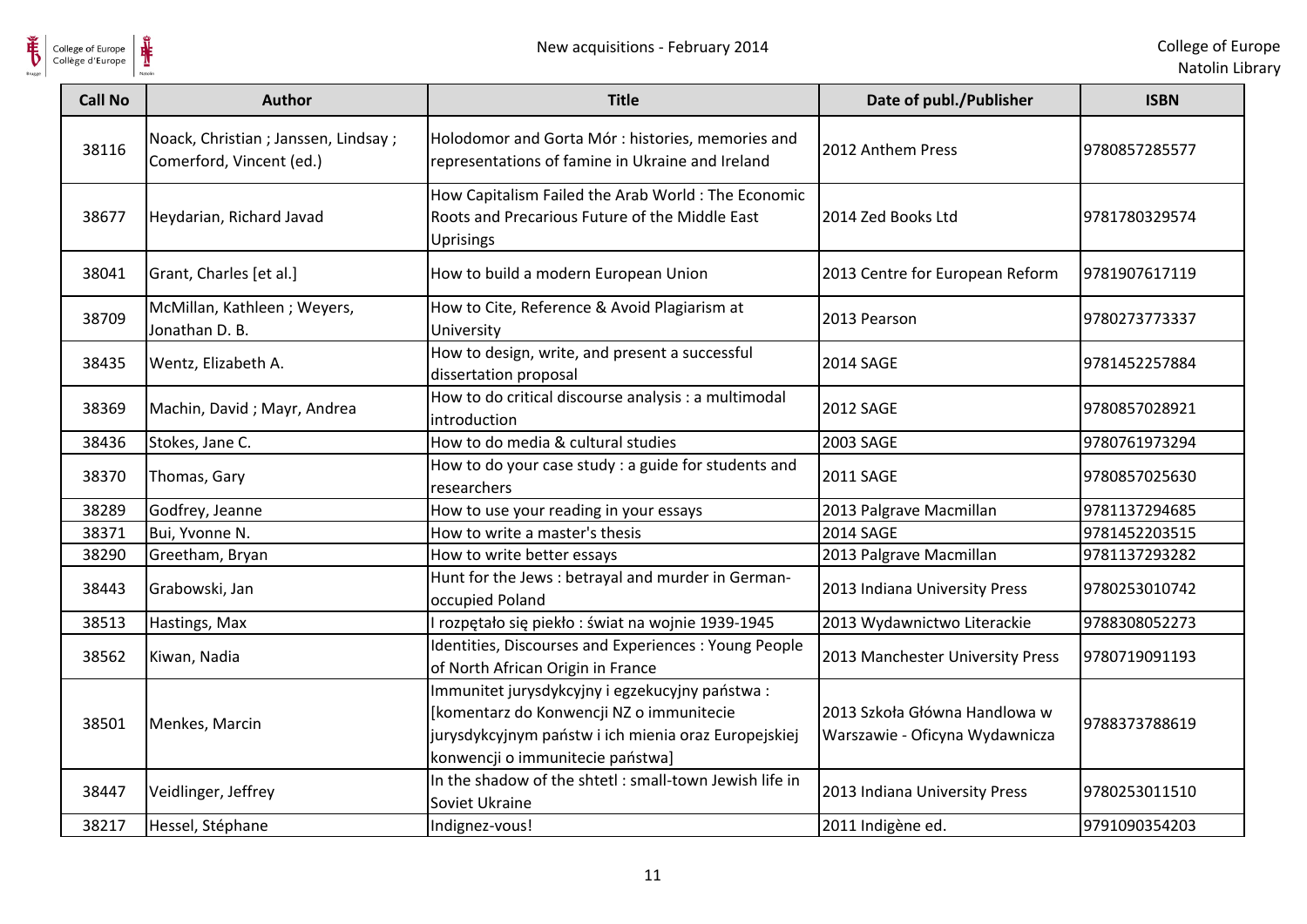

| <b>Call No</b> | <b>Author</b>                                    | <b>Title</b>                                                                                                     | Date of publ./Publisher                        | <b>ISBN</b>   |
|----------------|--------------------------------------------------|------------------------------------------------------------------------------------------------------------------|------------------------------------------------|---------------|
| 38488          | Adamczak-Retecka, Monika; et al.                 | Instytucje i porządek prawny Unii Europejskiej                                                                   | 2013 Instytut Wydawniczy<br>EuroPrawo          | 9788376270869 |
| 38517          | Umińska-Woroniecka, Anna                         | Instytuty polskie : zmiany modelowe w<br>funkcjonowaniu polskiej dyplomacji kulturalnej w<br>latach 1998-2011    | 2013 Wydawnictwo Uniwersytetu<br>Wrocławskiego | 9788322932599 |
| 38583          | Bukowski, Sławomir                               | Integracja rynków finansowych w Unii Europejskiej:<br>Czechy, Polska, Słowacja, Słowenia, Węgry - obszar<br>euro | 2013 Instytut Naukowo-<br>Wydawniczy "Spatium" | 9788362805099 |
| 38149          | McCann, Leo                                      | International and comparative business : foundations<br>of political economies                                   | 2014 Sage                                      | 9781412948760 |
| 38514          | Epstein, Rachel A.; Sedelmeier, Ulrich<br>(eds.) | International Influence Beyond Conditionality:<br>Postcommunist Europe After EU Enlargement                      | 2013 Routledge                                 | 9780415845250 |
| 38335          | Fawn, Rick                                       | International Organizations and Internal Conditionality<br>: Making Norms Matter                                 | 2013 Palgrave Macmillan                        | 9781137305480 |
| 38085          | Weber, Cynthia                                   | International relations theory : a critical introduction                                                         | 2014 Rputledge                                 | 9780415713061 |
| 38695          | Lynch, Cecelia                                   | Interpreting international politics                                                                              | 2014 Routledge                                 | 9780415896917 |
| 38372          | Silverman, David                                 | Interpreting qualitative data : a guide to the principles<br>of qualitative research                             | 2011 SAGE                                      | 9780857024213 |
| 38651          | Qureshi, Asif H.                                 | Interpreting WTO agreements : Problems and<br>perspectives                                                       | 2012 Cambridge University Press                | 9781107406261 |
| 38373          | Barbour, Rose                                    | Introducing qualitative research : a student's guide                                                             | 2014 SAGE                                      | 9781446254608 |
| 38374          | Flick, Uwe                                       | Introducing research methodology : a beginner's guide<br>to doing a research project                             | <b>2011 SAGE</b>                               | 9781849207812 |
| 38375          | Punch, Keith F.                                  | Introduction to social research : quantitative and<br>qualitative approaches                                     | 2014 SAGE                                      | 9781446240939 |
| 38639          | Brzezinski, Matthew                              | Isaac's army : a story of courage and survival in Nazi-<br>occupied Poland                                       | 2013 Head of Zeus                              | 9781781851104 |
| 38139          | Meddeb, Abdelwahab                               | Islam and the Challenge of Civilization                                                                          | 2013 Fordham University Press                  | 9780823251230 |
| 38130          | Razek, Ali Abdel                                 | Islam and the Foundations of Political Power                                                                     | 2013 Edinburgh University Press                | 9780748689835 |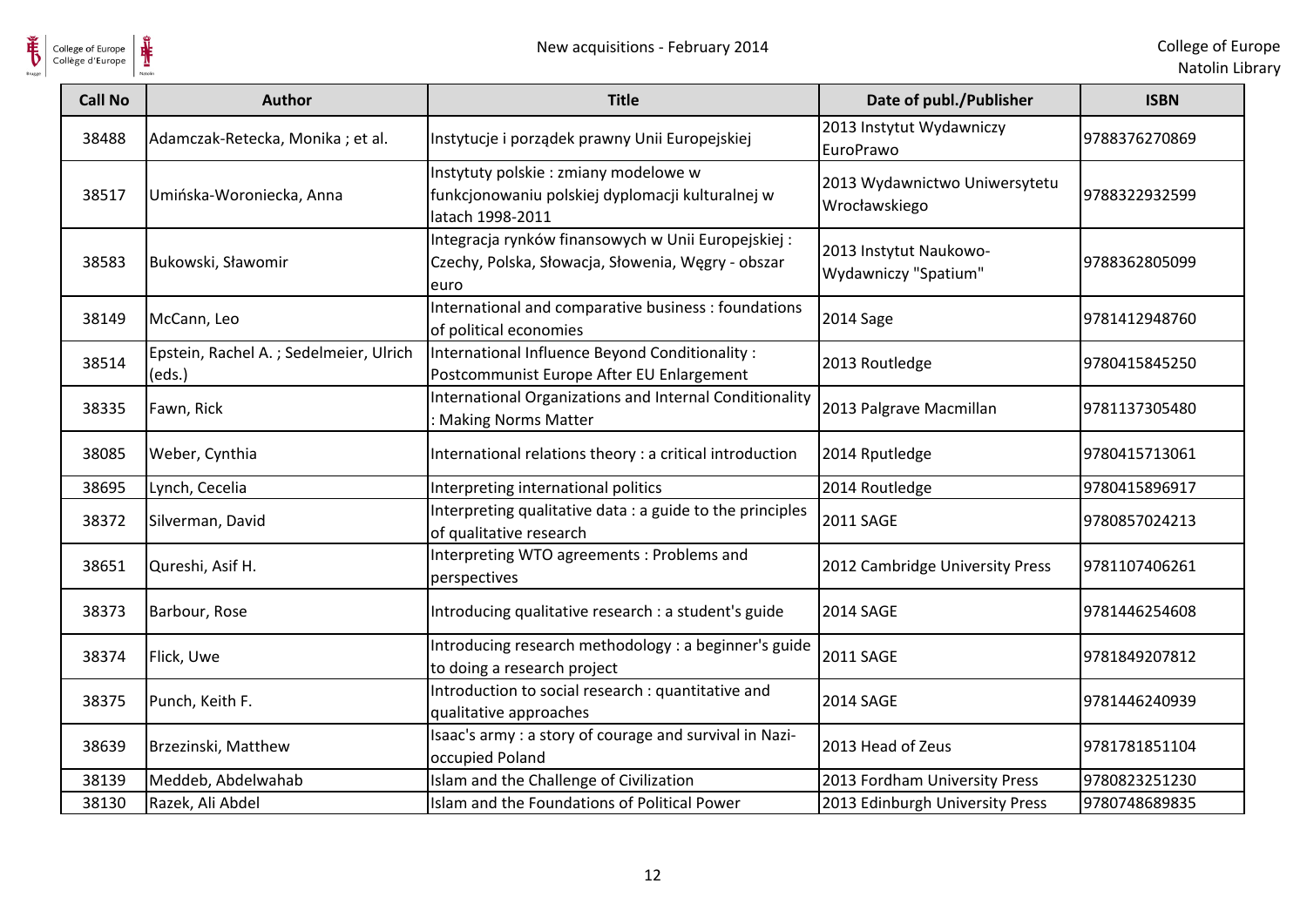

| <b>Call No</b> | Author                                                    | <b>Title</b>                                                                      | Date of publ./Publisher                                                          | <b>ISBN</b>   |
|----------------|-----------------------------------------------------------|-----------------------------------------------------------------------------------|----------------------------------------------------------------------------------|---------------|
| 38706          | Shavit, Uriya                                             | Islamism and the West: From Cultural Attack to<br><b>Missionary Migrant</b>       | 2014 Routledge                                                                   | 9780415715003 |
| 38476          | Wojtyła, Karol                                            | Ja Paweł II : "jestem bardzo w rękach Bożych" : notatki<br>osobiste: 1962-2003    | 2014 Wydawnictwo Znak                                                            | 9788324029907 |
| 38619          | Ptaszyński, Radosław                                      | Jacky Jean Etienne Challot : Przyjaciel Solidarności                              | 2013 Wydawnictwo von borowiecky 9788360748466                                    |               |
| 38518          | Drozdowski, Marian Marek                                  | Jan Karski Kozielewski: 1914-2000                                                 | 2014 Oficyna Wydawnicza ASPRA-<br>JR : Fundacja "Centrum Europejskie<br>Natolin" | 9788375454833 |
| 38198          | Fontaine, Pascal ; Fondation Jean<br>Monnet pour l'Europe | Jean Monnet : Actualité d'un bâtisseur de l'Europe unie 2013 Economica            |                                                                                  | 9782717866216 |
| 38087          | Morais, Luis                                              | Joint Ventures and EU Competition law                                             | 2013 Hart Publishing                                                             | 9781841137933 |
| 38209          | Chalanouli, Christina                                     | Kant et Dworkin : de l'autonomie individuelle à<br>l'autonomie privée et publique | 2010 L'Harmattan                                                                 | 9782296112940 |
| 38489          | Jasiecki, Krzysztof                                       | Kapitalizm po polsku: między modernizacją a<br>peryferiami Unii Europejskiej      | 2013 Wydawnictwo IFiS PAN                                                        | 9788376830728 |
| 38478          | Czaczkowska, Ewa K.                                       | Kardynał Wyszyński: biografia                                                     | 2013 Wydawnictwo Znak                                                            | 9788324018994 |
| 38640          | Parvin, Phil                                              | Karl Popper                                                                       | 2013 Bloomsbury                                                                  | 9781441185396 |
| 38572          | Harrison, Lisa; Callan, Theresa                           | Key research concepts in politics and international<br>relations                  | 2013 Sage Publications                                                           | 9781412911856 |
| 38585          | Pietrzykowski, Krzysztof (red.)                           | Kodeks cywilny. Tom 1, Komentarz: Art.1-449                                       | 2013 Wydawnictwo C. H. Beck                                                      | 9788325551759 |
| 38586          | Pietrzykowski, Krzysztof (red.)                           | Kodeks Cywilny. Tom 2, Komentarz: Art. 450-1088                                   | 2013 Wydawnictwo C. H. Beck                                                      | 9788325551773 |
| 38584          | Muszalski, Wojciech (red.)                                | Kodeks Pracy: Komentarz                                                           | 2013 Wydawnictwo C. H. Beck                                                      | 9788325553487 |
| 38532          | Kielin-Maziarz, Joanna                                    | Koncepcja zrównoważonego rozwoju w prawie Unii<br>Europejskiej                    | 2013 Wydawnictwo KUL                                                             | 9788377026311 |
| 38617          | Oręziak, Leokadia; Rosati, Dariusz K.<br>$(\text{red.})$  | Kryzys finansów publicznych: przyczyny, mechanizm,<br>drogi wyjścia               | 2013 Oficyna Wydawnicza Uczelni<br>Łazarskiego                                   | 9788360694428 |
| 38620          | Czaja, Jan                                                | Kulturowy wymiar bezpieczeństwa : aspekty<br>teoretyczne i praktyczne             | 2013 Krakowska Akademia im.<br>Andrzeja Frycza Modrzewskiego                     | 9788375712032 |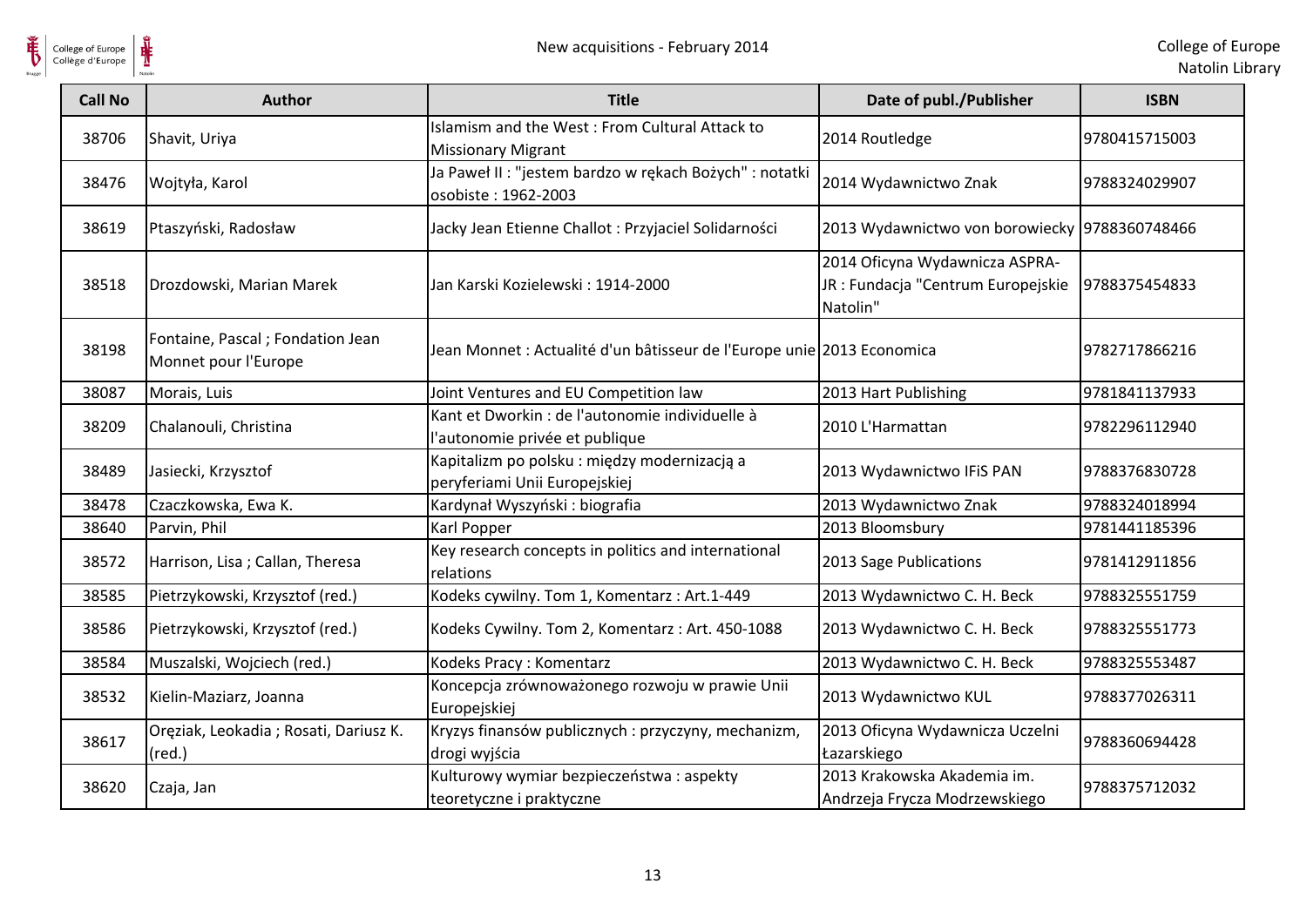

| <b>Call No</b> | <b>Author</b>                                 | <b>Title</b>                                                                                                                            | Date of publ./Publisher                         | <b>ISBN</b>   |
|----------------|-----------------------------------------------|-----------------------------------------------------------------------------------------------------------------------------------------|-------------------------------------------------|---------------|
| 38259          | Beraha, Richard (dir.)                        | La Chine à Paris : enquête au cœur d'un monde<br>méconnu                                                                                | 2012 Robert Laffont                             | 9782221130582 |
| 38250          | Avgeri, Parthenia et al.                      | La construction européenne, ses institutions dans le<br>cadre international                                                             | 2013 FEDE ; Edition Foucher                     | 9782216125050 |
| 38263          | Geiger, Christophe (dir.)                     | La contribution de la jurisprudence à la construction<br>de la propriété intellectuelle en Europe                                       | 2013 Lexis Nexis                                | 9782711018529 |
| 38151          | Marzo, Claire                                 | La dimension sociale de la citoyenneté européenne                                                                                       | 2011 Presses universitaires d'Aix-<br>Marseille | 9782731407303 |
| 38210          | Türke, András István                          | La géopolitique des premières missions de l'Union<br>européenne en Afrique                                                              | 2013 L'Harmattan                                | 9782336303642 |
| 38105          | Toynbee, Arnold                               | La grande aventure de l'humanité                                                                                                        | 1994 Payot & Rivages                            | 2228888419    |
| 38256          | Conquest, Robert                              | La grande terreur les purges staliniennes des années<br>30 ; précédé de Sanglantes moissons : la<br>collectivisation des terres en URSS | 2011 Robert Laffont                             | 9782221127063 |
| 38193          | Vaïsse, Maurice                               | La grandeur : Politique étrangère du général de Gaulle                                                                                  | <b>2013 CNRS</b>                                | 9782271078759 |
| 38200          | Grigoriou, Panagiotis                         | La Grèce fantôme : Voyage au bout de la crise 2010-<br>2013                                                                             | 2013 Fayard                                     | 9782213671109 |
| 38257          | Epelboin, Annie ; Kovriguina, Assia           | La littérature des ravins : écrire sur la Shoah en URSS                                                                                 | 2013 Robert Laffont                             | 9782221127094 |
| 38176          | Schoenborn, Benedikt                          | La mésentente apprivoisée : de Gaulle et les<br>Allemands, 1963-1969                                                                    | 2007 Presses Universitaires de<br>France        | 9782130560388 |
| 38264          | Lequesne, Christian; Vaïsse, Maurice<br>(ed.) | La politique étrangère de Jacques Chirac                                                                                                | 2013 Riveneuve éditions                         | 9782360131396 |
| 38246          | Balleix, Corinne                              | La politique migratoire de l'Union européenne                                                                                           | 2013 La Documentation Française                 | 9782110092687 |
| 38153          | Fartunova, Maria                              | La preuve dans le droit de l'Union européenne                                                                                           | 2013 Bruylant                                   | 9782802735618 |
| 38252          | Denimal, Éric                                 | La Saint-Barthélemy : De la guerre des clans au<br>massacre religieux                                                                   | 2012 Ixelles éditions                           | 9782875151575 |
| 38163          | Feuerstoss, Isabelle                          | La Syrie et la France : Enjeux géopolitiques et<br>diplomatiques                                                                        | 2013 L'Harmattan                                | 9782343017167 |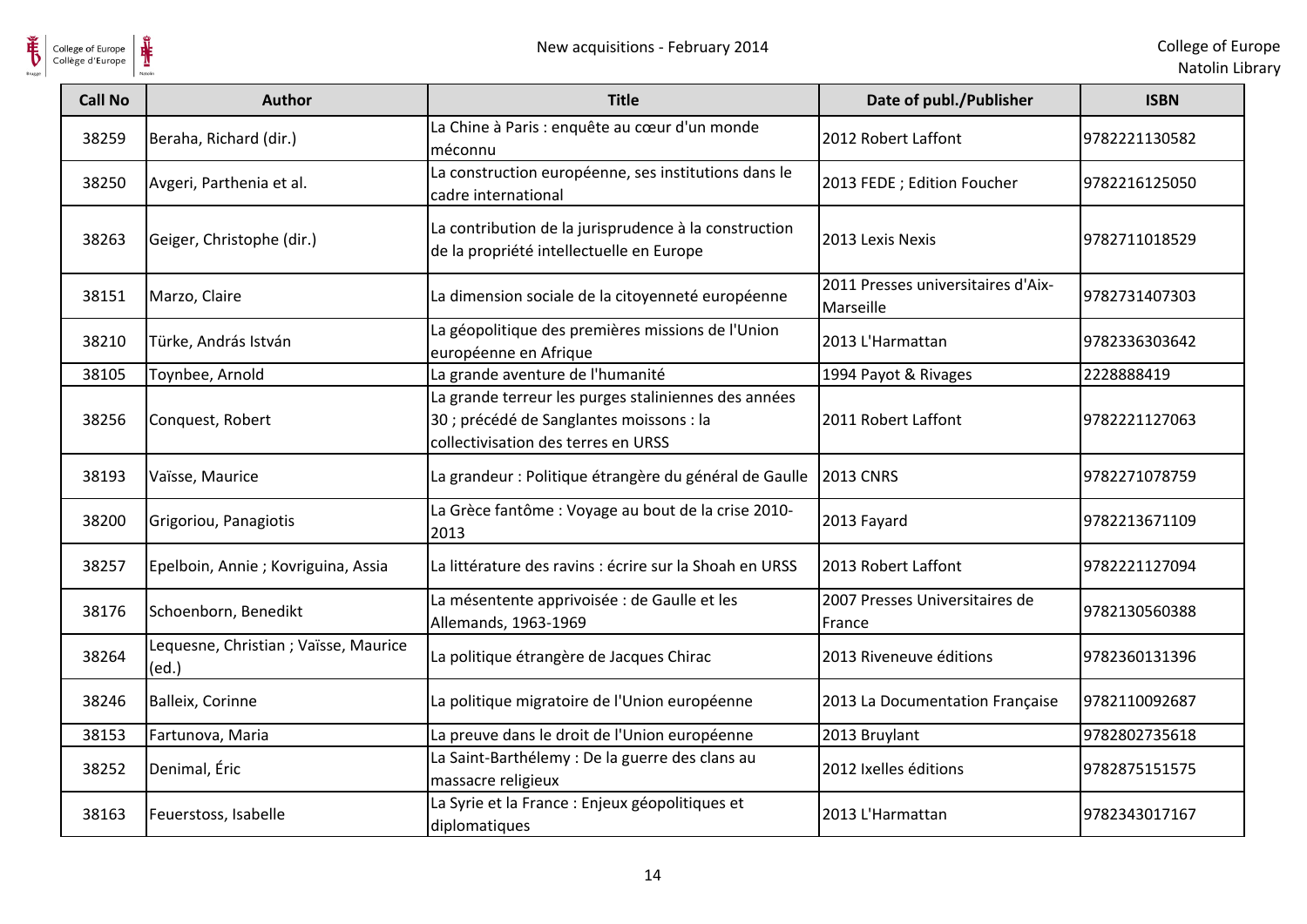| <b>Call No</b> | Author                                      | <b>Title</b>                                                                                                           | Date of publ./Publisher                             | <b>ISBN</b>   |
|----------------|---------------------------------------------|------------------------------------------------------------------------------------------------------------------------|-----------------------------------------------------|---------------|
| 38207          | Balladur, Edouard                           | La tragédie du pouvoir : Le courage de Georges<br>Pompidou                                                             | 2013 Fayard                                         | 9782213678214 |
| 38171          | Sapir, Jacques (dir.)                       | La transition russe, vingt ans après                                                                                   | 2012 Syrtes                                         | 9782845451711 |
| 38159          | Notin, Jean-Christophe                      | La vérité sur notre guerre en Libye                                                                                    | 2012 Fayard                                         | 9782213668987 |
| 38192          | Dworkin, Ronald                             | La vertu souveraine                                                                                                    | 2007 Bruylant                                       | 9782802723981 |
| 38237          |                                             | Lady Diana Spencer /                                                                                                   | 2013. Chronique Editionsm,                          | 9791090871748 |
| 38203          | Benyahia-Kouider, Odile                     | L'Allemagne paiera                                                                                                     | 2013 Fayard                                         | 9782213677606 |
| 38086          | Wilkins, Catherine (Catherine<br>Josephine) | Landscape imagery, politics and identity in a divided<br>Germany, 1968-1989                                            | 2013 Ashgate                                        | 9781409449980 |
| 38497          | Polonsky, Rachel                            | Latarnia magiczna Mołotowa: podróże w historię Rosji                                                                   | 2013 Wydawnictwo Uniwersytetu<br>Jagiellońskiego    | 9788323335702 |
| 38156          | Lebedev, Anna                               | Le cœur politique des mères : Analyse du mouvement<br>des mères de soldats en Russie                                   | <b>2013 EHESS</b>                                   | 9782713224089 |
| 38211          | Guichet, Claire                             | Le Comité économique et social européen : Une<br>organisation capable de s'imposer dans la<br>gouvernance européenne ? | 2013 L'Harmattan                                    | 9782343009766 |
| 38243          | Wihtol de Wenden, Catherine                 | Le droit d'émigrer                                                                                                     | <b>2013 CNRS</b>                                    | 9782271078827 |
| 38268          | Conquest, Robert                            | Le féroce XXème siècle : Réflexions sur les ravages des<br>idéologies                                                  | 2001 Editions des Syrtes                            | 9782845450332 |
| 38747          | Costa, Olivier ; Brack, Nathalie            | Le fonctionnement de l'Union européenne                                                                                | 2014 Edition de l'Université de<br><b>Bruxelles</b> | 9782800415475 |
| 38746          | Costa, Olivier ; Brack, Nathalie            | Le fonctionnement de l'Union européenne                                                                                | 2014 Edition de l'Université de<br><b>Bruxelles</b> | 9782800415475 |
| 38251          | Canova, Marielle et al.                     | Le management interculturel et les ressources<br>humaines en Europe                                                    | 2013 FEDE ; Edition Foucher                         | 9782216125067 |
| 38172          | Mallen-Barret, Pascal                       | Le Maroc de A à Z                                                                                                      | 2010 Andre Versaille                                | 9782874950902 |
| 38223          | Porcher, Thomas                             | Le mirage du gaz de schiste                                                                                            | 2013 Max Milo                                       | 9782315004669 |
| 38455          | Heu, Élodie ; Perrard, Marion               | Le nouvel édito : Cahier d'exercices : Niveau B1                                                                       | 2012 Didier                                         | 9782278072804 |
| 38454          | Heu, Élodie ; Perrard, Marion               | Le nouvel édito : Cahier d'exercices : Niveau B1                                                                       | 2012 Didier                                         | 9782278072804 |
| 38452          | Heu, Élodie ; Perrard, Marion               | Le nouvel édito : Cahier d'exercices : Niveau B1                                                                       | 2012 Didier                                         | 9782278072804 |
| 38453          | Heu, Élodie ; Perrard, Marion               | Le nouvel édito : Cahier d'exercices : Niveau B1                                                                       | 2012 Didier                                         | 9782278072804 |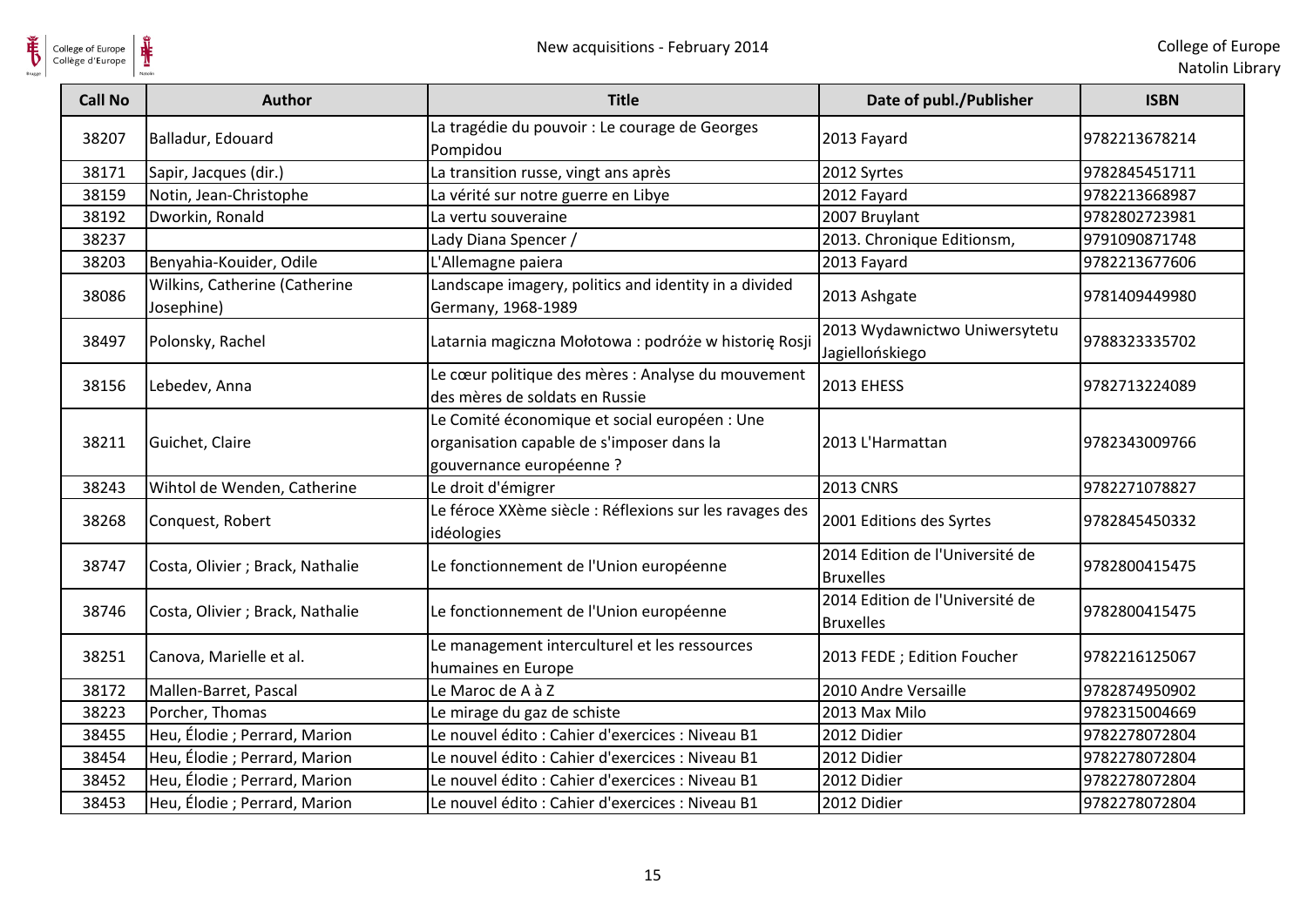

| <b>Call No</b> | <b>Author</b>                            | <b>Title</b>                                                                                         | Date of publ./Publisher                       | <b>ISBN</b>   |
|----------------|------------------------------------------|------------------------------------------------------------------------------------------------------|-----------------------------------------------|---------------|
| 38451          | Heu, Élodie et al.                       | Le nouvel édito : Méthode de français : Niveau B1                                                    | 2012 Didier                                   | 9782278072699 |
| 38448          | Heu, Élodie et al.                       | Le nouvel édito : Méthode de français : Niveau B1                                                    | 2012 Didier                                   | 9782278072699 |
| 38449          | Heu, Élodie et al.                       | Le nouvel édito : Méthode de français : Niveau B1                                                    | 2012 Didier                                   | 9782278072699 |
| 38450          | Heu, Élodie et al.                       | Le nouvel édito : Méthode de français : Niveau B1                                                    | 2012 Didier                                   | 9782278072699 |
| 38165          | Brahimi El Mili, Naoufel                 | Le printemps arabe : une manipulation?                                                               | 2012 Max Milo                                 | 9782315003747 |
| 38168          | Velmans, Tania                           | Le roman de Jérusalem                                                                                | 2013 Editions du Rocher                       | 9782268075648 |
| 38212          | Vlaicu, Patriciu                         | Le statut de l'Eglise orthodoxe en Roumanie post-<br>communiste (1989-2007) : approche nomocanonique | 2013 L'Harmattan                              | 9782343014500 |
| 38291          | Anderson, James H.; Bellenkes,<br>Andrew | Leading dynamic seminars : a practical handbook for<br>university educators                          | 2013 Palgrave Macmillan                       | 9781137276834 |
| 38696          | Morina, Christina                        | Legacies of Stalingrad: Remembering the Eastern<br>Front in Germany since 1945                       | 2013 Cambridge University Press               | 9781107614406 |
| 38613          | Piskorski, Justyn                        | Legitymizacja prawa karnego Unii Europejskiej                                                        | 2013 Wydawnictwo Nauka i<br>Innowacje         | 9788363795238 |
| 38253          | Federbusch, Serge                        | L'Enfumeur                                                                                           | 2013 Ixelles éditions                         | 9782875151889 |
| 38169          | Guilluy-Sulikashvili, Natalia (ed.)      | L'énigme Russe : pouvoir-économie et société                                                         | 2012 Presses universitaires du<br>Septentrion | 9782757403754 |
| 38271          | Mongin, Dominique (établie)              | Les 50 discours qui ont marqué la 2e Guerre mondiale                                                 | 2010 André Versaille                          | 9782874950810 |
| 38216          | Declaye, Pascal ; Le Quément, Joël       | Les fonctionnaires européens au service de la<br>solidarité : Un appel à la mobilisation             | 2013 L'Harmattan                              | 9782343018508 |
| 38197          | Doutriaux, Yves; Lequesne, Christian     | Les institutions de l'Union européenne après la crise<br>de l'euro                                   | 2013 La Documentation Française               | 9782110092700 |
| 38228          | Levergeois, Pierre                       | Les oubliés de la taïga : trois jeunes Français au goulag,<br>1947-1955                              | 2010 Les Editions de Paris                    | 9782846211291 |
| 38247          | Delivet, Philippe                        | Les politiques de l'Union européenne                                                                 | 2013 La Documentation française               | 9782110092694 |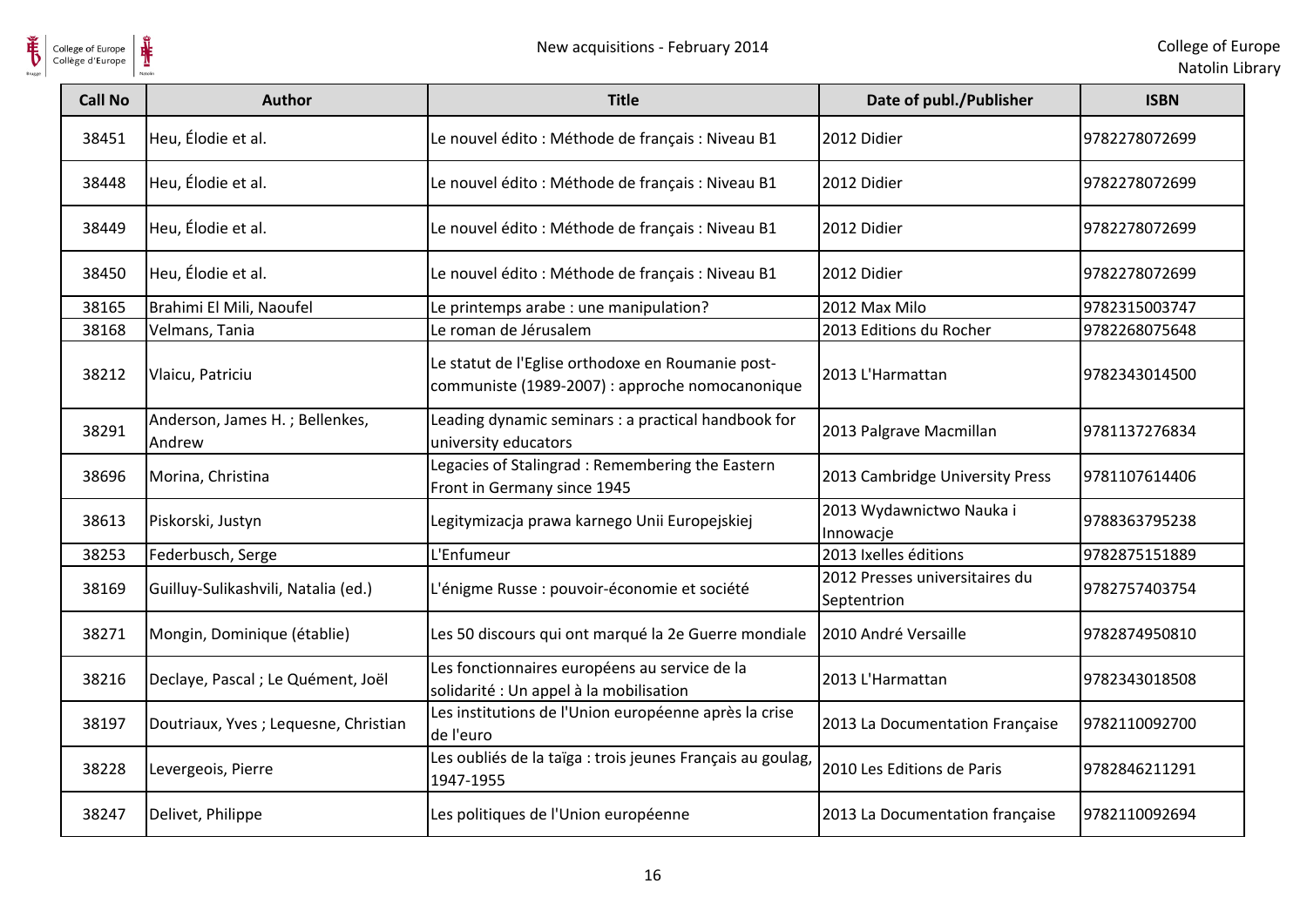



| <b>Call No</b> | <b>Author</b>                       | <b>Title</b>                                                                                                                                                                                | Date of publ./Publisher                            | <b>ISBN</b>   |
|----------------|-------------------------------------|---------------------------------------------------------------------------------------------------------------------------------------------------------------------------------------------|----------------------------------------------------|---------------|
| 38244          | Vaïsse, Maurice                     | Les relations internationales depuis 1945                                                                                                                                                   | 2013 Armand Colin                                  | 9782200285135 |
| 38258          | Pompidou, Georges ; Pompidou, Alain | Lettres, notes et portraits : 1928-1974                                                                                                                                                     | 2012 Robert Laffont                                | 9782221127650 |
| 38215          | Santi, Michel                       | L'Europe : Chroniques d'un fiasco économique et<br>politique                                                                                                                                | 2013 L'Harmattan                                   | 9782343017655 |
| 38038          | Schirmann, Sylvain.                 | L'Europe par l'économie ? : Des projets initiaux aux<br>débats actuels : Actes des troisièmes journées d'étude<br>de la Maison de Robert Schuman, Scy-Chazelles, 15 &<br>16 novembre 2012 / | 2013. P.I.E. Peter Lang,                           | 9782875740526 |
| 38249          | Avgeri, Parthenia et al.            | L'Europe, unicité des valeurs, diversité culturelle                                                                                                                                         | 2013 FEDE ; Edition Foucher                        | 9782216125043 |
| 38233          | Lévy, Pierre                        | L'Insurrection : Le fabuleux destin de l'Europe à l'aube<br>de l'an de grâce 2022                                                                                                           | 2013 Editions AEBRN                                | 9782954405308 |
| 38254          | Oliveira, Luísa Braz de (dir.)      | Lisbonne : Histoire, promenades, anthologie et<br>dictionnaire                                                                                                                              | 2013 Robert Laffont                                | 9782221107171 |
| 38154          | Chebel, Malek                       | L'islam                                                                                                                                                                                     | 2013 Les Editions de La Boétie                     | 9782368650165 |
| 38166          | Zanaz, Hamid                        | L'islamisme : vrai visage de l'islam                                                                                                                                                        | 2012 Les Editions de Paris Max<br>Chaleil          | 9782846211642 |
| 38402          | Ridley, Diana                       | Literature Review : A Step-by-Step Guide for Students                                                                                                                                       | <b>2012 SAGE</b>                                   | 9781446201435 |
| 38645          | Elikin, Jonathan                    | Living Together, Living Apart: Rethinking Jewish-<br>Christian Relations in the Middle Ages                                                                                                 | 2007 Princeton University Press                    | 9780691162065 |
| 38498          | Vetulani-Cegiel, Agnieszka          | Lobbing w procesie kształtowania prawa autorskiego<br>w Unii Europejskiej: studium przypadków: czas<br>trwania praw pokrewnych, dzieła osierocone, ACTA                                     | 2014 Lex a Wolters Kluwer business   9788326445064 |               |
| 38697          | Kappler, Stefanie                   | Local Agency and Peacebuilding: EU and International<br>Engagement in Bosnia-Herzegovina, Cyprus and South<br>Africa                                                                        | 2014 Palgrave Macmillan                            | 9781137307187 |
| 38242          | Vaïsse, Maurice ; et al. (dir.)     | Mai 68 vu de l'étranger : les événements dans les<br>archives diplomatiques françaises                                                                                                      | 2008 CNRS éditions                                 | 9782271066787 |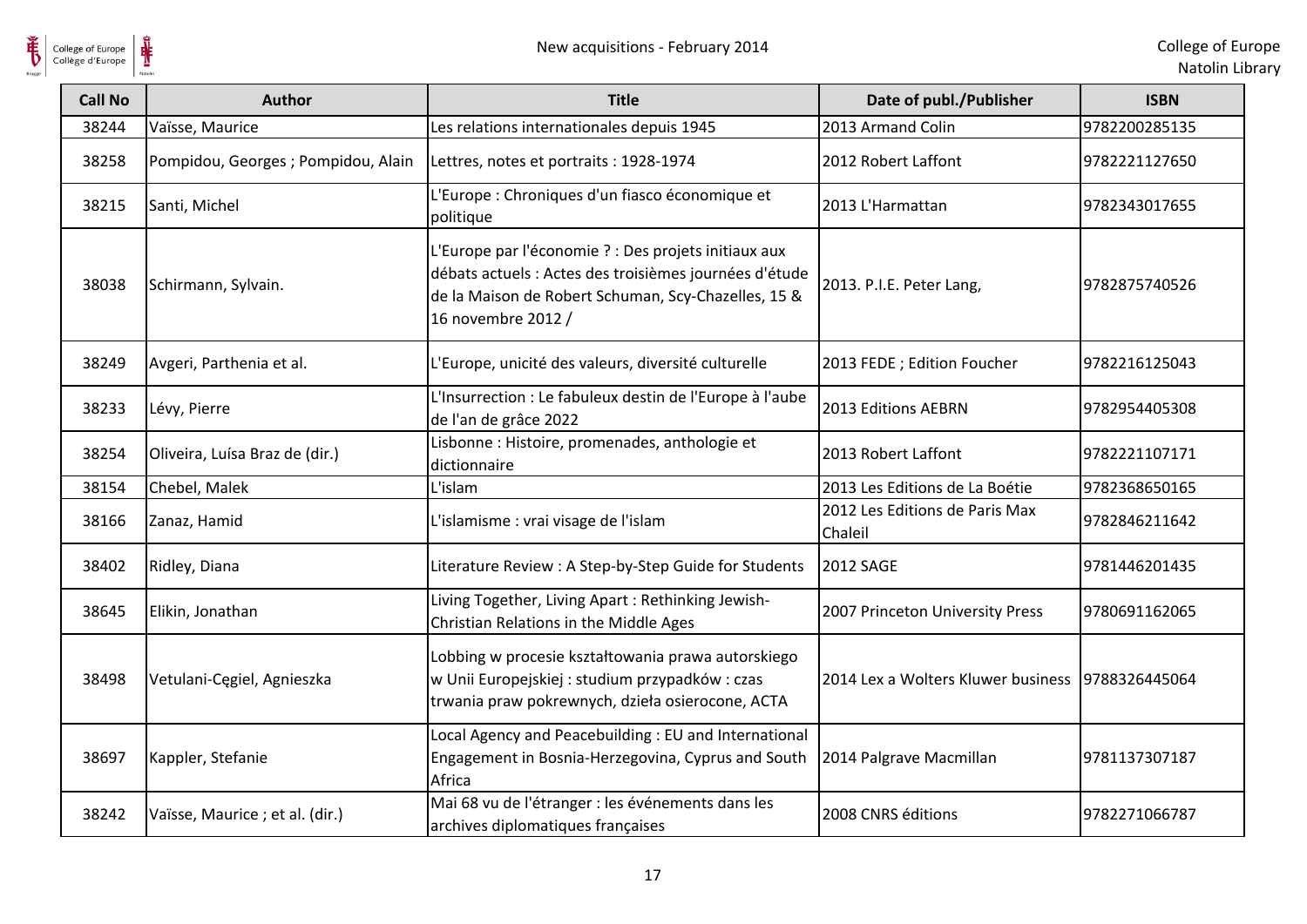

| <b>Call No</b> | <b>Author</b>                                  | <b>Title</b>                                                                              | Date of publ./Publisher                                           | <b>ISBN</b>   |
|----------------|------------------------------------------------|-------------------------------------------------------------------------------------------|-------------------------------------------------------------------|---------------|
| 38147          | Gana, Nouri (ed.)                              | Making of the Tunisian Revolution: Contexts,<br>Architects, Prospects                     | 2013 Edinburgh University Press                                   | 9780748691043 |
| 38376          | Chambliss, Daniel F.; Schutt, Russell K.       | Making sense of the social world : methods of<br>investigation                            | 2013 SAGE                                                         | 9781452217710 |
| 38592          | Burda, Michael C.; Wyplosz, Charles            | Makroökonomie : Eine europäische Perspektive                                              | 2009 Vahlen                                                       | 9783800636129 |
| 38339          | Verdun, Amy; Tovias, Alfred (ed.)              | Mapping European Economic Integration                                                     | 2013 Palgrave Macmillan                                           | 9780230356153 |
| 38255          | Vergé-Franceschi, Michel                       | Marseille : histoire et dictionnaire                                                      | 2013 Robert Laffont                                               | 9782221116432 |
| 38446          | Tolson, Andrew; Ekström, Mats (eds.)           | Media talk and political elections in Europe and<br>America                               | 2013 Palgrave                                                     | 9781137273314 |
| 38377          | Loseke, Donileen R.                            | Methodological thinking : basic principles of social<br>research design                   | 2013 SAGE                                                         | 9781412997201 |
| 38378          | Majchrzak, Ann; Markus, M. Lynne               | Methods for policy research: taking socially<br>responsible action                        | 2014 SAGE                                                         | 9781412997805 |
| 38479          | Kershaw, Alex                                  | Misja Wallenberga : pojedynek z Eichmannem o życie<br>100 000 Żydów                       | 2011 Znak Litera nova                                             | 9788324016433 |
| 38279          | Wickham, Carrie Rosefsky                       | Mobilizing Islam: religion, activism, and political<br>change in Egypt                    | 2002 Columbia University Press                                    | 9780231125734 |
| 38162          | Mandina, Modeste                               | Mohammed VI -ou la voie vers l'émergence : Un<br>regard africain sur le parcours du Maroc | 2013 L'Harmattan                                                  | 9782343012346 |
| 38482          | Szubrycht, Tomasz                              | Morze Śródziemne w systemie bezpieczeństwa<br>europejskiego                               | 2008 Akademia Marynarki<br>Wojennej im. Bohaterów<br>Westerplatte | 9788387280987 |
| 38129          | Seddon, Mohammed Sidiq; Ahmad,<br>Fauzia (ed.) | Muslim youth : challenges, opportunities and<br>expectations                              | 2012 Continuum                                                    | 9781441119872 |
| 38684          | Mandel, Maud                                   | Muslims and Jews in France : history of a conflict                                        | 2014 Princeton University Press                                   | 9780691125817 |
| 38403          | Hammersley, Martyn                             | Myth of Research-Based Policy and Practice                                                | 2013 SAGE                                                         | 9780857029669 |
| 38499          | McMeekin, Sean                                 | Największa grabież w historii : jak bolszewicy złupili<br>Rosje                           | 2013 Wydawnictwo Uniwersytetu<br>Jagiellońskiego                  | 9788323335726 |
| 38666          | Dwyer, Philip G.                               | Napoleon: The Path to Power 1769-1799                                                     | 2008 Bloomsbury                                                   | 9780747566779 |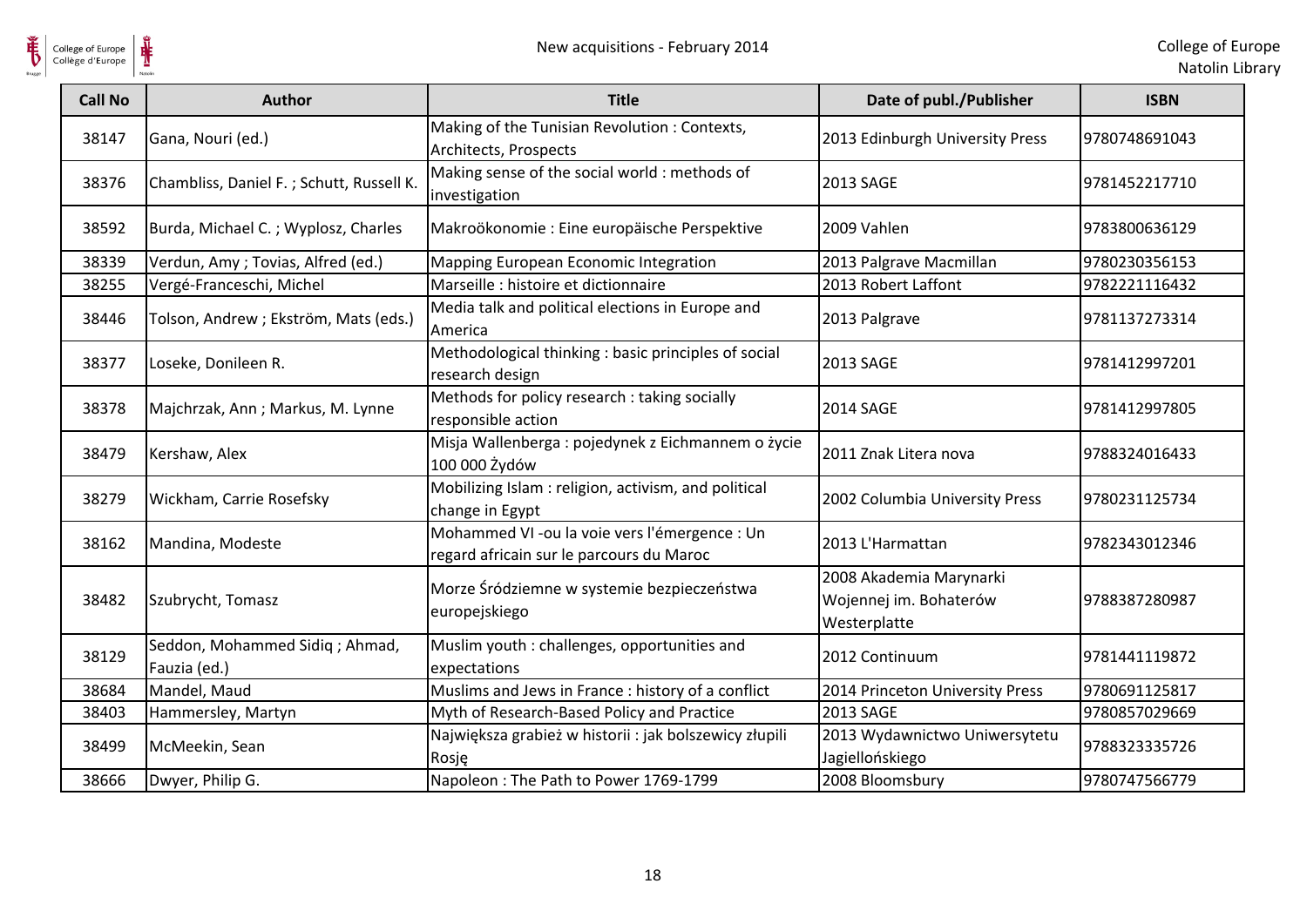

| <b>Call No</b> | <b>Author</b>                                          | <b>Title</b>                                                                                           | Date of publ./Publisher                                | <b>ISBN</b>   |
|----------------|--------------------------------------------------------|--------------------------------------------------------------------------------------------------------|--------------------------------------------------------|---------------|
| 38132          | Woulters, Jan; Meuwissen, Katrien<br>(eds.)            | National Human Rights Institutions in Europe :<br>Comparative, European and International Perspectives | 2013 Intersentia                                       | 9781780681146 |
| 38704          | Malesevic, Sinisa                                      | Nation-States and Nationalisms: Organization,<br><b>Ideology and Solidarity</b>                        | 2013 Polity Press                                      | 9780745653396 |
| 38349          | Hallams, Ellen ; Ratti, Luca ; Zyla,<br>Benjamin (ed.) | NATO beyond 9/11 : The Transformation of the<br><b>Atlantic Alliance</b>                               | 2013 Palgrave Macmillan                                | 9780230391215 |
| 38698          | Calligaro, Oriane                                      | Negotiating Europe: EU promotion of Europeanness<br>since the 1950s                                    | 2013 Palgrave Macmillan                                | 9781137369895 |
| 38117          | Krings, Torben et al.                                  | New Mobilities in Europe : Polish Migration to Ireland<br>Post-2004                                    | 2013 Manchester University Press                       | 9780719088094 |
| 38519          | Dobrowolska-Polak, Joanna; et al.                      | Niemcy po zjednoczeniu : społeczeństwo -<br>wielokulturowość - religie                                 | 2013 Instytut Zachodni                                 | 9788361736400 |
| 38248          | Métayer, Guillaume                                     | Nietzsche et Voltaire : de la liberté de l'esprit et de la<br>civilisation                             | 2011 Flammarion                                        | 9782081249257 |
| 38126          | Henderson, James                                       | Non-Gazprom gas producers in Russia                                                                    | 2010 Oxford Institute for Energy<br><b>Studies</b>     | 9781907555169 |
| 38133          | Høibraaten, Helge ; Hille, Jochen (eds.)               | Northern Europe and the future of the EU =<br>Nordeuropa und die Zukunft der EU                        | 2011 BWV, Berliner Wissenschafts-<br>Verlag            | 9783830519652 |
| 37965          | Camus, Albert                                          | Notebooks 1935-1942                                                                                    | 2010 Ivan R. Dee                                       | 9781566638722 |
| 38150          |                                                        | Notebooks 1942-1951 (vol. 2) /                                                                         | 2010. Ivan R. Dee, imprint of<br>Rowman & Littlefield, | 9781566638739 |
| 37966          | Camus, Albert                                          | Notebooks 1951-1959                                                                                    | 2010 Ivan R. Dee                                       | 9781566638500 |
| 38222          | Goldstein-Narvaez, Michèle                             | Nous attendons de vos nouvelles : voix du ghetto de<br>Varsovie                                        | 2012 Max Milo                                          | 9782315003808 |
| 38520          | Kowalski, Krzysztof                                    | O istocie dziedzictwa europejskiego : rozważania                                                       | 2013 Międzynarodowe Centrum<br>Kultury                 | 9788363463113 |
| 38521          | Hašek, Jaroslav                                        | O Podhalu, Galicji i Piłsudskim : szkice nieznane                                                      | 2013 Oficyna Wydawnicza Przybylik                      | 9788393799312 |
| 38597          | Kolczyński, Mariusz (red.)                             | Obraz prezydencji Polski w Radzie Unii Europejskiej<br>(2011) w wybranych tytułach prasy polskiej      | 2013 Uniwersytet Śląski:<br>Wydawnictwo Gnome          | 9788363268220 |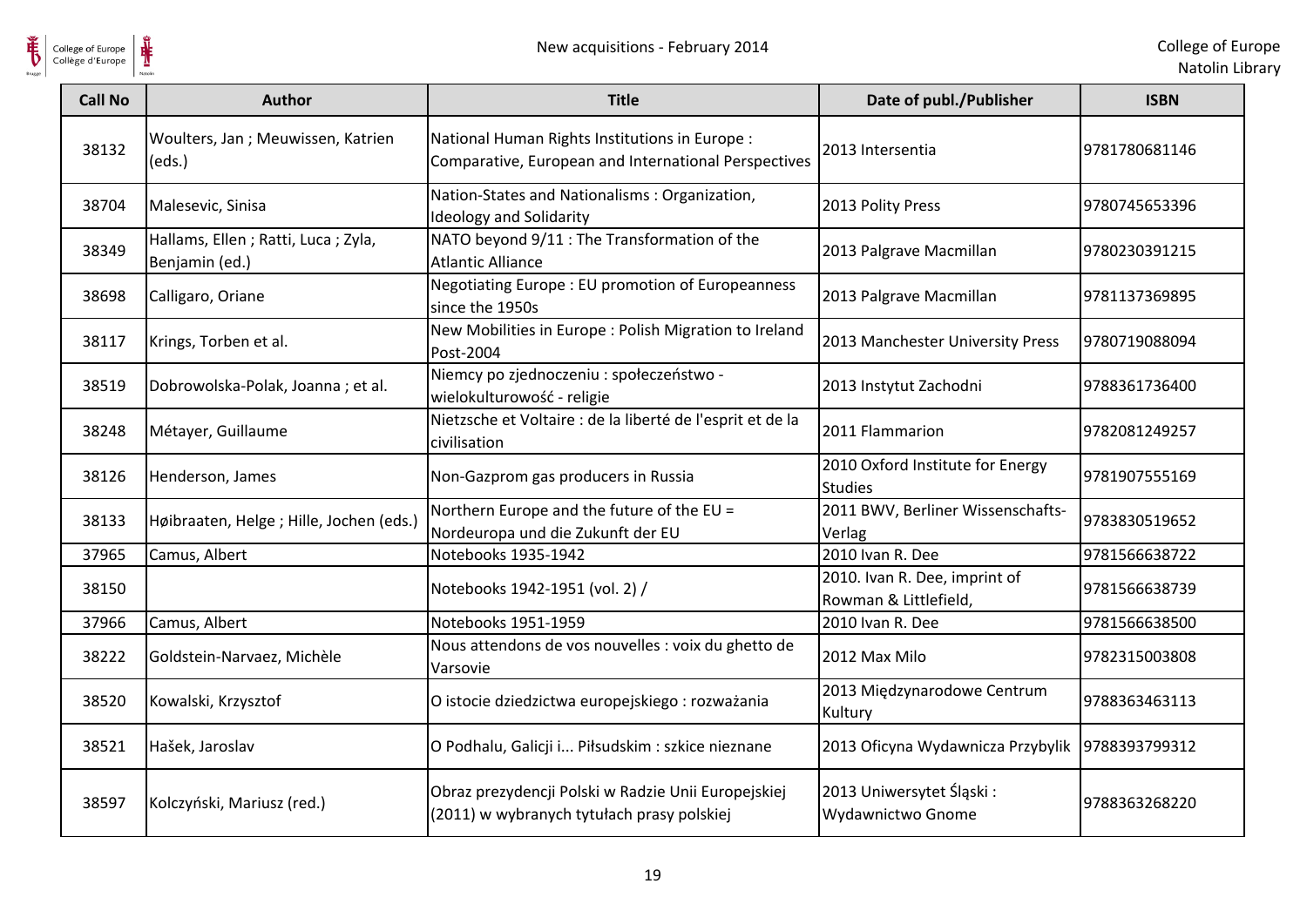

| <b>Call No</b> | <b>Author</b>                                    | <b>Title</b>                                                                                                                                  | Date of publ./Publisher                                                              | <b>ISBN</b>   |
|----------------|--------------------------------------------------|-----------------------------------------------------------------------------------------------------------------------------------------------|--------------------------------------------------------------------------------------|---------------|
| 38612          | Habuda, Adam                                     | Obszary Natura 2000 w prawie polskim                                                                                                          | 2013 Difin                                                                           | 9788376418490 |
| 38500          | Balcerzak, Michał                                | Odpowiedzialność państwa-strony Europejskiej<br>konwencji o ochronie praw człowieka i podstawowych<br>wolności : studium prawnomiędzynarodowe | 2013 TNOIK                                                                           | 9788372857163 |
| 38669          | Adib-Moghaddam, Arshin                           | On the Arab Revolts and the Iranian Revolution:<br>power and resistance today                                                                 | 2013 Bloomsbury Academic                                                             | 9781472511898 |
| 38125          | Aswani, Alaa Al                                  | On the state of Egypt: what caused the revolution                                                                                             | 2011 Canongate                                                                       | 9780857862150 |
| 38699          | Sassoon, Donald                                  | One Hundred Years of Socialism : The West European<br>Left in the Twentieth Century                                                           | 2014 I.B.Tauris                                                                      | 9781780767611 |
| 38119          | Yordanova, Nikoleta                              | Organising the European Parliament: The Role of<br>Committees and Their Legislative Influence                                                 | 2013 ECPR Press                                                                      | 9781907301391 |
| 38627          | Fitzgerald, Michael R.; Packwood,<br>Allen (ed.) | Out of the cold : the cold war and its legacy                                                                                                 | 2013 Bloomsbury                                                                      | 9781623568917 |
| 38468          | Paterson, Ken; Wedge, Roberta                    | Oxford Grammar for EAP                                                                                                                        | 2013 Oxford University Press                                                         | 9780194329996 |
| 38574          | Seely, John                                      | Oxford Guide to Effective Writing and Speaking: How<br>to Communicate Clearly                                                                 | 2013 Oxord Univeristy Press                                                          | 9780199652709 |
| 38160          | Hessel, Stéphane ; Keyser, Véronique<br>lde.     | Palestine : La trahison européenne                                                                                                            | 2013 Fayard                                                                          | 9782213678078 |
| 38523          | Jarząbek, Jarosław                               | Palestyńczycy na drodze do niepodległości : rozwój,<br>przemiany i kryzys ruchu narodowego                                                    | 2012 Wydawnictwo Trio                                                                | 9788374363013 |
| 38311          | Costa, Olivier                                   | Parliamentary Representation in France                                                                                                        | 2014 Routledge                                                                       | 9780415816144 |
| 38547          | Wieloński, Michał                                | Partnerstwo publiczno-prywatne w Unii Europejskiej                                                                                            | 2014 Difin: Uniwersytet<br>Warszawski. Wydział<br>Dziennikarstwa i Nauk Politycznych | 9788379301003 |
| 38563          | Khazanov, Anatoly; Payne, Stanley<br>(eds.)      | Perpetrators, Accomplices and Victims in Twentieth-<br>Century Politics: Reckoning with the Past                                              | 2013 Routledge                                                                       | 9780415850247 |
| 38196          | Prost, Antoine                                   | Petite histoire de la France : de la Belle Époque à nos<br>jours                                                                              | 2013 Armand Colin                                                                    | 9782200285128 |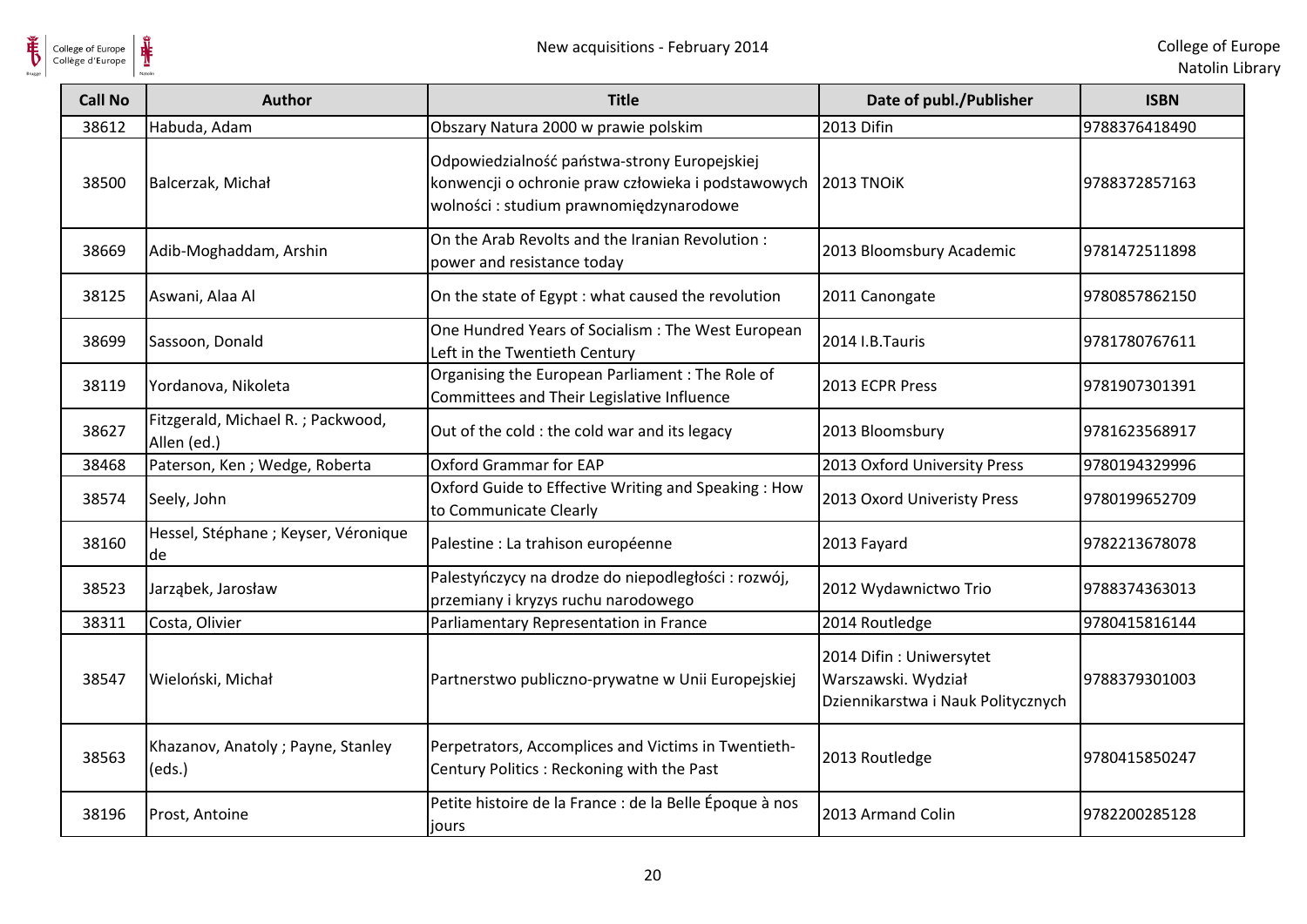

| <b>Call No</b> | <b>Author</b>                                               | <b>Title</b>                                                                                                          | Date of publ./Publisher                                      | <b>ISBN</b>   |
|----------------|-------------------------------------------------------------|-----------------------------------------------------------------------------------------------------------------------|--------------------------------------------------------------|---------------|
| 38475          | Jan Paweł II                                                | Pielgrzymki do Ojczyzny: 1979, 1983, 1987, 1991,<br>1995, 1997, 1999, 2002 : przemówienia, homilie                    | 2012 Wydawnictwo Znak                                        | 9788324022137 |
| 38292          | Williams, Kate                                              | <b>Planning Your Dissertation</b>                                                                                     | 2013 Palgrave Macmillan                                      | 9781137327949 |
| 38549          | Jarausch, Konrad Hugo                                       | Po Hitlerze : powrót Niemców do cywilizowanego<br>świata 1945-1995                                                    | 2013 Wydawnictwo Nauka i<br>Innowacje                        | 9788363795290 |
| 38526          | Margolin, Ûlij Borisovič                                    | Podróż do krainy zeków                                                                                                | 2013 Wydawnictwo Czarne                                      | 9788375365382 |
| 38593          | Karolewsi, Paweł; Mehlhausen,<br>Thomas; Sus, Monika (eds.) | Poland's EU-Council Presidency Under Evaluation :<br>Navigating Europe Through Stormy Waters                          | 2014 Nomos                                                   | 9783848703050 |
| 38434          | Pfetsch, Barbara (ed.)                                      | <b>Political Communication Cultures in Europe: Attitudes</b><br>of Political Actors and Journalists in Nine Countries | 2014 Palgrave Macmillan                                      | 9780230302013 |
| 38444          | Fehérváry, Krisztina                                        | Politics in color and concrete : socialist materialities<br>and the middle class in Hungary                           | 2013 Indiana University Press                                | 9780253009944 |
| 38565          | Glencross, Andrew                                           | Politics of European Integration : Political Union or a<br>House Divided?                                             | 2014 John Wiley and Sons                                     | 9781405193948 |
| 38582          | Molo, Beata                                                 | Polityka bezpieczeństwa energetycznego Niemiec w<br>XXI wieku                                                         | 2013 Krakowska Akademia im.<br>Andrzeja Frycza Modrzewskiego | 9788375712018 |
| 38546          | Podgórzańska, Renata                                        | Polityka zagraniczna Polski wobec obszaru<br>pojugosłowiańskiego                                                      | 2013 Wydawnictwo Adam<br>Marszałek                           | 9788377806982 |
| 38611          | Kwiasowski, Zbigniew Tadeusz;<br>Campion, Magdalena (red.)  | Polska w Unii Europejskiej: wybrane aspekty polityki<br>bezpieczeństwa w działalności edukacyjno-<br>wychowawczej     | 2013 Wydawnictwo Naukowe<br>Uniwersytetu Pedagogicznego      | 9788372717788 |
| 38144          | Alsharekh, Alanoud; Springborg,<br>Robert (eds.)            | Popular Culture and Political Identity in the Arab Gulf<br><b>States</b>                                              | 2008 Saqi Books                                              | 9780863566929 |
| 38337          | Lombardi-Diop, Cristina; Romeo,<br>Caterina (eds.)          | Postcolonial Italy: Challenging National Homogeneity                                                                  | 2012 Palgrave Macmillan                                      | 9781137375049 |
| 38544          | Wawrzyński, Paweł                                           | Postdobrobyt : przyczyny i skutki kryzysu Europy                                                                      | 2013 Wydawnictwo von borowiecky 9788360748459                |               |
| 38590          | Kłaczyński, Robert; Sadowska, Edyta                         | Postradzieckie państwa Azji Centralnej: historia,<br>polityka, gospodarka, społeczeństwo                              | 2013 Wydawnictwo Naukowe<br>Uniwersytetu Pedagogicznego      | 9788372718204 |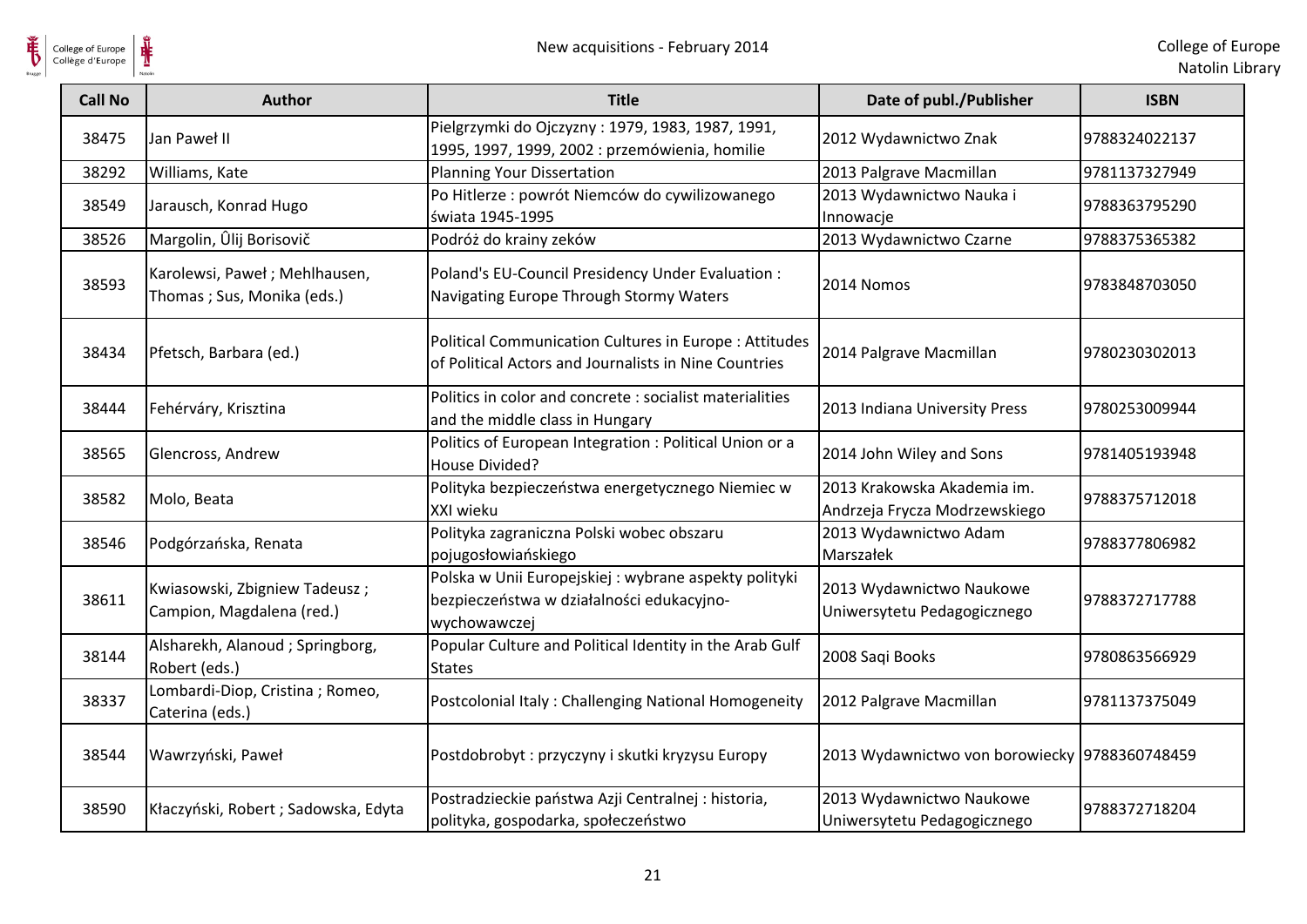| <b>Call No</b> | Author                                                      | <b>Title</b>                                                                                                                         | Date of publ./Publisher            | <b>ISBN</b>   |
|----------------|-------------------------------------------------------------|--------------------------------------------------------------------------------------------------------------------------------------|------------------------------------|---------------|
| 38059          | Mazower, Mark ; Reinisch, Jessica ;<br>Feldman, David (ed.) | Post-war Reconstruction in Europe : International<br>Perspectives, 1945-1949                                                         | 2011 Oxford Univeristy Press       | 9780199692743 |
| 38161          | Ougartchinska, Roumiana; Priore,<br>Rosario                 | Pour la peau de Kadhafi : Guerres, secrets, mensonges<br>: l'autre histoire (1969-2011)                                              | 2013 Fayard                        | 9782213678245 |
| 38206          | Attali, Jacques (ed.)                                       | Pour une économie positive                                                                                                           | 2013 Fayard                        | 9782213678207 |
| 38158          | Gessen, Masha                                               | Poutine, l'homme sans visage                                                                                                         | 2012 Fayard                        | 9782213668567 |
| 38195          | Suire, Eric                                                 | Pouvoir et religion en Europe : XVIe-XVIIIe siècle                                                                                   | 2013 Armand Colin                  | 9782200272135 |
| 38685          | Kander, Astrid; Malanima, Paolo;<br>Warde, Paul             | Power to the people : energy in Europe over the last<br>five centuries                                                               | 2013 Princeton University Press    | 9780691143620 |
| 38629          | Sayer, Derek                                                | Prague, capital of the twentieth century : a surrealist<br>history                                                                   | 2013 Princeton University Press    | 9780691043807 |
| 38610          | Kowalik-Bańczyk, Krystyna                                   | Prawo do obrony w unijnych postępowaniach<br>antymonopolowych w kierunku unifikacji standardów<br>proceduralnych w Unii Europejskiej | 2012 Wolters Kluwer Polska         | 9788326440656 |
| 38614          | Rudnik, Roman (red.)                                        | Prawo europejskie : zbiór przepisów                                                                                                  | 2013 Lex a Wolters Kluwer business | 9788326442018 |
| 38471          | Dudzik, Sławomir; Półtorak, Nina (red.)                     | Prawo Unii Europejskiej a prawo konstytucyjne państw<br>członkowskich                                                                | 2013 Lex a Wolters Kluwer business | 9788326445330 |
| 38442          | Barrett, Michael B.                                         | Prelude to Blitzkrieg : the 1916 Austro-German<br>Campaign in Romania                                                                | 2013 Indiana University Press      | 9780253008657 |
| 38293          | Van Emden, Joan; Becker, Lucinda M.                         | Presentation skills for students                                                                                                     | 2010 Palgrave Macmillan            | 9780230243040 |
| 38379          | 6, Perri ; Bellamy, Christine                               | Principles of methodology : research design in social<br>science                                                                     | 2012 SAGE                          | 9780857024749 |
| 38294          | Marsen, Sky                                                 | Professional writing                                                                                                                 | 2013 Palgrave Macmillan            | 9781137309013 |
| 38625          | Risso, Linda                                                | Propaganda and intelligence in the Cold War : the<br><b>NATO Information Service</b>                                                 | 2014 Routledge                     | 9780415570329 |
| 38128          | Frenzel, Fabian ; McCurdy, Patrick ;<br>Feigenbaum, Anna    | <b>Protest Camps</b>                                                                                                                 | 2013 Zed Books Ltd                 | 9781780323558 |
| 38594          | Nunberg, Geoffrey (red.)                                    | Przyszłość książki                                                                                                                   | 2013 Biblioteka Analiz             | 9788363879235 |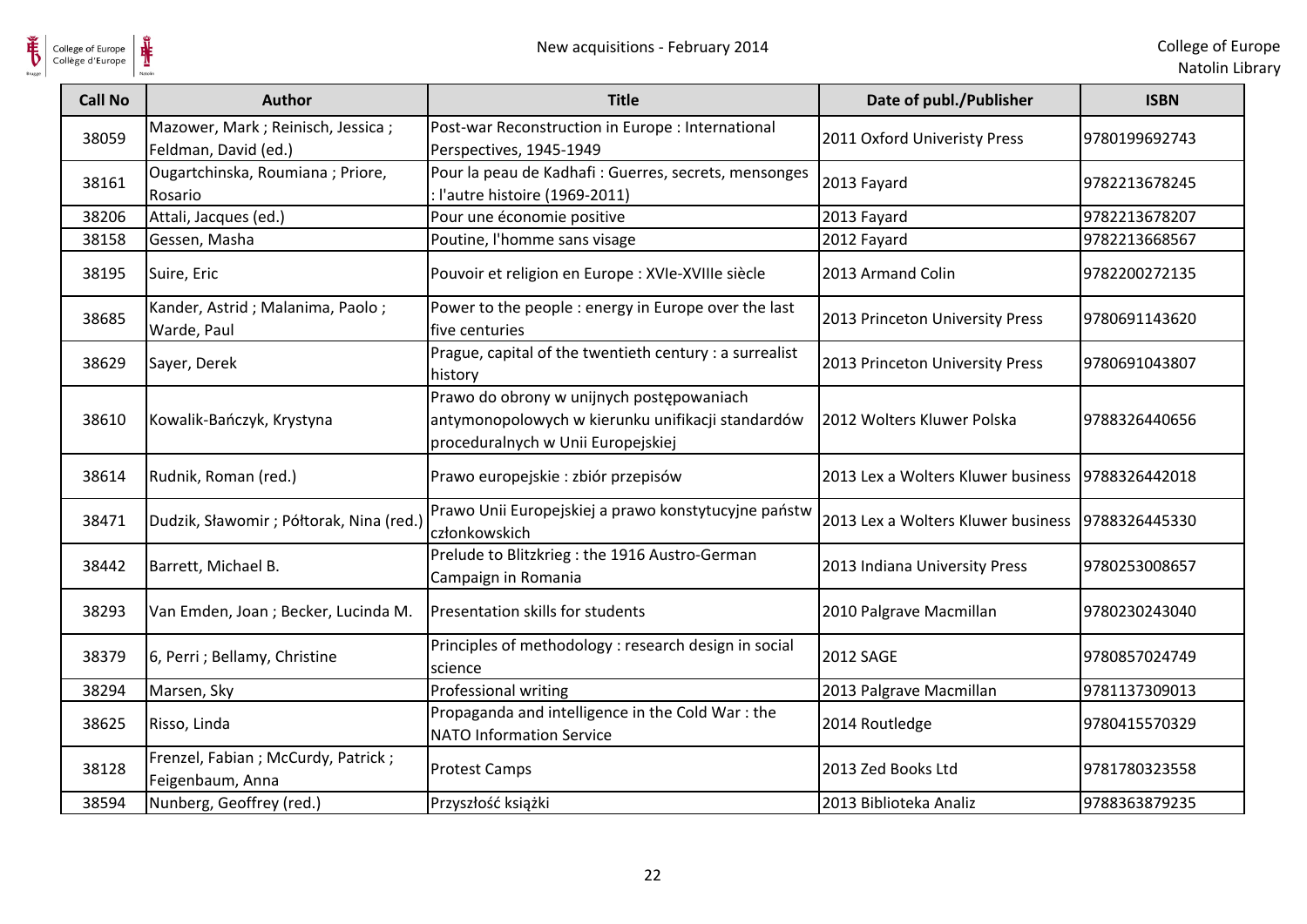

| <b>Call No</b> | Author                                                              | <b>Title</b>                                                                                                                            | Date of publ./Publisher                         | <b>ISBN</b>   |
|----------------|---------------------------------------------------------------------|-----------------------------------------------------------------------------------------------------------------------------------------|-------------------------------------------------|---------------|
| 38543          | Kosikowski, Cezary (red.)                                           | Przyszłość Unii Europejskiej w świetle jej ustroju<br>walutowego i finansowego                                                          | 2013 Temida2                                    | 9788362813483 |
| 38545          | Pawełczyk, Mirosław                                                 | Publicznoprawne obowiązki przedsiębiorstw<br>energetycznych jako instrument zapewnienia<br>bezpieczeństwa energetycznego w Polsce       | 2013 Wydawnictwo Adam<br>Marszałek              | 9788377808016 |
| 38096          | Hanson, Philip; et al.                                              | Putin Again: Implications for Russia and the West                                                                                       | 2012 Chatham House                              | 9781862032583 |
| 38380          | Rubin, Herbert J.; Rubin, Irene                                     | Qualitative interviewing : the art of hearing data                                                                                      | 2012 SAGE                                       | 9781412978378 |
| 38381          | Altheide, David L.; Schneider,<br>Christopher J.                    | Qualitative media analysis                                                                                                              | 2013 SAGE                                       | 9781452230054 |
| 38530          | Mills, Jane ; Birks, Melanie (eds.)                                 | Qualitative methodology : a practical guide                                                                                             | 2014 Sage                                       | 9781446248980 |
| 38382          | Maxwell, Joseph Alex                                                | Qualitative research design : an interactive approach                                                                                   | 2013 SAGE                                       | 9781412981194 |
| 38383          | Lichtman, Marilyn                                                   | Qualitative research for the social sciences                                                                                            | <b>2014 SAGE</b>                                | 9781412998642 |
| 38437          | Hennink, Monique M.; Hutter, Inge;<br>Bailey, Ajay                  | Qualitative research methods                                                                                                            | 2011 SAGE                                       | 9781412922265 |
| 38384          | Ritchie, Jane et al. (ed.)                                          | Qualitative research practice : a guide for social<br>science students and researchers                                                  | 2014 SAGE                                       | 9781446209127 |
| 38385          | Mason, Jennifer                                                     | <b>Qualitative researching</b>                                                                                                          | 2002 SAGE                                       | 9780761974284 |
| 38703          | Grześkowiak-Krwawicz, Anna                                          | Queen Liberty : the concept of freedom in the Polish-<br>Lithuanian commonwealth                                                        | <b>2012 Brill</b>                               | 9789004231214 |
| 38152          | Luca, Nathalie (dir.)                                               | Quelles régulations pour les nouveaux mouvements<br>religieux et les dérives sectaires dans l'Union<br>européenne?                      | 2011 Presses universitaires d'Aix-<br>Marseille | 9782731407457 |
| 38232          | Miard-Delacroix, Hélène                                             | Question nationale allemande et nationalisme :<br>perceptions françaises d'une problématique<br>allemande au début des années cinquante | 2004 Presses universitaires du<br>Septentrion   | 2859398627    |
| 38136          | d'Almeida, Luis Duarte ; Edwards,<br>James; Dolcetti, Andrea (eds.) | Reading HLA Hart's 'The Concept of Law                                                                                                  | 2013 Hart Publishing                            | 9781849463249 |
| 38386          | Richards, Lyn; Morse, Janice M.                                     | Readme first for a user's guide to qualitative methods                                                                                  | <b>2013 SAGE</b>                                | 9781412998062 |
| 38185          | Williams, Lynn                                                      | Readymade CVs                                                                                                                           | 2012 Kogan Page                                 | 9780749465056 |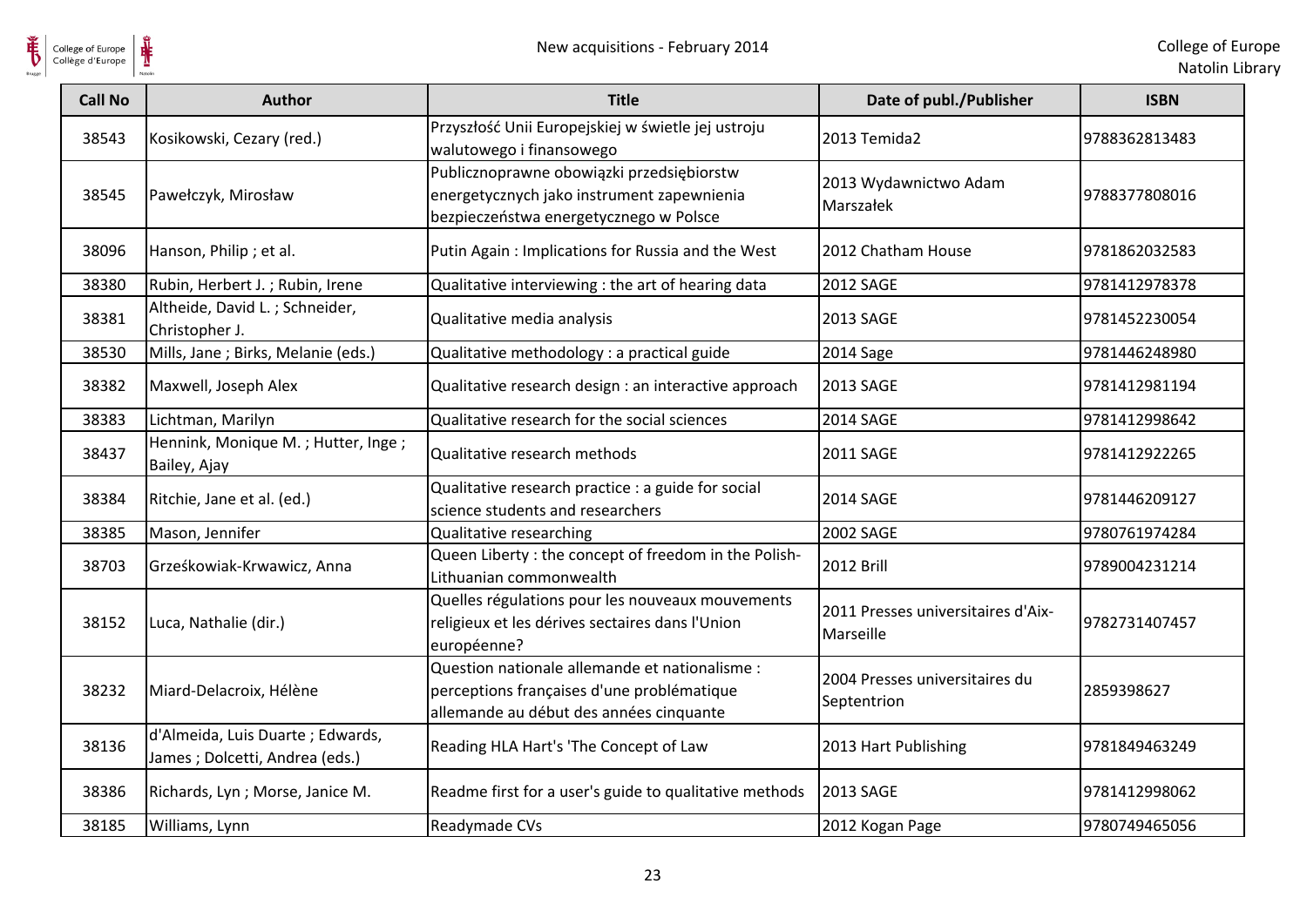

| <b>Call No</b> | <b>Author</b>                                        | <b>Title</b>                                                                                             | Date of publ./Publisher                                       | <b>ISBN</b>   |
|----------------|------------------------------------------------------|----------------------------------------------------------------------------------------------------------|---------------------------------------------------------------|---------------|
| 38387          | Ravitch, Sharon M.; Riggan, Matthew                  | Reason & rigor : how conceptual frameworks guide<br>research                                             | <b>2012 SAGE</b>                                              | 9781412981255 |
| 38296          | Williams, Kate; Carroll, Jude                        | Referencing & Understanding Plagiarism                                                                   | 2009 Palgrave Macmillan                                       | 9780230574793 |
| 38340          | Allan, Diana                                         | Refugees of the revolution : experiences of Palestinian<br>exile                                         | 2014 Stanford University Press                                | 9780804774925 |
| 38588          | Stępniewski, Tomasz (red.)                           | Religia i polityka na obszarze Europy Wschodniej,<br>Kaukazu i Azji Centralnej                           | 2013 Instytut Europy Środkowo-<br>Wschodniej: Wydawnictwo KUL | 9788360695999 |
| 38705          | Ramet, Sabrina P. (ed.)                              | Religion and Politics in Post-Socialist Central and<br>Southeastern Europe: Challenges since 1989        | 2014 Palgrave Macmillan                                       | 9781137330710 |
| 38235          | McCrea, Ronan                                        | Religion et ordre juridique de l'Union européenne                                                        | 2013 Bruylant                                                 | 9782802737810 |
| 38712          | Babu, R. Rajesh                                      | Remedies under the WTO legal system                                                                      | 2012 Martinus Nijhoff Publishers                              | 9789004209022 |
| 38111          | Dell'Orto, Giovanna ; Birchfield, Vicki L.<br>(eds.) | Reporting at the southern borders : journalism and<br>public debates on immigration in the US and the EU | 2014 Routledge                                                | 9780415835886 |
| 38550          | Delong, Marek; Żarna, Krzysztof                      | Republika Słowacka i Rzeczpospolita Polska na drodze<br>do Unii Europejskiej                             | 2013 Wydawnictwo Uniwersytetu<br>Rzeszowskego                 | 9788373389229 |
| 38346          | Keating, Michael                                     | Rescaling the European State: The Making of Territory<br>and the Rise of the Meso                        | 2013 Oxford University Press                                  | 9780199691562 |
| 38388          | Creswell, John W.                                    | Research Design: Qualitative, Quantitative, and Mixed<br><b>Methods Approaches</b>                       | <b>2014 SAGE</b>                                              | 9781452226101 |
| 38389          | De Vaus, D. A.                                       | Research design in social research                                                                       | 2001 SAGE                                                     | 9780761953470 |
| 38390          | Kumar, Ranjit                                        | Research Methodology: A Step-by-Step Guide for<br><b>Beginners</b>                                       | 2011 SAGE                                                     | 9781849203012 |
| 38391          | Picardi, Carrie A.; Masick, Kevin D.                 | Research methods : designing and conducting<br>research with a real-world focus                          | 2014 SAGE                                                     | 9781452230337 |
| 38632          | McElligott, Anthony                                  | Rethinking the Weimar Republic: Authority and<br>Authoritarianism, 1916-1936                             | 2014 Bloomsbury                                               | 9780340731901 |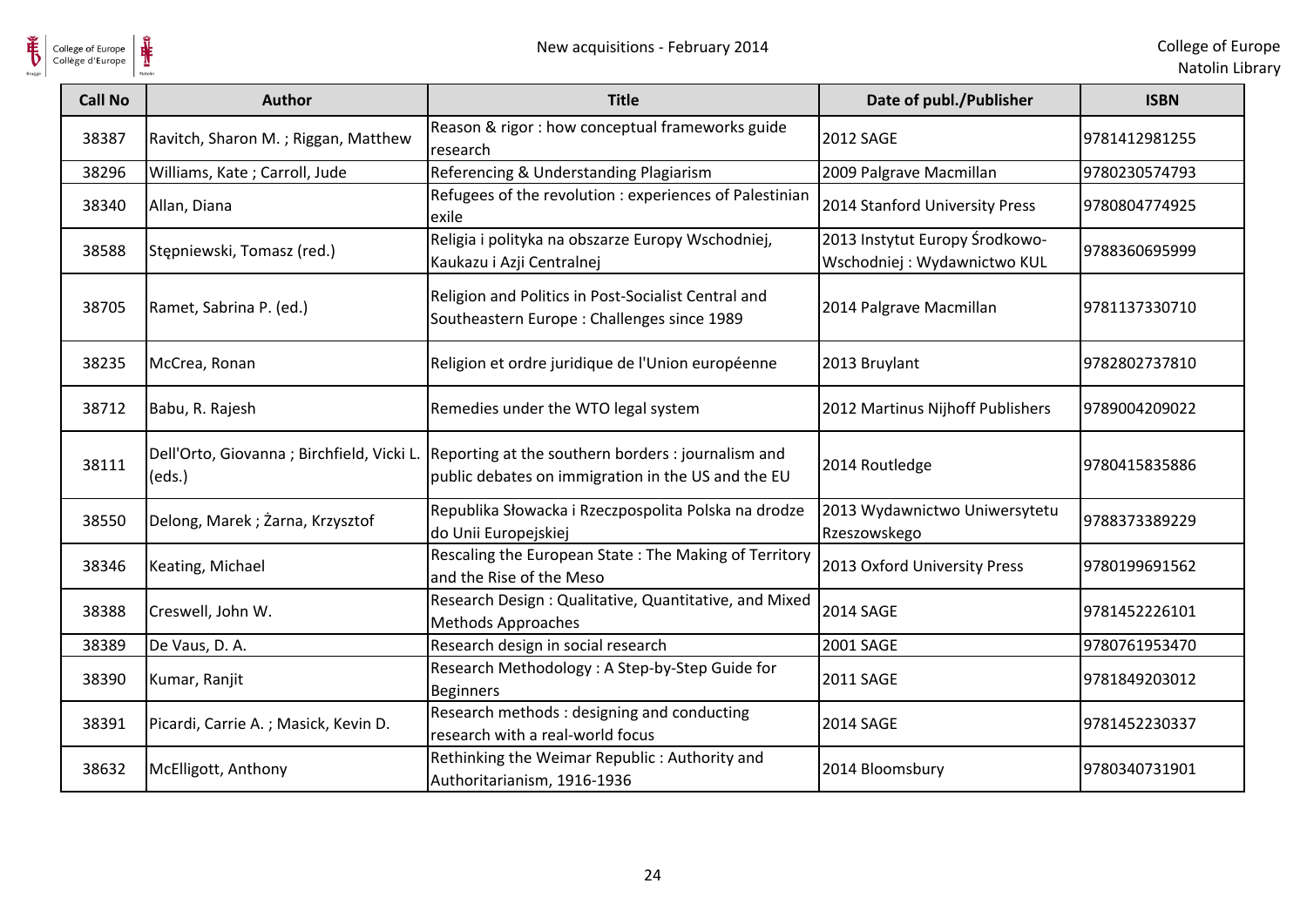

| <b>Call No</b> | <b>Author</b>                                                    | <b>Title</b>                                                                                                  | Date of publ./Publisher                           | <b>ISBN</b>   |
|----------------|------------------------------------------------------------------|---------------------------------------------------------------------------------------------------------------|---------------------------------------------------|---------------|
| 37985          | Krapfl, James                                                    | Revolution with a Human Face: Politics, Culture, and<br>Community in Czechoslovakia, 1989-1992                | 2013 Cornell University Press                     | 9780801452055 |
| 38607          | Sadowski, Michał                                                 | Rewolucja social media                                                                                        | 2013 Wydawnictwo Helion                           | 9788324643950 |
| 38142          | Rashad, Hoda                                                     | <b>Rising from Tahrir</b>                                                                                     | 2012 Createspace                                  | 9781466490727 |
| 38609          | Wojtkowska-Łodej, Grażyna (red.)                                 | Rola energii we współczesnej gospodarce                                                                       | 2012 Oficyna Wydawnicza Szkoła<br>Główna Handlowa | 9788373787445 |
| 38527          | Pasamonik, Barbara                                               | Rola płci w integracji europejskich muzułmanów                                                                | 2013 Zakład Wydawniczy Nomos                      | 9788376881386 |
| 38480          | Cimek, Gracjan                                                   | Rosja - państwo imperialne?                                                                                   | 2011 Akademia Marynarki Wojennej 9788360278659    |               |
| 38481          | Ćwiek-Karpowicz, Jarosław                                        | Rosyjska elita polityczna o Unii Europejskiej: (tradycja<br>i współczesność)                                  | 2007 "Elipsa"                                     | 9788371517808 |
| 38445          | Chadwick, Andrew; Howard, Philip N.<br>(eds.)                    | Routledge Handbook of Internet Politics                                                                       | 2009 Routledge                                    | 9780415780582 |
| 38551          | Kiwerska, Jadwiga                                                | Rozchodzenie się dwóch światów? : Stany<br>Zjednoczone i relacje transatlantyckie 1989-2012                   | 2013 Wydawnictwo Nauka i<br>Innowacje             | 9788363795283 |
| 38608          | Nowak, Piotr                                                     | Rozwój obszarów wiejskich w Polsce po integracji z<br>Unią Europejską w opinii lokalnych elit                 | 2012 Wydawnictwo Uniwersytetu<br>Jagiellońskiego  | 9788323334675 |
| 38622          | Ratajczak, Magdalena                                             | Różnorodność kulturowa w mediach : doświadczenia<br>europejskie                                               | 2012 Dom Wydawniczy Elipsa                        | 9788371510632 |
| 38430          | Girac-Marinier, Carine (dir.)                                    | Russe dictionnaire : français-russe, russe-français                                                           | 2012 Larousse                                     | 9782035862327 |
| 38110          | Lipman, Maria ; Petrov, Nikolay (eds.)                           | Russia 2025 : Scenarios for the Russian Future                                                                | 2013 Palgrave Macmillan                           | 9781137336903 |
| 38564          | Rosenholm, Arja; Nordenstreng,<br>Kaarle ; Turbina, Elena (eds.) | <b>Russian Mass Media and Changing Values</b>                                                                 | 2013 Routledge                                    | 9780415838139 |
| 38540          | Lemkin, Rafał                                                    | Rządy państw Osi w okupowanej Europie: prawa<br>okupacyjne, analiza rządzenia, propozycje<br>zadośćuczynienia | 2013 Wydawnictwo Naukowe<br>Scholar               | 9788373836785 |
| 38552          | Chwalba, Andrzej                                                 | Samobójstwo Europy: Wielka Wojna 1914-1918                                                                    | 2014 Wydawnictwo Literackie                       | 978830805304  |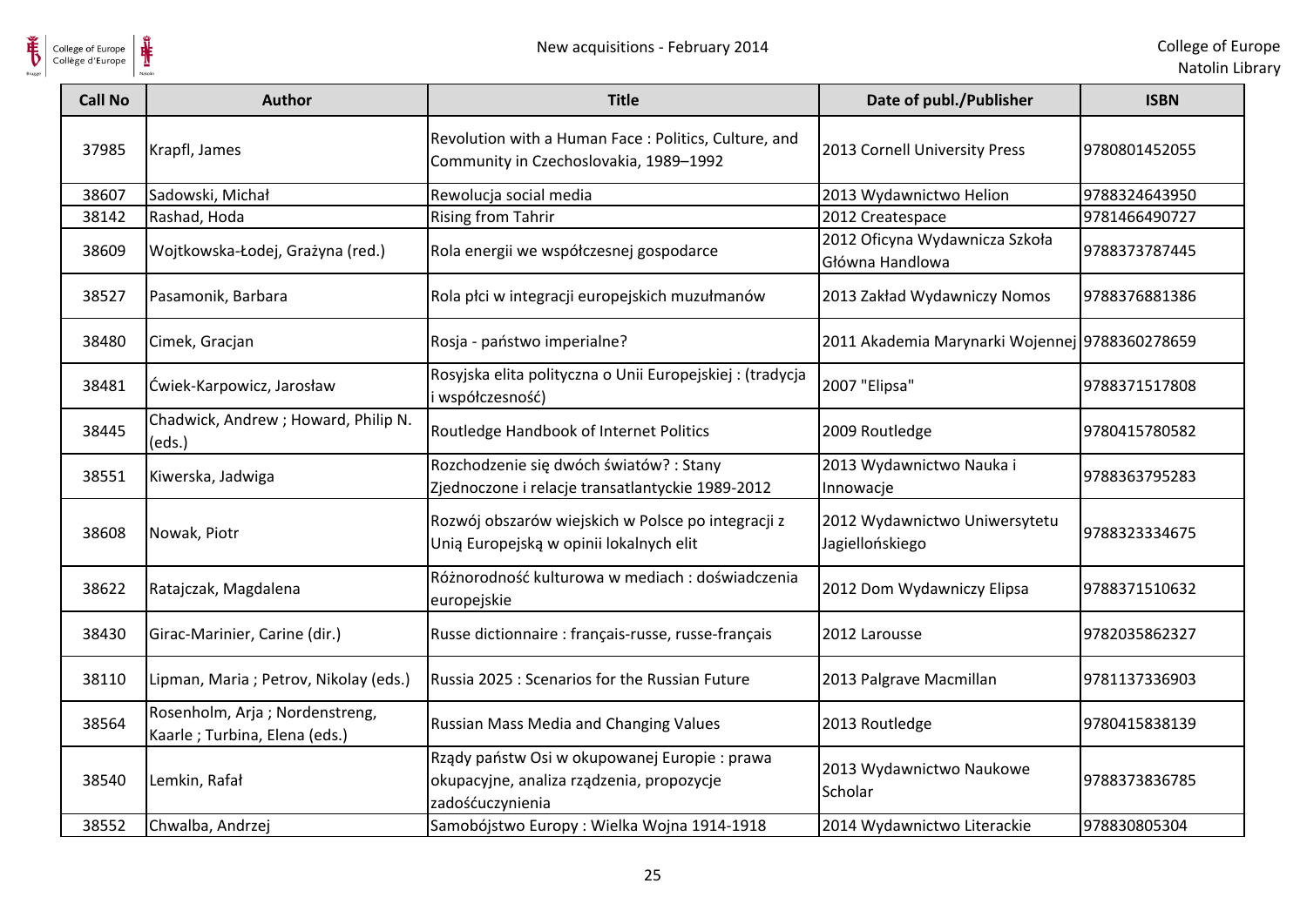



| <b>Call No</b> | <b>Author</b>                      | <b>Title</b>                                                                                                                 | Date of publ./Publisher                | <b>ISBN</b>   |
|----------------|------------------------------------|------------------------------------------------------------------------------------------------------------------------------|----------------------------------------|---------------|
| 38392          | Emmel, Nick                        | Sampling and Choosing Cases in Qualitative Research :<br>A Realist Approach                                                  | 2013 SAGE                              | 9780857025104 |
| 38713          | Bloom, Jack M.                     | Seeing through the eyes of the Polish Revolution :<br>Solidarity and the struggle against communism in<br>Poland             | <b>2013 Brill</b>                      | 9789004231801 |
| 38496          | Bertelsmann Stiftung               | Shaping globalization : new trends in foreign direct<br>investment                                                           | 2012 Verlag Bertelsmann Stiftung       | 9783867934336 |
| 38297          | Cottrell, Stella                   | Skills for success : personal development and<br>employability                                                               | 2010 Palgrave Macmillan                | 9780230250185 |
| 38393          | Scott, John                        | Social Network Analysis                                                                                                      | 2013 SAGE                              | 9781446209042 |
| 38394          | Curtis, Bruce; Curtis, Cate        | Social research : a practical introduction                                                                                   | <b>2011 SAGE</b>                       | 9781847874757 |
| 38395          | David, Matthew ; Sutton, Carole D. | Social research : an introduction                                                                                            | <b>2011 SAGE</b>                       | 9781847870131 |
| 38396          | Bernard, H. Russell                | Social research methods : qualitative and quantitative<br>approaches                                                         | 2013 SAGE                              | 9781412978545 |
| 38260          | Benoist-Méchin, Jacques            | Soixante jours qui ébranlèrent l'Occident : 10 mai - 10<br>juillet 1940                                                      | 2011 Robert Laffont                    | 9782221132111 |
| 38553          | Górny, Grzegorz                    | Sprawiedliwi : jak Polacy ratowali Żydów przed Zagładą 2013 Rosikon Press                                                    |                                        | 9788362981601 |
| 38554          | Baberowski, Jörg                   | Stalin: terror absolutny                                                                                                     | 2014 Prószyński Media                  | 9788378396871 |
| 38647          | Dennis, Mike; LaPorte, Norman      | State and Minorities in Communist East Germany                                                                               | 2013 Berghahn Books                    | 9781782381037 |
| 38336          | Markowitz, Lawrence P.             | State erosion : unlootable resources and unruly elites<br>in Central Asia                                                    | 2013 Cornell University Press          | 9780801451874 |
| 38428          | Salkind, Neil J.                   | Statistics for people who (think they) hate statistics                                                                       | <b>2014 SAGE</b>                       | 9781452277714 |
| 38606          | Sur, Serge                         | Stosunki międzynarodowe                                                                                                      | 2012 Wydawnictwo Akademickie<br>Dialog | 9788363778002 |
| 38561          | Zenderowski, Radosław              | Stosunki międzynarodowe: Vademecum                                                                                           | 2006 Atla 2                            | 9788388555237 |
| 38524          | Orzechowski, Marcin                | Strategie polityczne Federacji Rosyjskiej wobec państw 2013 Wydawnictwo Adam<br>obszaru Europy Wschodniej w latach 1990-2005 | Marszałek                              | 9788377804872 |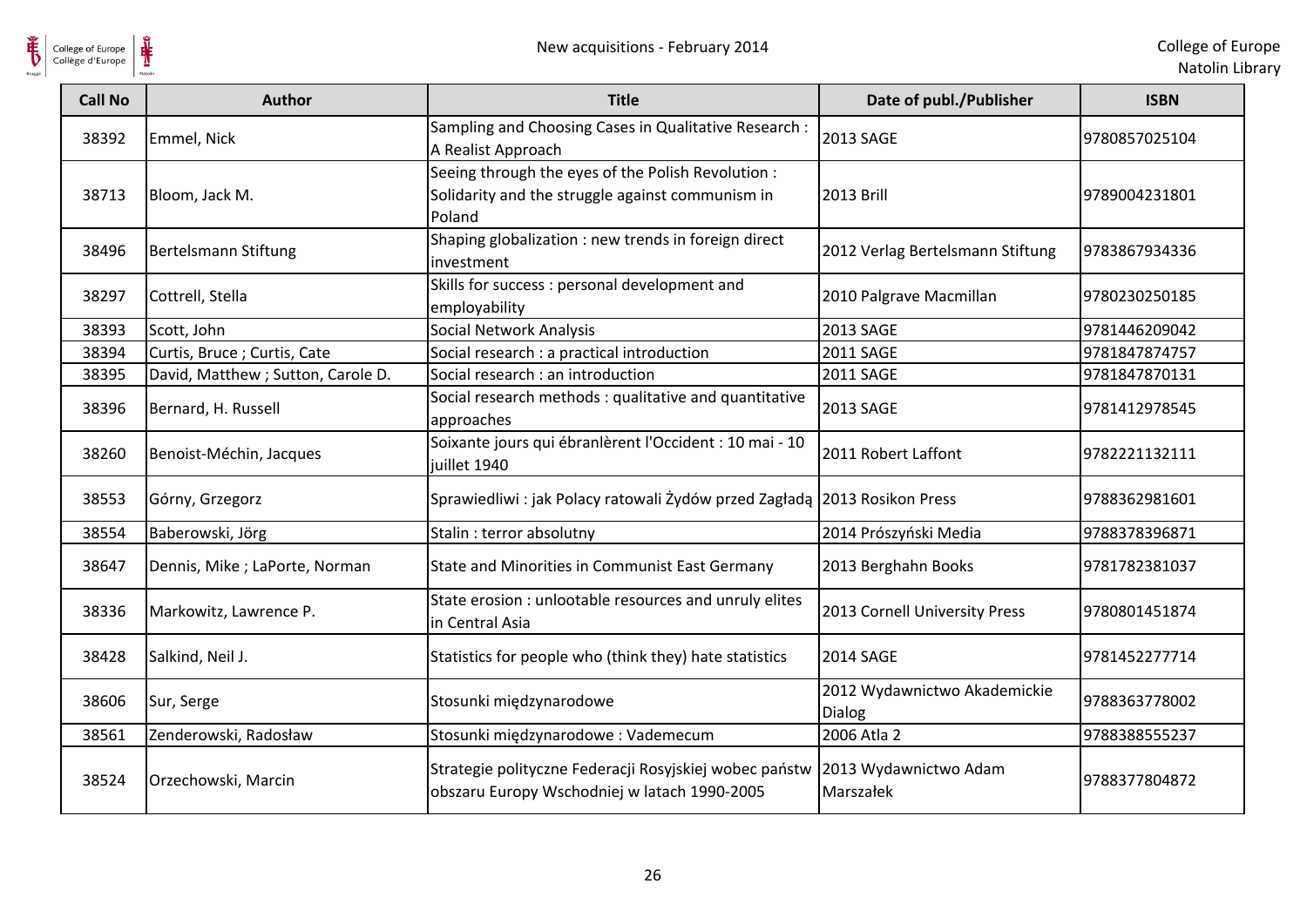

| <b>Call No</b> | Author                                                        | <b>Title</b>                                                                                                                                         | Date of publ./Publisher                                   | <b>ISBN</b>   |
|----------------|---------------------------------------------------------------|------------------------------------------------------------------------------------------------------------------------------------------------------|-----------------------------------------------------------|---------------|
| 38397          | Denzin, Norman K.; Lincoln, Yvonna S.<br>(ed.)                | Strategies of qualitative inquiry                                                                                                                    | 2013 SAGE                                                 | 9781452258058 |
| 38541          | Borek, Piotr (red.)                                           | Studia o Romach w Polsce i w Europie                                                                                                                 | 2013 Wydawnictwo Naukowe<br>Uniwersytetu Pedagogicznego   | 9788372718490 |
| 38338          | Day, Trevor                                                   | <b>Success in Academic Writing</b>                                                                                                                   | 2013 Palgrave Macmillan                                   | 9780230369702 |
| 38398          | Braun, Virginia ; Clarke, Victoria                            | Successful qualitative research : a practical guide for<br>beginners                                                                                 | 2013 SAGE                                                 | 9781847875822 |
| 38528          | Pałkiewicz, Jacek                                             | Syberia : Biegun zimna, polski ślad i dobrosąsiedzkie<br>relacje                                                                                     | 2014 Zysk i s-ka                                          | 9788377852927 |
| 38411          | Osoegawa, Taku                                                | Syria and Lebanon: International Relations and<br>Diplomacy in the Middle East                                                                       | 2013 I.B.Tauris & Co                                      | 9781780765365 |
| 38670          | Borneman, John                                                | Syrian Episodes: Sons, Fathers, and an Anthropologist<br>in Aleppo                                                                                   | 2007 Princeton University Press                           | 9780691158037 |
| 38548          | Fiszer, Józef (red.)                                          | System euroatlantycki i bezpieczeństwo<br>międzynarodowe w multipolarnym świecie: Miejsce i<br>rola Polski w euroatlantyckim systemie bezpieczeństwa | <b>2013 ISP PAN</b>                                       | 9788364091155 |
| 38399          | Booth, Andrew ; Papaioannou, Diana ;<br>Sutton, Anthea        | Systematic approaches to a successful literature review 2012 SAGE                                                                                    |                                                           | 9780857021359 |
| 38538          | Jagusiak, Bogusław                                            | Systemy polityczne krajów nadbałtyckich                                                                                                              | 2013 Difin                                                | 9788379300396 |
| 38605          | Bichta, Tomasz; Podolak, Małgorzata<br>$(\text{red.})$        | Systemy polityczne państw bałkańskich                                                                                                                | 2012 Wydawnictwo Uniwersytetu<br>Marii Curie-Skłodowskiej | 9788377842454 |
| 38599          | Zięba-Załucka, Halina; Chmielnicki,<br>Paweł (red.)           | Środki ochrony praw słusznie nabytych w świetle<br>Konstytucji RP i prawa Unii Europejskiej                                                          | 2012 LexisNexis                                           | 9788378065555 |
| 38298          | Cottrell, Stella                                              | Teaching Study Skills and Supporting Learning                                                                                                        | 2001 Palgrave Macmillan                                   | 9780333921241 |
| 38422          | Unwin, Brian                                                  | Terrible Exile: The Last Days of Napoleon on St Helena                                                                                               | 2014 I.B. Tauris & Co                                     | 9781780767383 |
| 38194          | Delmas-Marty, Mireille; Laurens,<br>Henry; Jaber, Hana (dir.) | Terrorismes : Histoire et droit                                                                                                                      | <b>2013 CNRS</b>                                          | 9782271079626 |
| 38536          | Surdej, Aleksander ; Brzozowski, Jan<br>$(\text{red.})$       | Terytorializacja lub funkcjonalizacja: dylematy<br>ugrupowań integracyjnych                                                                          | 2013 Wydawnictwo Adam<br>Marszałek                        | 9788377805367 |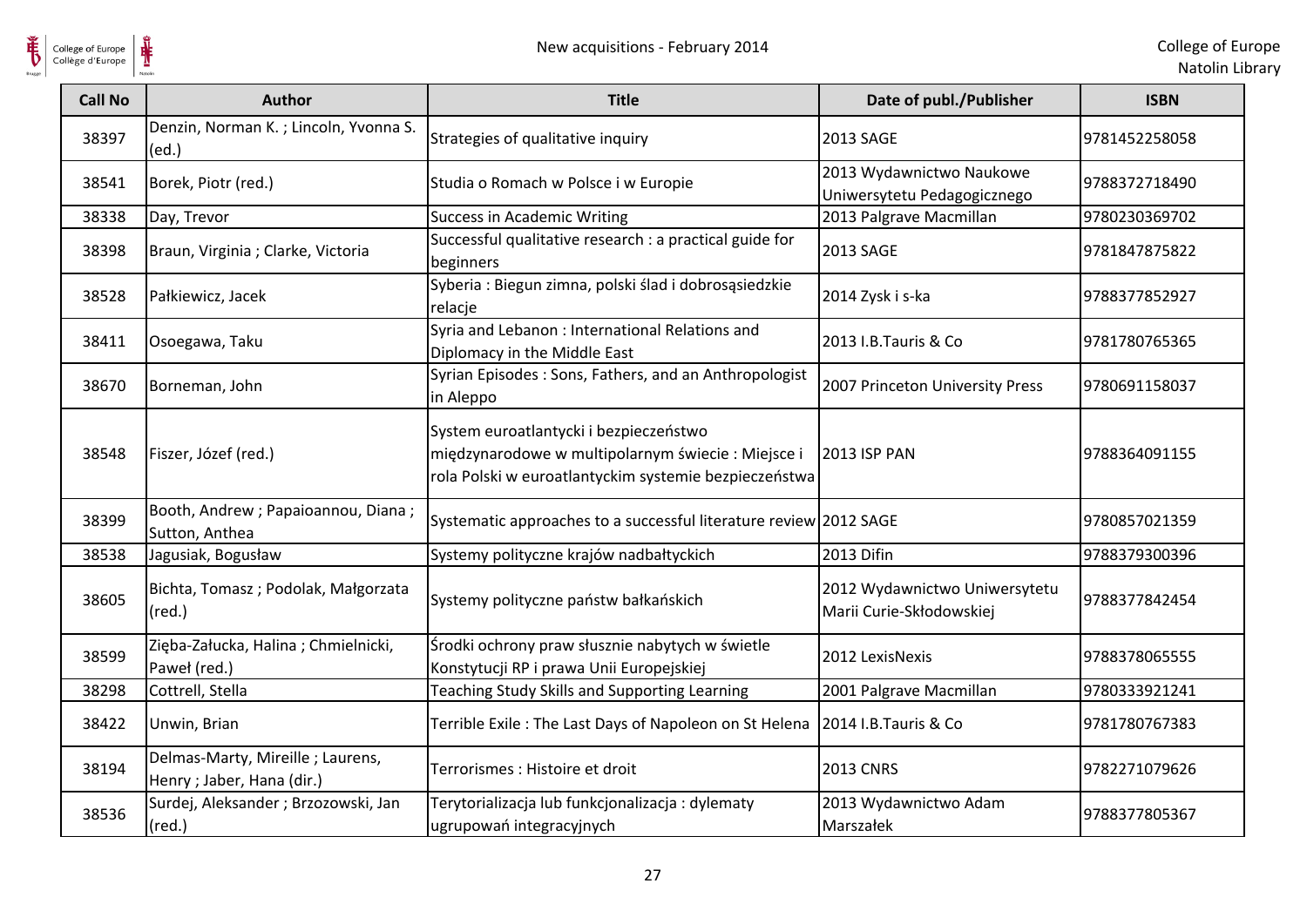

| <b>Call No</b> | <b>Author</b>                                                                   | <b>Title</b>                                                                                                                   | Date of publ./Publisher          | <b>ISBN</b>   |
|----------------|---------------------------------------------------------------------------------|--------------------------------------------------------------------------------------------------------------------------------|----------------------------------|---------------|
| 38278          | Muasher, Marwan                                                                 | The Arab Center: The Promise of Moderation                                                                                     | 2008 Yale University Press       | 9780300151145 |
| 38124          | Burns, Nicholas; Price, Jonathon (ed.)                                          | The Arab Revolutions and American Policy                                                                                       | 2013 The Aspen Institute         | 089843579X    |
| 38299          | Redgate, A. E.                                                                  | The Armenians                                                                                                                  | 2000 Wiley-Blackwell             | 9780631220374 |
| 38112          | Lane, David Stuart                                                              | The capitalist transformation of state socialism : the<br>making and breaking of state socialist society, and<br>what followed | 2014 Routledge                   | 9780415855105 |
| 38400          | Saldaña, Johnny                                                                 | The coding manual for qualitative researchers                                                                                  | 2013 SAGE                        | 9781446247372 |
| 38347          | Lautenbach, Geranne                                                             | The Concept of the Rule of Law and the European<br>Court of Human Rights                                                       | 2013 Oxford University Press     | 9780199671199 |
| 38656          | Runciman, David                                                                 | The Confidence Trap : a History of Democracy in Crisis<br>from World War I to the Present                                      | 2013 Princeton University Press  | 9780691148687 |
| 38121          | Yambert, Karl (ed.)                                                             | The contemporary Middle East : a Westview reader                                                                               | 2013 Westview Press              | 9780813348391 |
| 38653          | Atkinson, Rick                                                                  | The Day of Battle: The War in Sicily and Italy 1943-44                                                                         | 2013 Abacus                      | 9780349116358 |
| 38131          | Dobson, William J.                                                              | The Dictator's Learning Curve: Tyranny and<br>Democracy in the Modern World                                                    | 2013 Vintage Books               | 9780099578321 |
| 38123          | Kemp, Geoffrey                                                                  | The East moves West : India, China, and Asia's growing<br>presence in the Middle East                                          | 2012 Brookings Institution Press | 9780815724070 |
| 38148          | Rosenfeld, Alvin H.                                                             | The End of the Holocaust                                                                                                       | 2013 Indiana University Press    | 9780253011978 |
| 38084          | Schiek, Dagmar (ed.)                                                            | The EU economic and social model in the global crisis :<br>interdisciplinary perspectives                                      | 2013 Ashgate                     | 9781409457312 |
| 38288          | Goody, Jack                                                                     | The Eurasian miracle                                                                                                           | 2010 Polity                      | 9780745647944 |
| 38089          | Foret, François ; Rittelmeyer, Yann-<br>Sven (ed.)                              | The European Council and European Governance                                                                                   | 2014 Routledge                   | 9780415857338 |
| 38710          | Govaere, Inge; Lannon, Erwan;<br>Elsuwege, Peter Van ; Adam, Stanislas<br>(ed.) | The European Union in the world : essays in honour of<br>professor Marc Maresceau                                              | 2014 Martinus Nijhoff Publishers | 9789004259058 |
| 38344          | Knio, Karim                                                                     | The European Union's Mediterranean Policy: Model<br>or Muddle? : A New Institutionalist Perspective                            | 2013 Palgrave Macmillan          | 9781403946553 |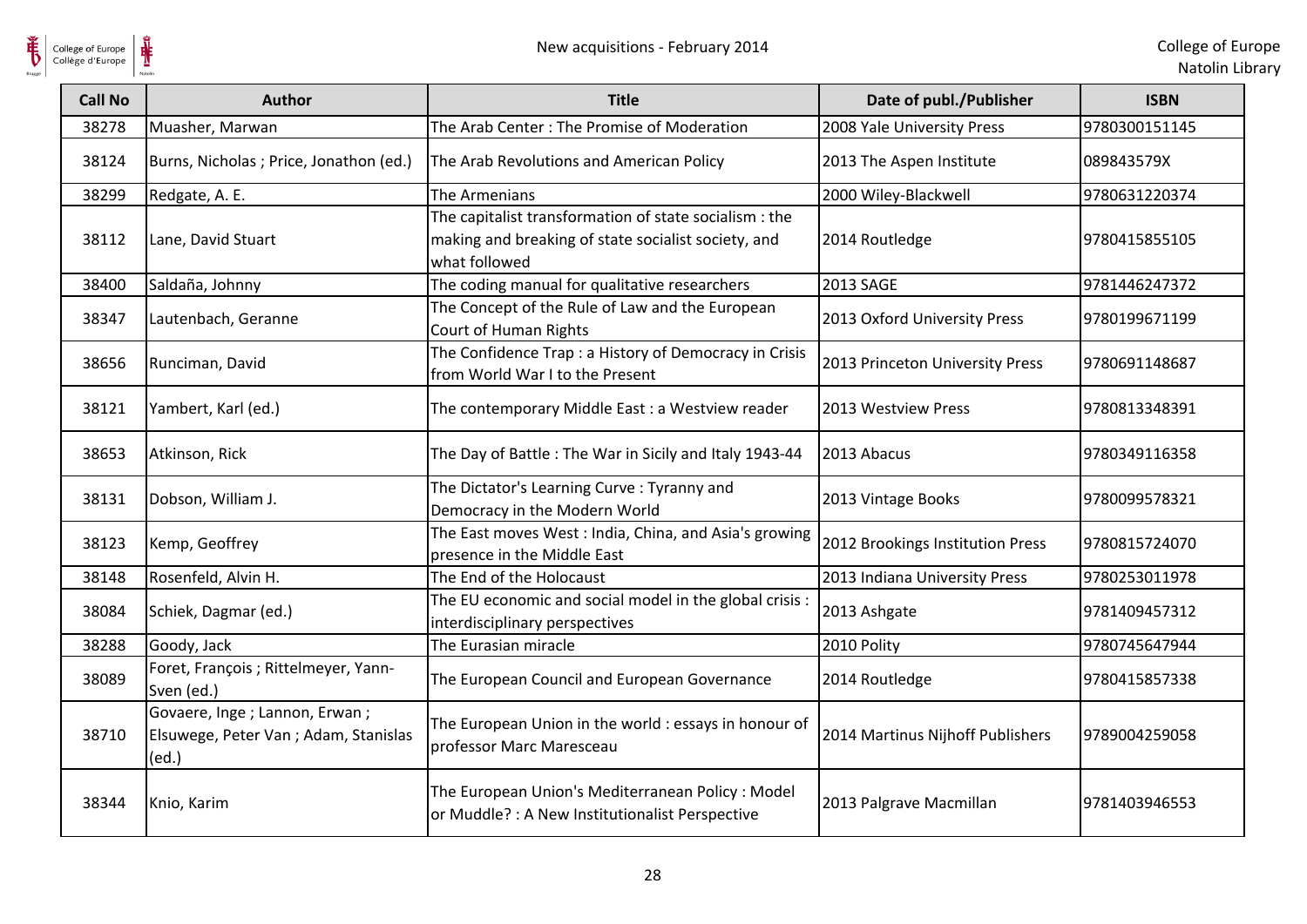

| <b>Call No</b> | <b>Author</b>                            | <b>Title</b>                                                                                        | Date of publ./Publisher         | <b>ISBN</b>   |
|----------------|------------------------------------------|-----------------------------------------------------------------------------------------------------|---------------------------------|---------------|
| 38300          | Cottrell, Stella                         | The Exam Skills Handbook: Achieving Peak<br>Performance                                             | 2012 Palgrave Macmillan         | 9780230358546 |
| 38675          | Feldman, Noah                            | The fall and rise of the Islamic state                                                              | 2012 Princeton University Press | 9780691156248 |
| 38423          | Georgakakis, Didier ; Rowell, Jay (eds.) | The Field of Eurocracy: Mapping EU Actors and<br>Professionals                                      | 2013 Palgrave Macmillan         | 9781137294692 |
| 38638          | Akyüz, Yılmaz                            | The financial crisis and the global south : a<br>development perspective                            | 2013 Pluto Press                | 9780745333625 |
| 38641          | Michalski, Krzysztof                     | The Flame of Eternity: An Interpretation of<br>Nietzsche's Thought                                  | 2012 Princeton University Press | 9780691162195 |
| 38569          | Keukeleire, Stephan; Delreux, Tom        | The Foreign Policy of the European Union                                                            | 2014 Palgrave Macmillan         | 9781137025746 |
| 38566          | Keukeleire, Stephan ; Delreux, Tom       | The Foreign Policy of the European Union                                                            | 2014 Palgrave Macmillan         | 9781137025746 |
| 38571          | Keukeleire, Stephan ; Delreux, Tom       | The Foreign Policy of the European Union                                                            | 2014 Palgrave Macmillan         | 9781137025746 |
| 38567          | Keukeleire, Stephan ; Delreux, Tom       | The Foreign Policy of the European Union                                                            | 2014 Palgrave Macmillan         | 9781137025746 |
| 38570          | Keukeleire, Stephan ; Delreux, Tom       | The Foreign Policy of the European Union                                                            | 2014 Palgrave Macmillan         | 9781137025746 |
| 38568          | Keukeleire, Stephan; Delreux, Tom        | The Foreign Policy of the European Union                                                            | 2014 Palgrave Macmillan         | 9781137025746 |
| 38301          | Grix, Jonathan                           | The Foundations of Research                                                                         | 2010 Palgrave Macmillan         | 9780230248977 |
| 38643          | Kuisel, Richard F.                       | The French Way: How France Embraced and Rejected<br>American Values and Power                       | 2012 Princeton University Press | 9780691161983 |
| 38578          | Kellstedt, Paul M.; Whitten, Guy D.      | The fundamentals of political science research                                                      | 2013 Cambridge University Press | 9781107621664 |
| 38040          | Tilford, Simon ; Whyte, Philip (ed.)     | The future of Europe's economy: Disaster or<br>deliverance?                                         | 2013 Centre for European Reform | 9781907617102 |
| 38146          | Jamshidi, Maryam                         | The Future of the Arab Spring : Civic Entrepreneurship<br>in Politics, Art, and Technology Startups | 2014 Butterworth-Heinemann      | 9780124165601 |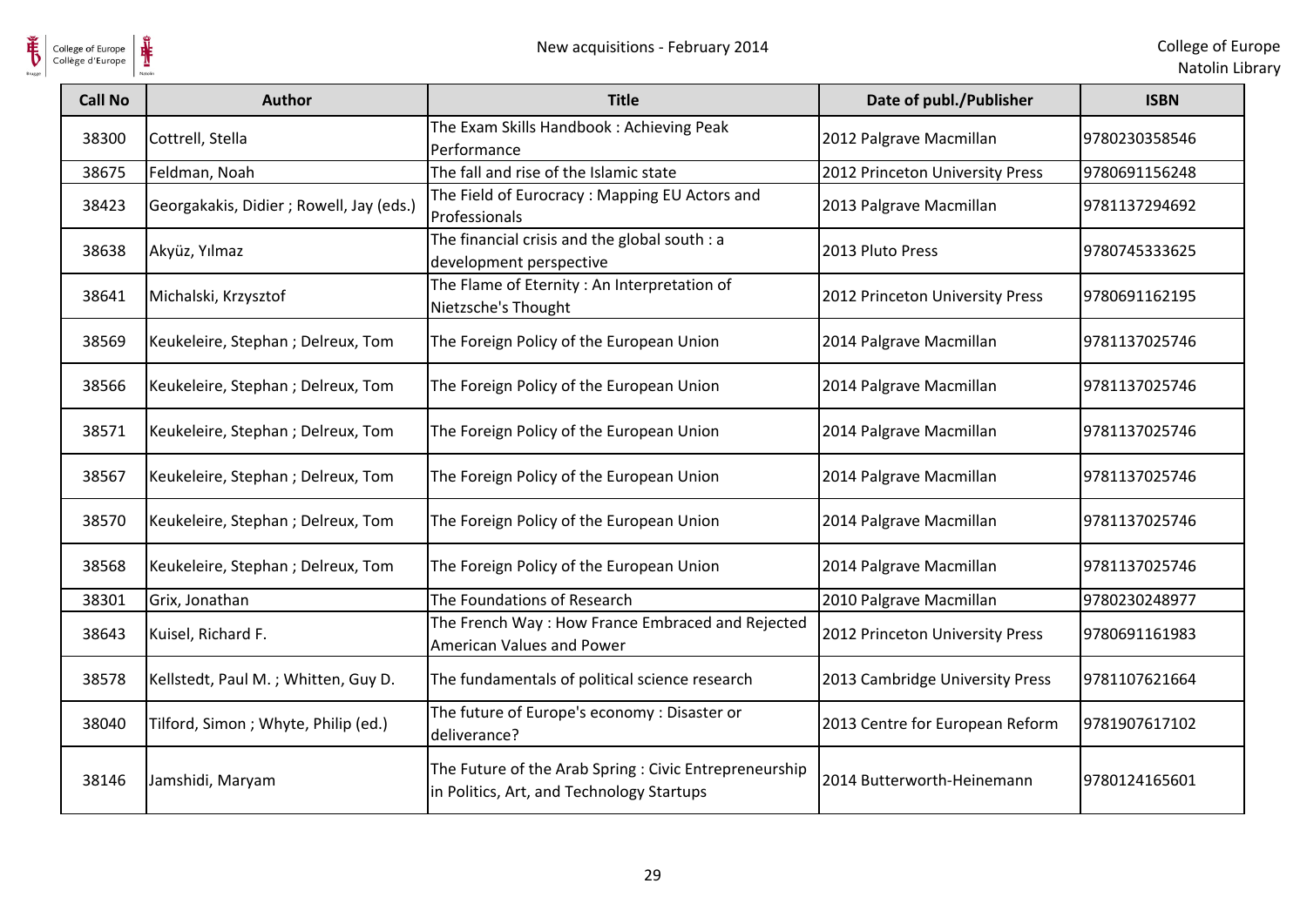

| <b>Call No</b> | <b>Author</b>                                  | <b>Title</b>                                                                                                          | Date of publ./Publisher                 | <b>ISBN</b>   |
|----------------|------------------------------------------------|-----------------------------------------------------------------------------------------------------------------------|-----------------------------------------|---------------|
| 38711          | Wilt, Harmen van der et al. (ed.)              | The genocide convention : the legacy of 60 years                                                                      | 2012 Martinus Nijhoff Publishers        | 9789004153288 |
| 38661          | Edelman, Marek                                 | The Ghetto Fights: Warsaw 1943-45                                                                                     | 2013 Bookmarks                          | 9781909026391 |
| 38662          | Jacobus, de Voragine                           | The Golden Legend: Readings on the Saints                                                                             | 2012 Princeton University Press         | 9780691154077 |
| 38419          | Christofferson, Henrik                         | The good society: a comparative study of Denmark<br>and Switzerland                                                   | 2014 Springer                           | 9783642372377 |
| 38302          | Wisker, Gina                                   | The good supervisor : supervising postgraduate and<br>undergraduate research for doctoral theses and<br>dissertations | 2012 Palgrave Macmillan                 | 9780230246218 |
| 38303          | Rook, Steve                                    | The Graduate Career Guidebook                                                                                         | 2013 Palgrave Macmillan                 | 9780230391758 |
| 38654          | Atkinson, Rick                                 | The Guns at Last Light : The War in Western Europe,<br>1944-1945                                                      | 2013 Little, Brown Book Group           | 9780349140094 |
| 38735          | Goldthau, Andreas (ed.)                        | The handbook of global energy policy                                                                                  | 2013 Wiley-Blackwell                    | 9780470672648 |
| 38409          | Jangfeldt, Bengt                               | The Hero of Budapest: The Triumph and Tragedy of<br>Raoul Wallenberg                                                  | 2014 I.B.Tauris & Co                    | 9781780766829 |
| 37974          | Vági, Zoltán; Csősz, László; Kádár,<br>Gábor   | The Holocaust in Hungary : evolution of a genocide                                                                    | 2013 Rowman & Littlefield<br>Publishers | 9780759121980 |
| 38580          | Birdal, Mehmet Sinan                           | The Holy Roman Empire and the Ottomans: From<br>Global Imperial Power to Absolutist States                            | 2014 I.B.Tauris                         | 9781780767109 |
| 38304          | Caplan, Neil                                   | The Israel-Palestine conflict : contested histories                                                                   | 2010 Wiley-Blackwell                    | 9781405175388 |
| 38401          | Denzin, Norman K.; Lincoln, Yvonna S.<br>(ed.) | The landscape of qualitative research                                                                                 | 2013 SAGE                               | 9781452258065 |
| 38683          | Stent, Angela E.                               | The limits of partnership: U.S.-Russian relations in the<br>twenty-first century                                      | 2014 Princeton University Press         | 9780691152974 |
| 38678          | Kuran, Timur                                   | The Long Divergence : How Islamic Law Held Back the<br>Middle East                                                    | 2013 Princeton University Press         | 9780691156415 |
| 38701          | Högselius, Per et al. (ed.)                    | The Making of Europe's Critical Infrastructure :<br><b>Common Connections and Shared Vulnerabilities</b>              | 2013 Palgrave Macmillan                 | 9781137358721 |
| 38305          | Rose, Jean                                     | The Mature Student's Guide to Writing                                                                                 | 2012 Palgrave Macmillan                 | 9780230297876 |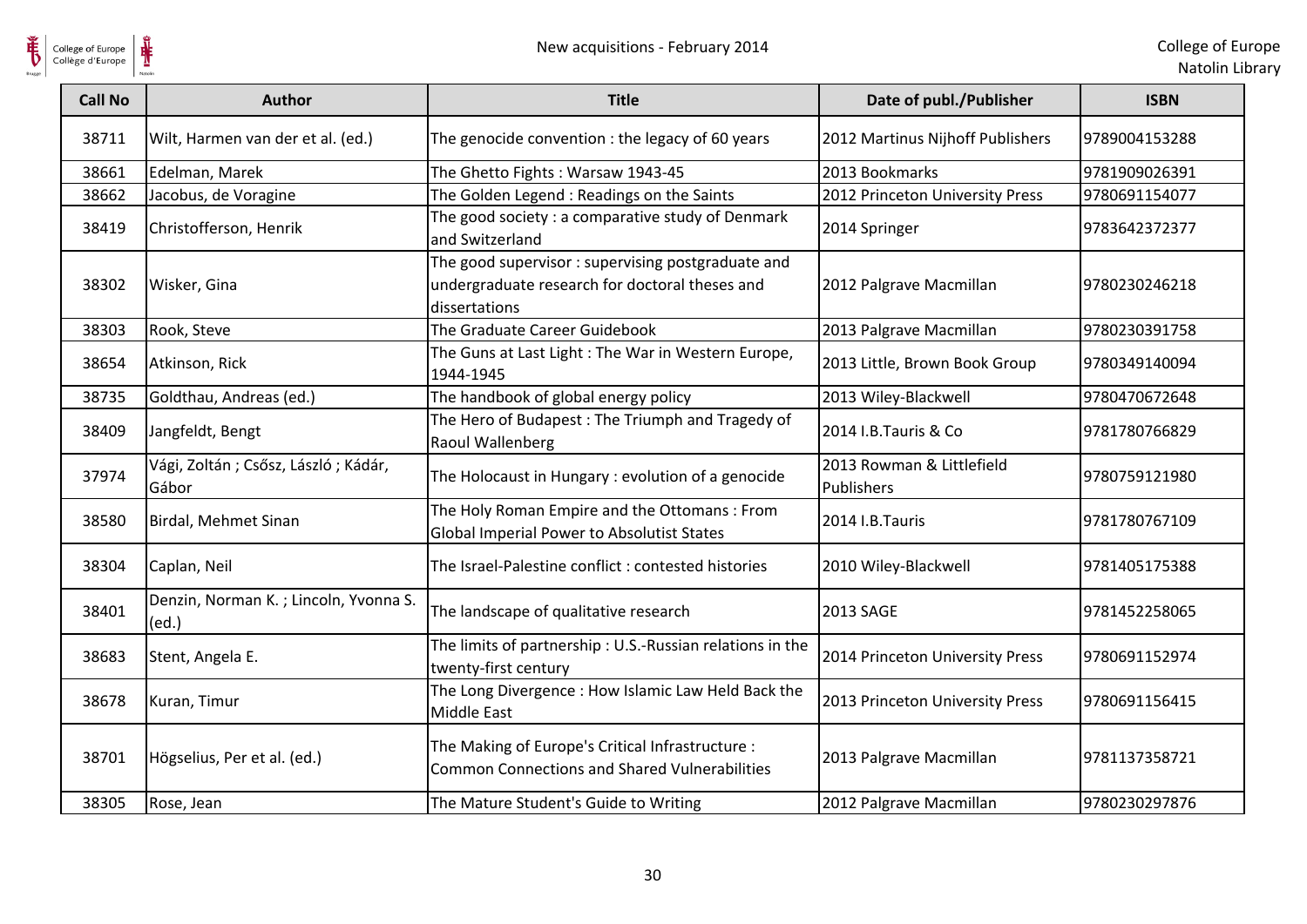

| <b>Call No</b> | <b>Author</b>                                  | <b>Title</b>                                                                                                                                               | Date of publ./Publisher         | <b>ISBN</b>   |
|----------------|------------------------------------------------|------------------------------------------------------------------------------------------------------------------------------------------------------------|---------------------------------|---------------|
| 38575          | Stetter, Stephan (ed.)                         | The Middle East and globalization : encounters and<br>horizons                                                                                             | 2012 Palgrave Macmillan         | 9781137031754 |
| 38707          | Pappé, Ilan                                    | The modern Middle East : a social and cultural history                                                                                                     | 2014 Routledge                  | 9780415829519 |
| 38143          | Wickham, Carrie Rosefsky                       | The Muslim Brotherhood: evolution of an Islamist<br>movement                                                                                               | 2013 Princeton University Press | 9780691149400 |
| 38418          | Silvers, Robert B.; Buruma, Ian (ed.)          | The New York Review abroad: fifty years of<br>international reportage                                                                                      | 2013 New York Review Books      | 9781590176313 |
| 38668          | Samuel, Katja                                  | The OIC, the UN, and Counter-Terrorism Law-Making:<br>Conflicting or Cooperative Legal Orders?                                                             | 2013 Hart Publishing            | 9781849462679 |
| 38624          | Halpin, Darren                                 | The Organization of Political Interest Groups :<br>Designing advocacy                                                                                      | 2014 Routledge                  | 9780415596800 |
| 38341          | Esposito, John L.; Shahin, Emad Eldin          | The Oxford handbook of Islam and politics                                                                                                                  | 2013 Oxford University Press    | 9780195395891 |
| 38598          | Kolczyński, Mariusz (ed.)                      | The Picture of the European Parliament Elections<br>(2009) in the Polish Media: Analysis of the Media<br>Content                                           | 2010 Wydawnictwo Gnome          | 9788387819125 |
| 37977          | Kozinski, Thaddeus J.                          | The Political Problem of Religious Pluralism: And Why<br>Philosophers Can't Solve It                                                                       | 2013 Lexington Books            | 9780739179871 |
| 38626          | Shadian, Jessica Michelle                      | The Politics of Arctic Sovereignty : Oil, Ice and Inuit<br>Governance                                                                                      | 2014 Routledge                  | 9780415640350 |
| 38628          | Balmaceda, Margarita Mercedes                  | The politics of energy dependency : Ukraine, Belarus,<br>and Lithuania between domestic oligarchs and Russian 2013 University of Toronto Press<br>pressure |                                 | 9781442645332 |
| 38404          | Witzel, Andreas ; Reiter, Herwig               | The Problem-centred Interview : Principles and<br>Practice                                                                                                 | <b>2012 SAGE</b>                | 9781849201001 |
| 38630          | Rosecrance, Richard N.                         | The resurgence of the West : how a transatlantic<br>union can prevent war and restore the United States<br>and Europe                                      | 2013 Yale University Press      | 9780300177398 |
| 38405          | Denzin, Norman K.; Lincoln, Yvonna S.<br>(ed.) | The Sage handbook of qualitative research                                                                                                                  | 2011 SAGE                       | 9781412974172 |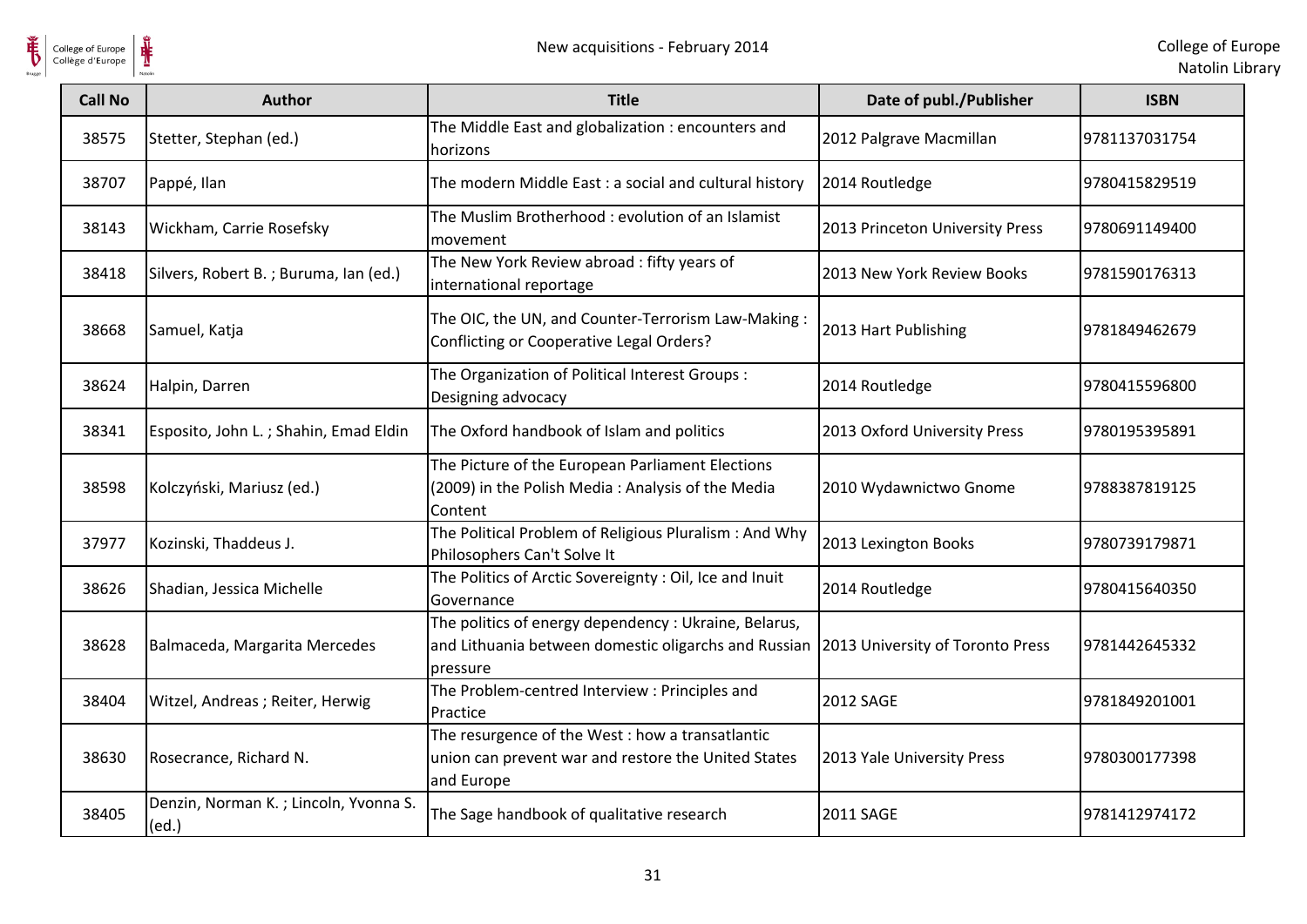

| <b>Call No</b> | <b>Author</b>                               | <b>Title</b>                                                                                                   | Date of publ./Publisher               | <b>ISBN</b>   |
|----------------|---------------------------------------------|----------------------------------------------------------------------------------------------------------------|---------------------------------------|---------------|
| 38686          | D'Costa, Gavin; Harris, Emma Jane<br>(eds.) | The Second Vatican Council: Celebrating Its<br>Achievements and the Future                                     | 2013 Bloomsbury Publishing            | 9780567179111 |
| 38576          | Tell, Tariq                                 | The social and economic origins of monarchy in Jordon 2013 Palgrave Macmillan                                  |                                       | 9780230108011 |
| 38687          | Barany, Zoltan D.                           | The soldier and the changing state: building<br>democratic armies in Africa, Asia, Europe, and the<br>Americas | 2012 Princeton University Press       | 9780691137698 |
| 38466          | Byron, Robert                               | The station : travels to the holy mountain of Greece                                                           | 2011 Tauris Parke Paperbacks          | 9781848855076 |
| 38118          | Pym, Anthony et al.                         | The status of the translation profession in the<br><b>European Union</b>                                       | 2013 Anthem Press                     | 9780857281265 |
| 38107          | Pullan, Wendy et al.                        | The struggle for Jerusalem's holy places                                                                       | 2013 Routledge                        | 9780415505369 |
| 38306          | Godfrey, Jeanne                             | The student phrase book: vocabulary for writing at<br>university                                               | 2013 Palgrave Macmillan               | 9780230289338 |
| 38307          | Cottrell, Stella                            | The Study Skills Handbook                                                                                      | 2013 Palgrave Macmillan               | 9781137289254 |
| 38280          | Hashemi, Nader; Postel, Danny (ed.)         | The Syria dilemma                                                                                              | 2013 The MIT Press                    | 9780262026833 |
| 38702          | Rifkin, Jeremy                              | The Third Industrial Revolution: How Lateral Power is<br>Transforming Energy, the Economy, and the World       | 2013 Palgrave Macmillan               | 9780230341975 |
| 38581          | Powell, David J.                            | The traders guide to the euro area : economic<br>indicators, the ECB and the euro crisis                       | 2013 John Wiley & Sons                | 9781118440056 |
| 38688          | Karlip, Joshua M.                           | The tragedy of a generation : the rise and fall of Jewish<br>nationalism in Eastern Europe                     | 2013 Harvard University Press         | 9780674072855 |
| 38689          | Howse, Christopher                          | The Train in Spain                                                                                             | 2013 Bloomsbury Publishing            | 9781441198051 |
| 38671          | Gavison, Ruth (ed.)                         | The two-state solution : the UN partition resolution of<br>mandatory Palestine : analysis and sources          | 2013 Bloomsbury                       | 9781623566074 |
| 38308          | Wisker, Gina                                | The undergraduate research handbook                                                                            | 2009 Palgrave Macmillan               | 9780230520974 |
| 38636          | Ngangjoh-Hodu, Yenkong                      | Theories and practices of compliance with WTO law                                                              | 2012 Wolters Kluwer Law &<br>business | 9789041132284 |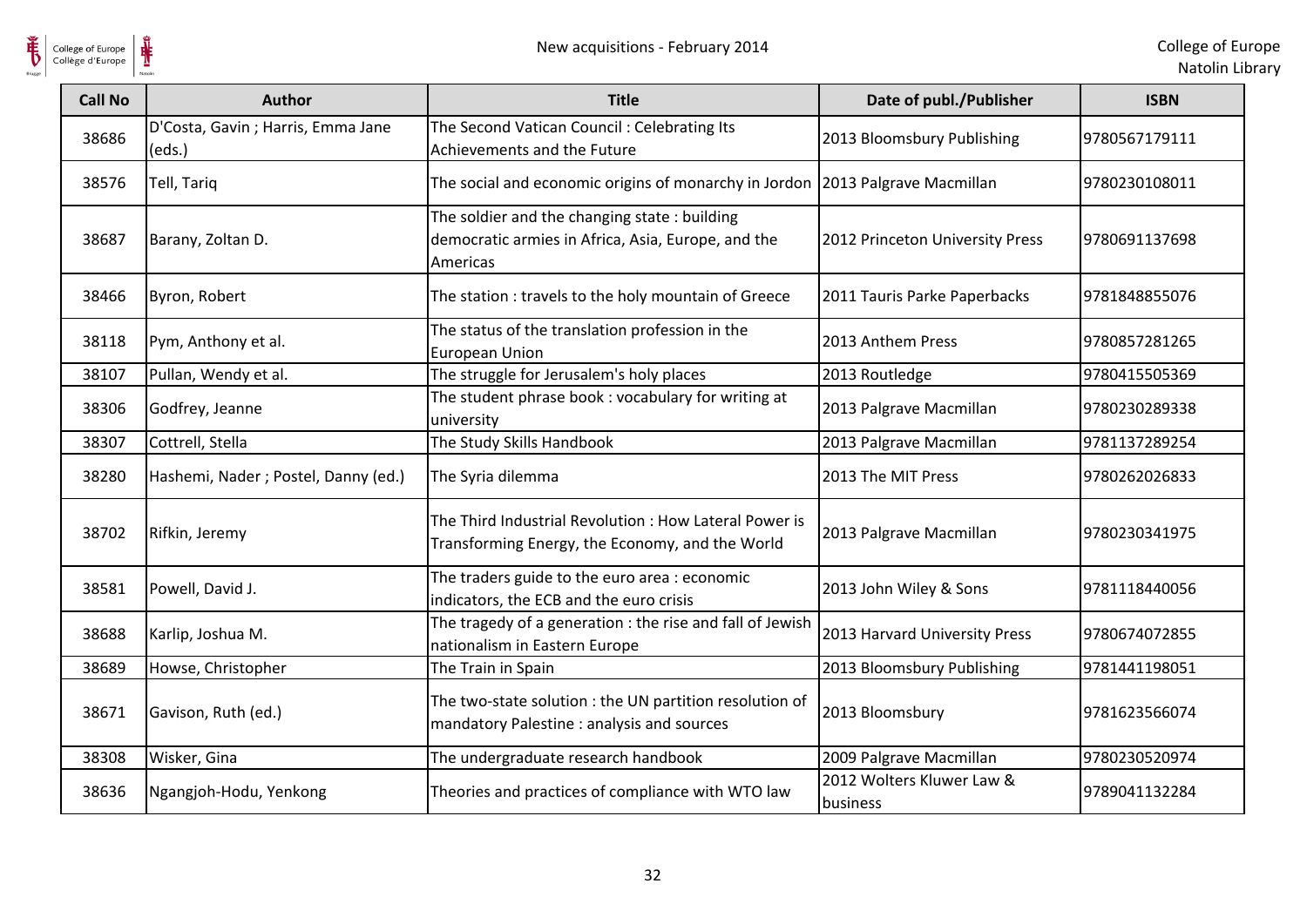

| <b>Call No</b> | <b>Author</b>                                                | <b>Title</b>                                                                                                                                                    | Date of publ./Publisher                                      | <b>ISBN</b>   |
|----------------|--------------------------------------------------------------|-----------------------------------------------------------------------------------------------------------------------------------------------------------------|--------------------------------------------------------------|---------------|
| 38189          | Fabry, Elvire ; Ricard-Nihoul, Gaëtane<br>(dir.)             | Think Global - Act European : La contribution de treize<br>think tanks européens au trio des présidence<br>française, tchèque et suédoise de l'Union européenne | 2008 Fondation pour l'innovation<br>politique ; Notre Europe | 9782917613078 |
| 38277          | Mitchell, Joshua                                             | Tocqueville in Arabia : dilemmas in a democratic age                                                                                                            | 2013 The University of Chicago<br>Press                      | 9780226087313 |
| 38725          | Mavroidis, Petros C.                                         | Trade in goods: the GATT and the other WTO<br>agreements regulating trade in goods                                                                              | 2013 Oxford University Press                                 | 9780199689750 |
| 38088          | Asselt, M. B. A. van ; Everson, Michelle<br>Vos, Ellen (ed.) | Trade, health and the environment : the European<br>Union put to the test                                                                                       | 2014 Routledge                                               | 9781849713627 |
| 38621          | Jurcewicz, Alina                                             | Traktatowe podstawy unijnego prawa rolnego w<br>świetle orzecznictwa : zagadnienia wybrane                                                                      | 2012 Wolters Kluwer Polska                                   | 9788326440618 |
| 38604          | Dawidziuk, Ewa                                               | Traktowanie osób pozbawionych wolności we<br>współczesnej Polsce na tle standardów<br>międzynarodowych                                                          | 2013 Lex a Wolters Kluwer business   9788326441554           |               |
| 38690          | Bose, Sumantra                                               | Transforming India: challenges to the world's largest<br>democracy                                                                                              | 2013 Harvard University Press                                | 9780674050662 |
| 38600          | Szmigiel, Katarzyna; Dołzbłasz, Sylwia                       | Trwałość współpracy przygranicznej                                                                                                                              | 2012 CeDeWu                                                  | 9788375564990 |
| 38595          | Bożyk, Stanisław                                             | Tryb ustawodawczy w Sejmie RP i w parlamentach<br>państw Unii Europejskiej                                                                                      | 2013 Wydawnictwo Sejmowe                                     | 9788376662626 |
| 38108          | Cengiz, Firat ; Hoffmann, Lars (eds.)                        | Turkey and the European Union: Facing New<br><b>Challenges and Opportunities</b>                                                                                | 2014 Routledge                                               | 9780415828024 |
| 38642          | Akca, Ismet ; Bekmen, Ahmet ; Özden,<br>Baris Alp (eds.)     | Turkey Reframed: Constituting Neoliberal Hegemony                                                                                                               | 2014 Pluto Press                                             | 9780745333847 |
| 38440          | Hinze, Annika Marlen                                         | Turkish Berlin: integration policy and urban space                                                                                                              | 2013 University of Minnesota Press                           | 9780816678150 |
| 38537          | Chollet, Mona                                                | Tyrania rzeczywistości                                                                                                                                          | 2013 Instytut Wydawniczy Książka i<br>Prasa                  | 9788362744145 |
| 38529          | Kępiński, Andrzej                                            | Ukraina: po obu stronach Dniestru                                                                                                                               | 2014 Zyski i S-ka Wydawnictwo                                | 9788377853467 |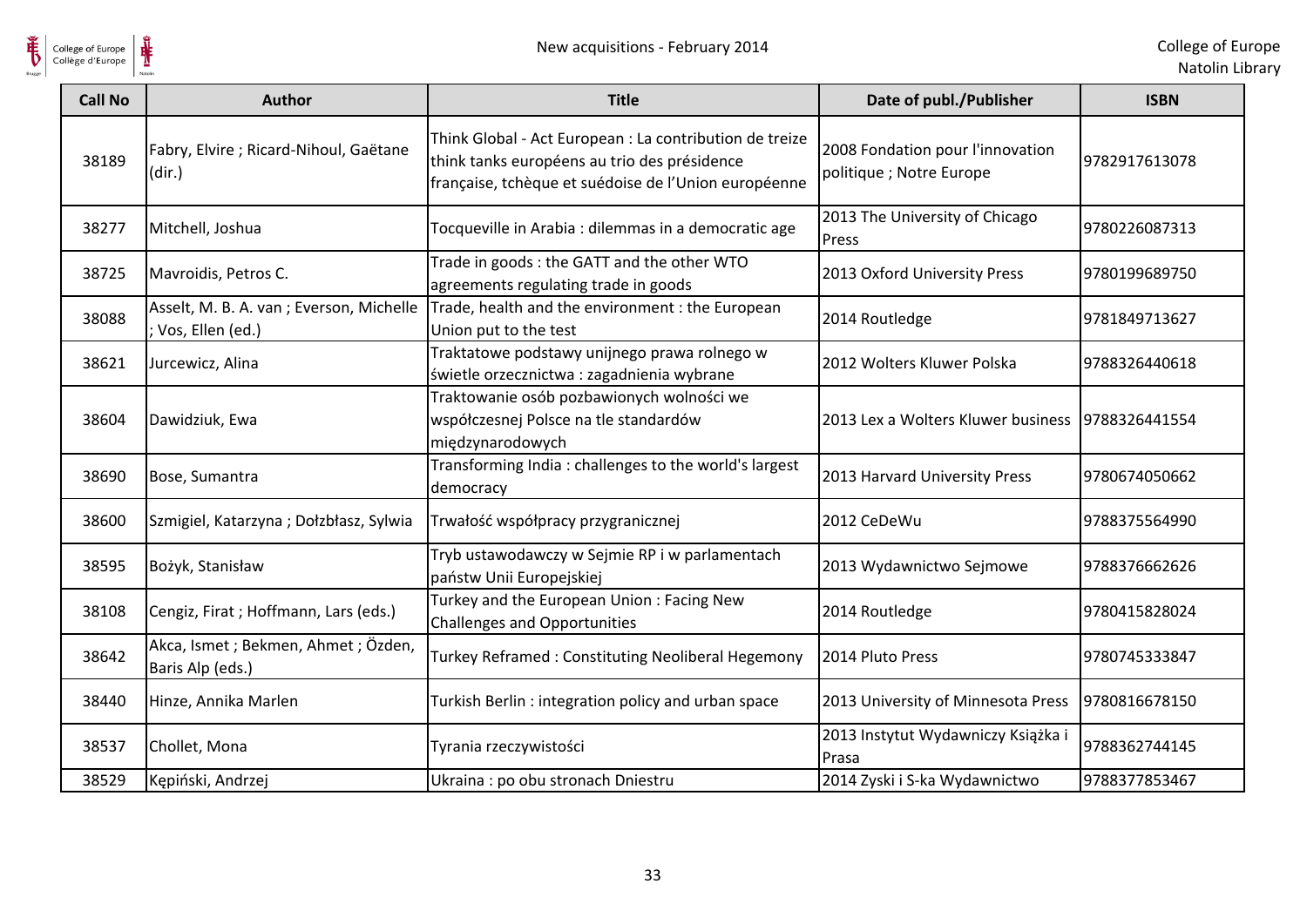

| <b>Call No</b> | <b>Author</b>                          | <b>Title</b>                                                                                             | Date of publ./Publisher                                     | <b>ISBN</b>   |
|----------------|----------------------------------------|----------------------------------------------------------------------------------------------------------|-------------------------------------------------------------|---------------|
| 38179          | Barrett, James                         | Ultimate aptitude tests : assess and develop your<br>potential with numerical, verbal and abstract tests | 2012 Kogan Page                                             | 9780749463175 |
| 38182          | Yate, Martin John                      | Ultimate cover letters : a guide to job search letters,<br>online applications and follow-up strategies  | 2012 Kogan Page                                             | 9780749464059 |
| 38184          | Yate, Martin John                      | Ultimate CV : over 100 winning CVs to help you get<br>the interview and the job                          | 2012 Kogan Page                                             | 9780749464042 |
| 38183          | Williams, Lynn                         | Ultimate interview : 100s of great interview answers                                                     | 2012 Kogan Page                                             | 9780749464066 |
| 38181          | Carter, Philip J.; Russell, Kenneth A. | Ultimate IQ tests : 1000 practice test questions to<br>boost your brain power                            | 2012 Kogan Page                                             | 9780749464073 |
| 38180          | Bryon, Mike                            | Ultimate psychometric tests : over 1000 verbal<br>numerical diagrammatic and IQ practice tests           | 2012 Kogan Page                                             | 9780749463496 |
| 38261          | Victor, Jean-Christophe                | Un œil sur le monde : Les meilleurs dessins de presse<br>internationaux de 1989 à nos jours              | 2012 Robert Laffont                                         | 9782221133088 |
| 38220          | Zeldin, Theodore (dir.)                | Une histoire du monde au XIXe siècle                                                                     | 2013 Larousse                                               | 9782035894823 |
| 38539          | Willa, Rafał                           | Unia Europejska na arenie międzynarodowej:<br>wybrane relacje bilateralne                                | 2013 Wydawnictwo Naukowe<br>Uniwersytetu Mikołaja Kopernika | 9788323131397 |
| 38205          | Attali, Jacques                        | Urgences françaises                                                                                      | 2013 Fayard                                                 | 9782213678153 |
| 38542          | Szymanek, Jarosław                     | Ustrój polityczny Francji wspólczesnej                                                                   | 2013 Dom Wydawniczy Elipsa                                  | 9788371519406 |
| 38648          | Wilde, Melissa J.                      | Vatican II : A Sociological Analysis of Religious Change                                                 | 2013 Princeton University Press                             | 9780691161723 |
| 38555          | Demick, Barbara                        | W oblężeniu: Życie pod ostrzałem na sarajewskiej ulicy 2014 Wydawnictwo Czarne                           |                                                             | 9788375365320 |
| 38691          | Malkasian, Carter                      | War comes to Garmser : thirty years of conflict on the<br>Afghan frontier                                | 2013 Hurst & Company                                        | 9781849042642 |
| 38413          | Fumaroli, Marc                         | When the world spoke French                                                                              | 2010 New York Review Books                                  | 9781590173756 |
| 38579          | Dimitrov, Martin K. (ed.)              | Why communism did not collapse : understanding<br>authoritarian regime resilience in Asia and Europe     | 2013 Cambridge University Press                             | 9781107651135 |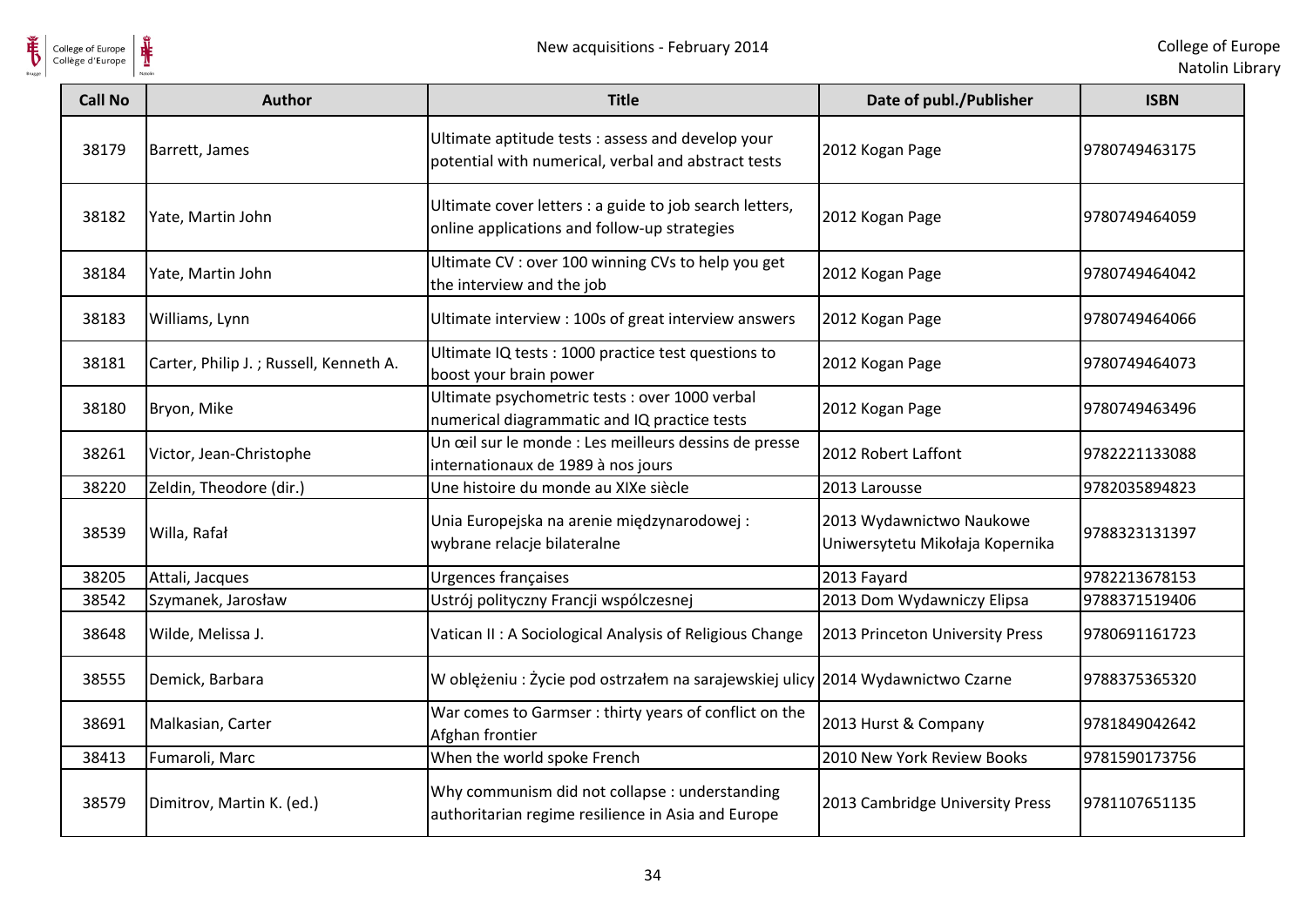



| College of Europe<br>Collège d'Europe | ⋕                                                       | New acquisitions - February 2014                                                            |                                                                      | College of Eur<br>Natolin Lib |
|---------------------------------------|---------------------------------------------------------|---------------------------------------------------------------------------------------------|----------------------------------------------------------------------|-------------------------------|
| <b>Call No</b>                        | <b>Author</b>                                           | <b>Title</b>                                                                                | Date of publ./Publisher                                              | <b>ISBN</b>                   |
| 38047                                 | Menkiszak, Marek                                        | Wielka Europa : Putinowska wizja (dez)integracji<br>europejskiej                            | 2013 Ośrodek Studiów Wschodnich<br>im. Marka Karpia                  | 9788362936311                 |
| 38557                                 | Bumblauskas, Alfredas                                   | Wielkie Księstwo Litewskie: wspólna historia,<br>podzielona pamięć                          | 2013 Muzeum Historii Polski:<br>Wydawnictwo Bellona                  | 9788311130166                 |
| 38558                                 | Romanowski, Andrzej                                     | Wielkość i upadek "Tygodnika Powszechnego" oraz<br>inne szkice                              | 2011 Towarzystwo Autorów i<br>Wydawców Prac Naukowych<br>Universitas | 9788324216239                 |
| 38201                                 | Miard-Delacroix, Hélène                                 | <b>Willy Brandt</b>                                                                         | 2013 Fayard                                                          | 9782213672502                 |
| 38525                                 | Zdanowski, Jerzy (red.)                                 | Władza na muzułmańskim Bliskim Wschodzie:<br>wybrane aspekty                                | 2013 Wydawnictwo Naukowe Askon 9788374520706                         |                               |
| 38603                                 | Bejma, Agnieszka                                        | Wolontariat w Polsce i w Europie Środkowo-<br>Wschodniej: prawo i praktyka                  | 2012 Oficyna Wydawnica ASPRA-JR                                      | 9788375453072                 |
| 38345                                 | Holt, Maria                                             | Women & Conflict in the Middle East: Palestinian<br>Refugees and the Response to Violence / | 2014 I.B.Tauris                                                      | 9781780761015                 |
| 38589                                 | Kosiedowski, Wojciech                                   | Współczesna Białoruś: społeczeństwo i gospodarka<br>czasu przemian                          | 2013 Wydawnictwo Naukowe<br>Uniwersytetu Mikołaja Kopernika          | 9788323131687                 |
| 38714                                 | Wu, Chien-Huei                                          | WTO and the greater China : economic integration and<br>dispute resolution                  | 2012 Martinus Nijhoff Publishers                                     | 9789004208988                 |
| 38715                                 | Martin, Mervyn                                          | WTO dispute settlement understanding and<br>development                                     | 2013 Martinus Nijhoff Publishers                                     | 9789004227804                 |
| 38535                                 | Rewizorski, Marek; Rosicki, Remigiusz<br>Ostant, Witold | Wybrane aspekty bezpieczeństwa energetycznego Unii<br>Europejskiej                          | 2013 Difin                                                           | 9788379300426                 |
| 38602                                 | Wawrzusiszyn, Andrzej                                   | Wybrane problemy transgranicznego bezpieczeństwa<br>Polski                                  | 2012 Difin                                                           | 9788376417493                 |
| 38560                                 | Douglas, R. M.                                          | Wypędzeni : powojenne losy Niemców                                                          | 2013 Wydawnictwo RM                                                  | 9788377730959                 |
| 38406                                 | Walliman, Nicholas                                      | Your undergraduate dissertation : the essential guide<br>for success                        | 2014 SAGE                                                            | 9781446253199                 |
| 38672                                 | Honwana, Alcinda Manuel                                 | Youth and revolution in Tunisia                                                             | 2013 Zed Books Ltd                                                   | 9781780324616                 |
| 38533                                 | Kołodko, Grzegorz W. (red.)                             | Zarządzanie i polityka gospodarcza dla rozwoju                                              | 2014 Poltext                                                         | 9788375613360                 |